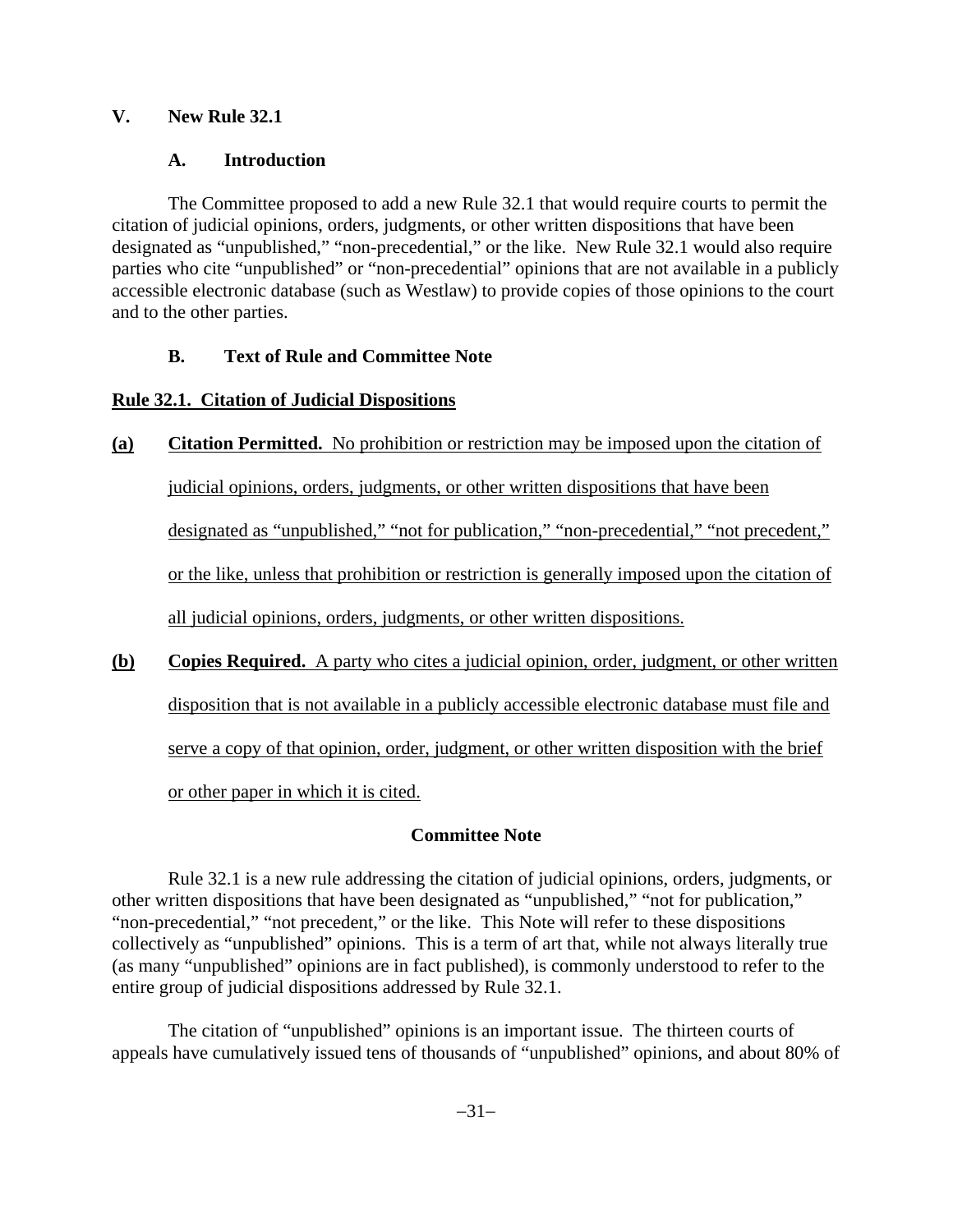the opinions issued by the courts of appeals in recent years have been designated as "unpublished." Administrative Office of the United States Courts, Judicial Business of the United States Courts 2001, tbl. S-3 (2001). Although the courts of appeals differ somewhat in their treatment of "unpublished" opinions, most agree that an "unpublished" opinion of a circuit does not bind panels of that circuit or district courts within that circuit (or any other court).

State courts have also issued countless "unpublished" opinions in recent years. And, again, although state courts differ in their treatment of "unpublished" opinions, they generally agree that "unpublished" opinions do not establish precedent that is binding upon the courts of the state (or any other court).

Rule 32.1 is extremely limited. It takes no position on whether refusing to treat an "unpublished" opinion as binding precedent is constitutional. *See Symbol Tech., Inc. v. Lemelson Med., Educ. & Research Found.*, 277 F.3d 1361, 1366-68 (Fed. Cir. 2002); *Hart v. Massanari*, 266 F.3d 1155, 1159-80 (9th Cir. 2001); *Williams v. Dallas Area Rapid Transit,* 256 F.3d 260 (5th Cir. 2001) (Smith, J., dissenting from denial of reh'g en banc); *Anastasoff v. United States*, 223 F.3d 898, 899-905, *vacated as moot on reh'g en banc* 235 F.3d 1054 (8th Cir. 2000). It does not require any court to issue an "unpublished" opinion or forbid any court from doing so. It does not dictate the circumstances under which a court may choose to designate an opinion as "unpublished" or specify the procedure that a court must follow in making that decision. It says nothing about what effect a court must give to one of its "unpublished" opinions or to the "unpublished" opinions of another court. The one and only issue addressed by Rule 32.1 is the *citation* of judicial dispositions that have been *designated* as "unpublished" or "non-precedential" by a federal or state court — whether or not those dispositions have been published in some way or are precedential in some sense.

**Subdivision (a).** Every court of appeals has allowed "unpublished" opinions to be cited in some circumstances, such as to support a claim of claim preclusion, issue preclusion, law of the case, double jeopardy, sanctionable conduct, abuse of the writ, notice, or entitlement to attorney's fees. Not all of the circuits have specifically mentioned all of these claims in their local rules, but it does not appear that any circuit has ever sanctioned an attorney for citing an "unpublished" opinion under these circumstances.

By contrast, the circuits have differed dramatically with respect to the restrictions that they have placed upon the citation of "unpublished" opinions for their persuasive value. An opinion cited for its "persuasive value" is cited not because it is binding on the court or because it is relevant under a doctrine such as claim preclusion. Rather, it is cited because the party hopes that it will influence the court as, say, a law review article might — that is, simply by virtue of the thoroughness of its research or the persuasiveness of its reasoning.

Some circuits have freely permitted the citation of "unpublished" opinions for their persuasive value, some circuits have disfavored such citation but permitted it in limited circumstances, and some circuits have not permitted such citation under any circumstances. These conflicting rules have created a hardship for practitioners, especially those who practice in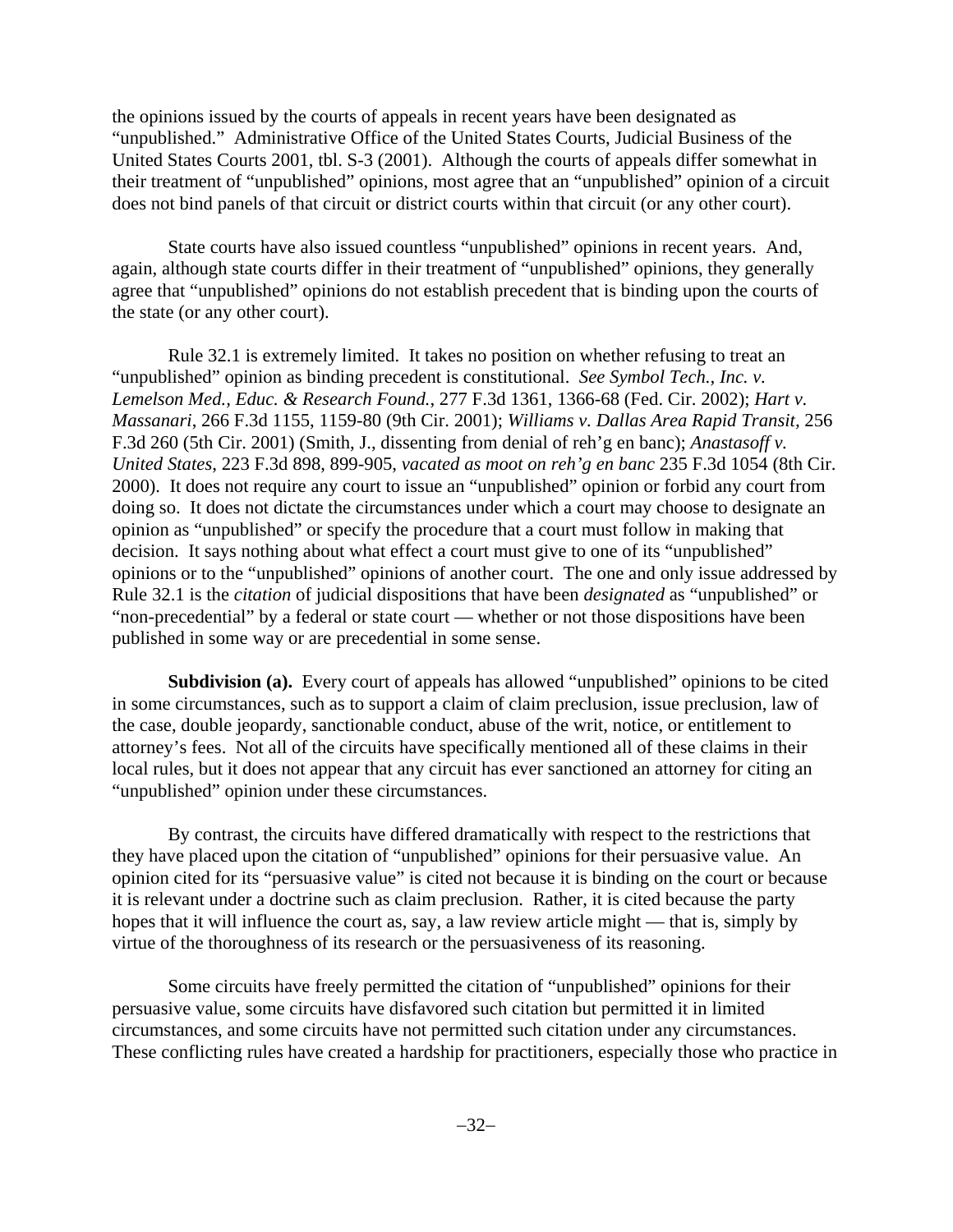more than one circuit. Rule 32.1(a) is intended to replace these conflicting practices with one uniform rule.

Under Rule 32.1(a), a court of appeals may not prohibit a party from citing an "unpublished" opinion for its persuasive value or for any other reason. In addition, under Rule 32.1(a), a court of appeals may not place any restriction upon the citation of "unpublished" opinions, unless that restriction is generally imposed upon the citation of all judicial opinions — "published" and "unpublished." Courts are thus prevented from undermining Rule 32.1(a) by imposing restrictions only upon the citation of "unpublished" opinions (such as a rule permitting citation of "unpublished" opinions only when no "published" opinion addresses the same issue or a rule requiring attorneys to provide 30-days notice of their intent to cite an "unpublished" opinion). At the same time, Rule 32.1(a) does not prevent courts from imposing restrictions as to form upon the citation of all judicial opinions (such as a rule requiring that case names appear in italics or a rule requiring parties to follow The Bluebook in citing judicial opinions).

It is difficult to justify prohibiting or restricting the citation of "unpublished" opinions. Parties have long been able to cite in the courts of appeals an infinite variety of sources solely for their persuasive value. These sources include the opinions of federal district courts, state courts, and foreign jurisdictions, law review articles, treatises, newspaper columns, Shakespearian sonnets, and advertising jingles. No court of appeals places any restriction on the citation of these sources (other than restrictions that apply generally to all citations, such as requirements relating to type styles). Parties are free to cite them for their persuasive value, and judges are free to decide whether or not to be persuaded.

There is no compelling reason to treat "unpublished" opinions differently. It is difficult to justify a system under which the "unpublished" opinions of the D.C. Circuit can be cited to the Seventh Circuit, but the "unpublished" opinions of the Seventh Circuit cannot be cited to the Seventh Circuit. D.C. Cir. R.  $28(c)(1)(B)$ ; 7th Cir. R.  $53(b)(2)(iv)$  & (e). And, more broadly, it is difficult to justify a system that permits parties to bring to a court's attention virtually every written or spoken word in existence *except* those contained in the court's own "unpublished" opinions.

Some have argued that permitting citation of "unpublished" opinions would lead judges to spend more time on them, defeating their purpose. This argument would have great force if Rule 32.1(a) required a court of appeals to treat all of its opinions as precedent that binds all panels of the court and all district courts within the circuit. The process of drafting a precedential opinion is much more time consuming than the process of drafting an opinion that serves only to provide the parties with a basic explanation of the reasons for the decision. As noted, however, Rule 32.1(a) does not require a court of appeals to treat its "unpublished" opinions as binding precedent. Nor does the rule require a court of appeals to increase the length or formality of any "unpublished" opinions that it issues.

It should also be noted, in response to the concern that permitting citation of "unpublished" opinions will increase the time that judges devote to writing them, that "unpublished" opinions are already widely available to the public, and soon every court of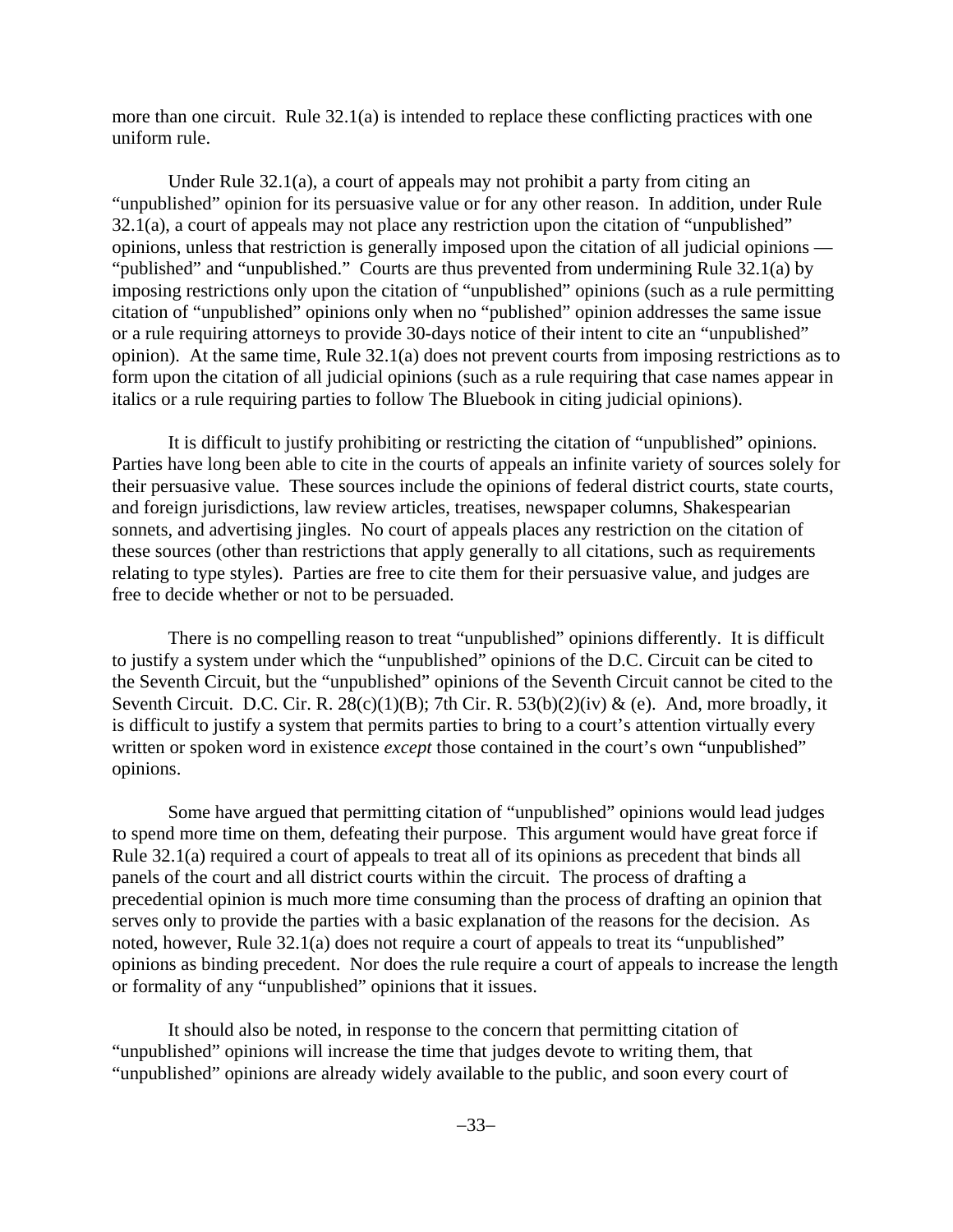appeals will be required by law to post all of its decisions — including "unpublished" decisions — on its website. *See* E-Government Act of 2002, Pub. L. 107-347, § 205(a)(5), 116 Stat. 2899, 2913. Moreover, "unpublished" opinions are often discussed in the media and not infrequently reviewed by the United States Supreme Court. *See, e.g.*, *Holmes Group, Inc. v. Vornado Air Circulation Sys., Inc.*, 535 U.S. 826 (2002) (reversing "unpublished" decision of Federal Circuit); *Swierkiewicz v. Sorema N.A.*, 534 U.S. 506 (2002) (reversing "unpublished" decision of Second Circuit). If this widespread scrutiny does not deprive courts of the benefits of "unpublished" opinions, it is difficult to believe that permitting a court's "unpublished" opinions to be cited to the court itself will have that effect. The majority of the courts of appeals already permit their own "unpublished" opinions to be cited for their persuasive value, and "the sky has not fallen in those circuits." Stephen R. Barnett, *From* Anastasoff *to* Hart *to West's* Federal Appendix: *The Ground Shifts Under No-Citation Rules*, 4 J. APP. PRAC. & PROCESS 1, 20 (2002).

In the past, some have also argued that, without no-citation rules, large institutional litigants (such as the Department of Justice) who can afford to collect and organize "unpublished" opinions would have an unfair advantage. Whatever force this argument may once have had, that force has been greatly diminished by the widespread availability of "unpublished" opinions on Westlaw and Lexis, on free Internet sites, and now in the Federal Appendix. In almost all of the circuits, "unpublished" opinions are as readily available as "published" opinions. Barring citation to "unpublished" opinions is no longer necessary to level the playing field.

Unlike many of the local rules of the courts of appeals, Rule 32.1(a) does not provide that citing "unpublished" opinions is "disfavored" or limited to particular circumstances (such as when no "published" opinion adequately addresses an issue). Again, it is difficult to understand why "unpublished" opinions should be subject to restrictions that do not apply to other sources. Moreover, given that citing an "unpublished" opinion is usually tantamount to admitting that no "published" opinion supports a contention, parties already have an incentive not to cite "unpublished" opinions. Not surprisingly, those courts that have liberally permitted the citation of "unpublished" opinions have not been overwhelmed with such citations. Finally, restricting the citation of "unpublished" opinions may spawn satellite litigation over whether a party's citation of a particular "unpublished" opinion was appropriate. This satellite litigation would serve little purpose, other than further to burden the already overburdened courts of appeals.

Rule 32.1(a) will further the administration of justice by expanding the sources of insight and information that can be brought to the attention of judges and making the entire process more transparent to attorneys, parties, and the general public. At the same time, Rule 32.1(a) will relieve attorneys of several hardships. Attorneys will no longer have to pick through the conflicting no-citation rules of the circuits in which they practice, nor worry about being sanctioned or accused of unethical conduct for improperly citing an "unpublished" opinion. *See Hart*, 266 F.3d at 1159 (attorney ordered to show cause why he should not be disciplined for violating no-citation rule); ABA Comm. on Ethics and Prof'l Responsibility, Formal Op. 94- 386R (1995) ("It is ethically improper for a lawyer to cite to a court an 'unpublished' opinion of that court or of another court where the forum court has a specific rule prohibiting any reference in briefs to ['unpublished' opinions]."). In addition, attorneys will no longer be barred from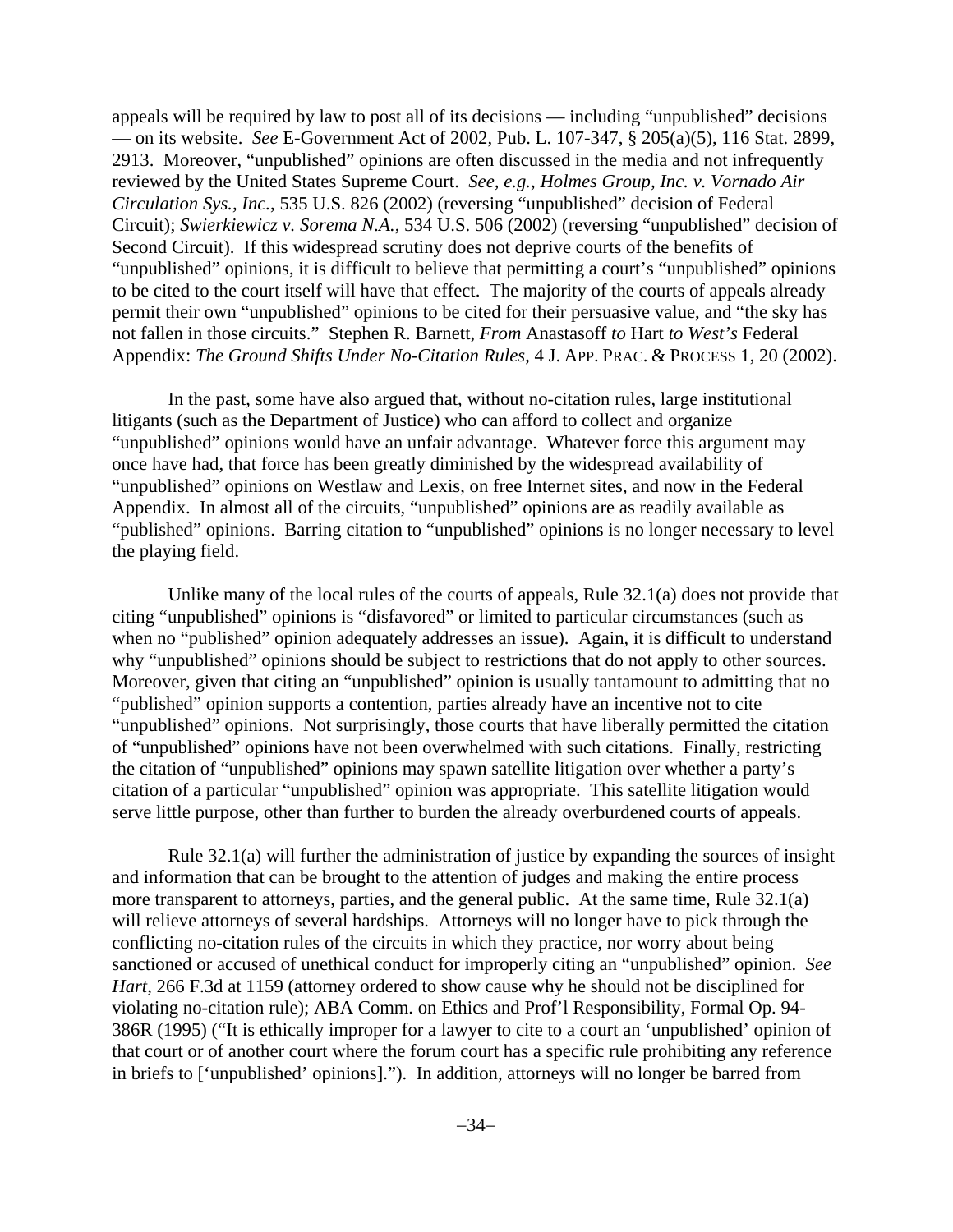bringing to the court's attention information that might help their client's cause; whether or not this violates the First Amendment (as some have argued), it is a regrettable position in which to put attorneys. Finally, game-playing should be reduced, as attorneys who in the past might have been tempted to find a way to hint to a court that it has addressed an issue in an "unpublished" opinion can now directly bring that "unpublished" opinion to the court's attention, and the court can do whatever it wishes with that opinion.

**Subdivision (b).** Under Rule 32.1(b), a party who cites an "unpublished" opinion must provide a copy of that opinion to the court and to the other parties, unless the "unpublished" opinion is available in a publicly accessible electronic database — such as in Westlaw or on a court's website. A party who is required under Rule 32.1(b) to provide a copy of an "unpublished" opinion must file and serve the copy with the brief or other paper in which the opinion is cited.

It should be noted that, under Rule 32.1(a), a court of appeals may not require parties to file or serve copies of *all* of the "unpublished" opinions cited in their briefs or other papers (unless the court generally requires parties to file or serve copies of *all* of the judicial opinions that they cite). "Unpublished" opinions are widely available on free websites (such as those maintained by federal and state courts), on commercial websites (such as those maintained by Westlaw and Lexis), and even in published compilations (such as the Federal Appendix). Given the widespread availability of "unpublished" opinions, parties should be required to file and serve copies of such opinions only in the circumstances described in Rule 32.1(b).

#### **C. Summary of Public Comments**

As I explained in the introduction to this memorandum, I will not summarize each of the 500-plus comments that we received about Rule 32.1, as those comments are both numerous and repetitive. Rather, I will describe the major arguments that commentators made for and against adopting the proposed rule. I will then describe the (relatively few) suggestions that commentators made regarding the wording of Rule 32.1. I will conclude by listing those who commented in favor of and those who commented against adopting the proposed rule.

#### **1. Summary of Arguments Regarding Substance**

### **a. Arguments Against Adopting Proposed Rule**

**1.** A circuit should be free to conduct its business as it sees fit unless there is a compelling reason to impose uniformity. This is particularly true with respect to measures such as no-citation rules, which reflect decisions made by circuits about how best to allocate their scarce resources to meet the demands placed upon them. Circuits confront dramatically different local conditions. Among the features that vary from circuit to circuit are the size, subject matter, and complexity of the circuit's caseload; the number of active and senior judges on the circuit; the geographical scope of the circuit; the process used by the circuit to decide which cases are designated as unpublished; the time and attention devoted by circuit judges to unpublished opinions; and the legal culture of the circuit (such as the aggressiveness of the local bar). These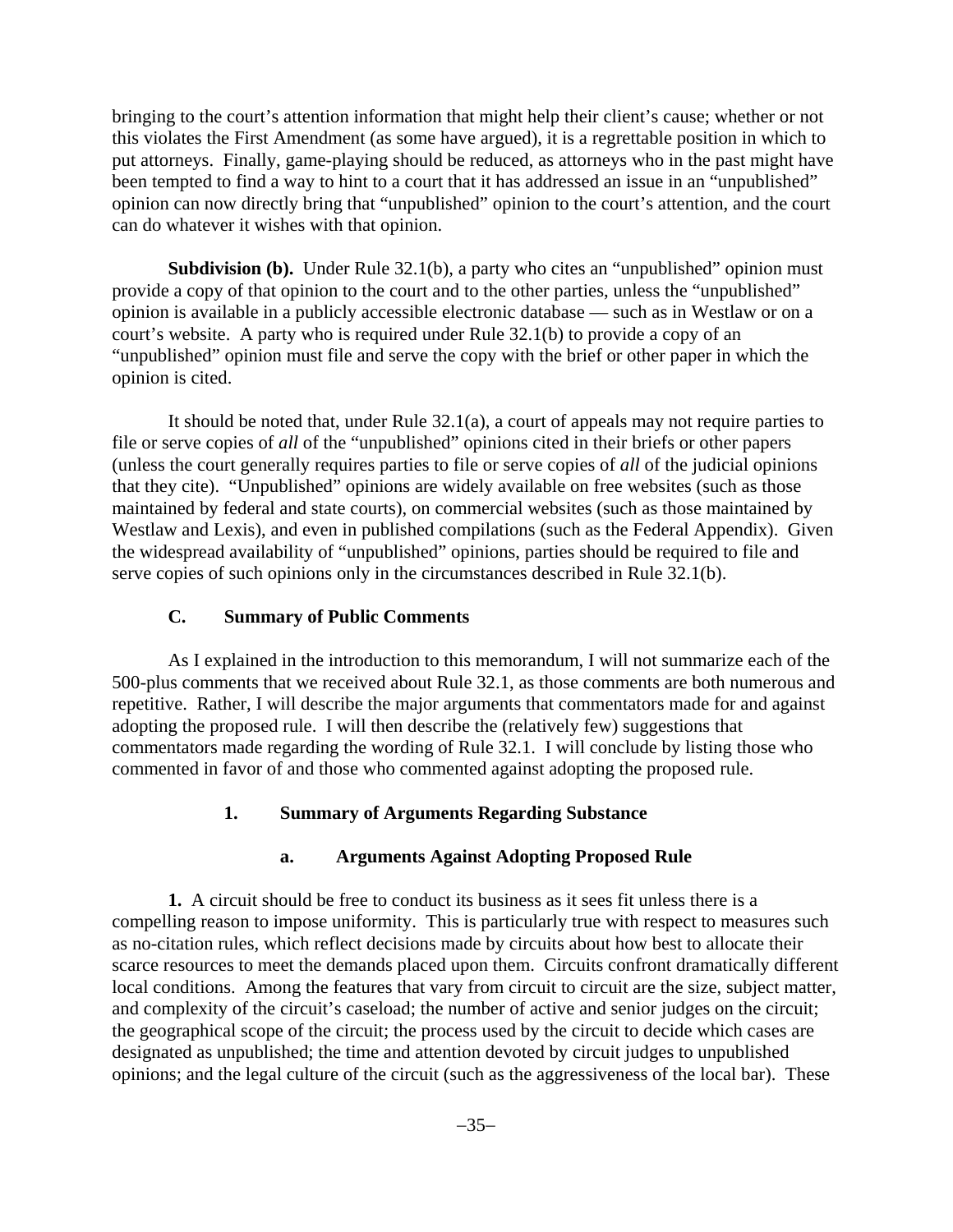features are best known to the judges who work within the circuit every day. No advisory committee composed entirely or almost entirely of outsiders should tell a circuit that it cannot implement a rule that the circuit has deemed necessary to handle its workload, unless that advisory committee has strong evidence that a uniform rule would serve a compelling interest.

**2.** The Appellate Rules Committee does not have such evidence with respect to Rule 32.1. The Committee Note fails to identify a single serious problem with the status quo that Rule 32.1 would solve.

**a.** The main problem identified by the Committee Note is that no-citation rules impose a "hardship" on attorneys by forcing them to "pick through the conflicting no-citation rules of the circuits in which they practice."

- **i.** This is not much of a hardship.
	- Every circuit has implemented numerous local rules, and attorneys will continue to have to "pick through" those rules whether or not Rule 32.1 is approved. It is not unreasonable to ask an attorney who seeks to practice in a circuit to read and follow that circuit's local rules — local rules that are readily available online.
	- Among local rules, no-citation rules are particularly easy to follow, as they are clear and, in most circuits, stamped right on the face of unpublished opinions. A lawyer who reads an unpublished opinion is told up front exactly what use he or she can make of it.
	- It is not surprising that the Committee has not identified a single occasion on which an attorney was in fact confused about the no-citation rule of a circuit, much less a single occasion on which an attorney was "sanctioned or accused of unethical conduct for improperly citing an 'unpublished' opinion." Attorneys have no difficulty locating, understanding, and following no-citation rules.
- **ii.** Rule 32.1 would do little to alleviate whatever hardship exists.
	- Most litigators practice in only one state and one circuit. Thus, most litigators are inconvenienced far more by differences between the rules of their *state* courts and the rules of their *federal* courts than they are by differences among the rules of various federal courts. The minority of attorneys who practice regularly in multiple circuits tend to work for the Justice Department or for large law firms and thus have the time and resources to learn and follow each circuit's local rules.
	- Although Rule 32.1 would help these Justice Department and big firm lawyers by creating uniformity among federal circuits, it would *harm* the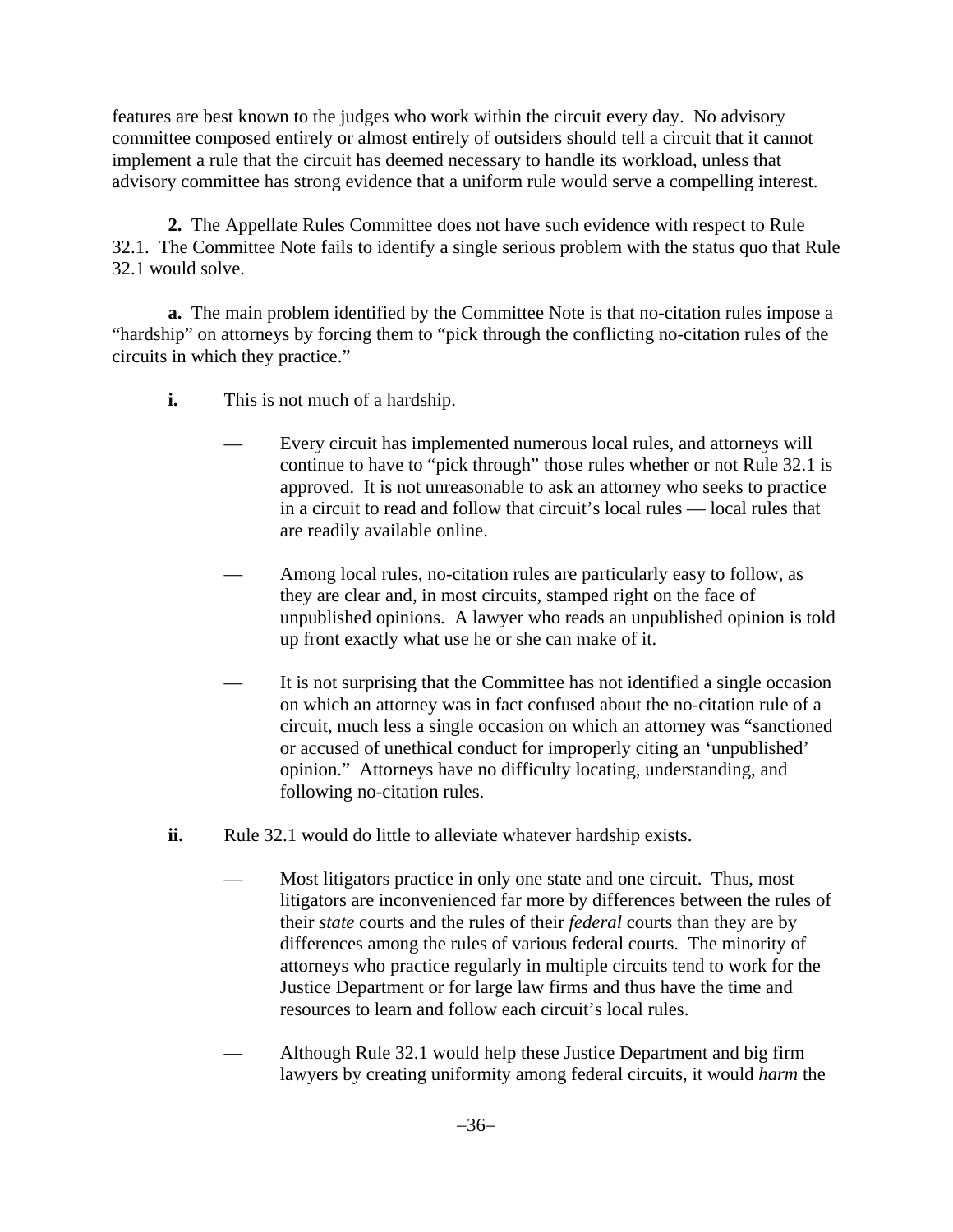typical attorney who practices in only one state by creating *disuniformity* between, for example, the citation rules of the California courts and the citation rules of the Ninth Circuit.

- Even within the federal courts, Rule 32.1 would create uniformity only with respect to citation. The rule would not create uniformity with respect to the *use* that circuits make of unpublished opinions. Thus, those who practice in multiple federal circuits would still have to become familiar with inconsistent rules about unpublished opinions.
- **iii.** If uniformity is the Committee's concern, it would be far better, for the reasons described below, for the Committee to propose a rule that would uniformly *bar* the citation of unpublished opinions.

**b.** The Committee Note alludes to a potential First Amendment problem. No court has found that no-citation rules violate the First Amendment, and no court will. Courts impose myriad restrictions on what an attorney may say to a court and how an attorney may say it. A no-citation rule no more threatens First Amendment values than does a rule limiting the size of briefs to 30 pages.

**3.** Not only has the Committee failed to identify any problems that Rule 32.1 would solve, it has failed to identify any other benefits that would result from Rule 32.1.

**a.** Rule 32.1 would not, as the Committee Note claims, "expand[] the sources of insight and information that can be brought to the attention of judges." Unpublished opinions provide little "insight" or "information" to anyone; to the contrary, they are most often used to mislead.

**i.** To understand why unpublished opinions do not provide much "insight" or "information," one needs to appreciate when and how unpublished opinions are produced.

- Appellate courts have essentially two functions: error correction and law creation. Unpublished opinions are issued in the vast majority of cases that call upon a court only to perform the former function.
- Unpublished opinions merely inform the parties and the lower court of why the court of appeals concluded that the lower court did or did not err. Unpublished opinions do not establish a new rule of law; expand, narrow, or clarify an existing rule of law; apply an existing rule of law to facts that are significantly different from the facts presented in published opinions; create or resolve a conflict in the law; or address a legal issue in which the public has a significant interest. As one judge wrote: "[O]ur uncitable memorandum dispositions do nothing more than apply settled circuit law to the facts and circumstances of an individual case. They do *not* make or alter or nuance the law. The principles we use to decide cases in memorandum dispositions are already on the books and fully citable." [03-AP-129]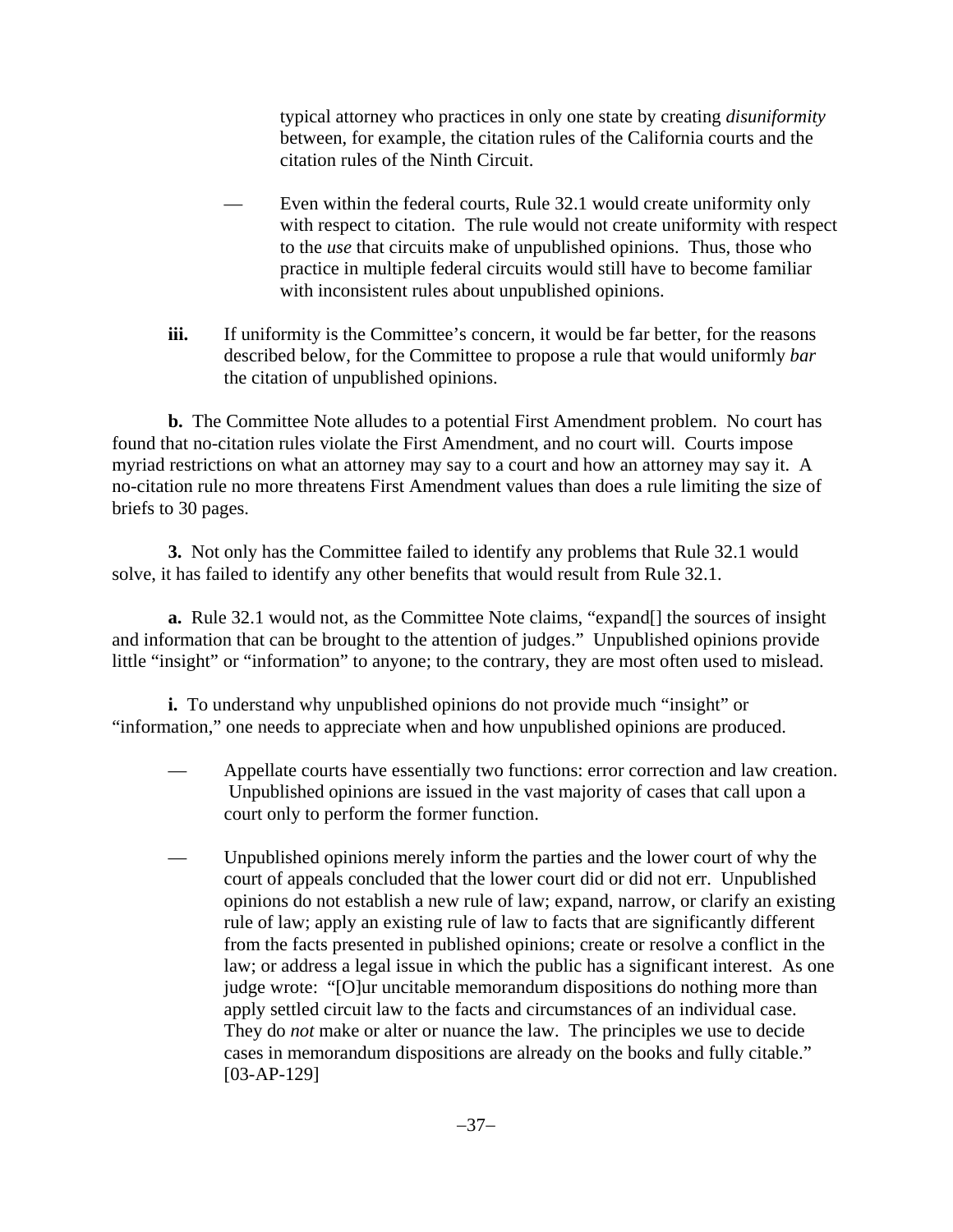- Unpublished opinions are also issued in cases that *do* present important legal questions, but in which the court is not confident that it answered those questions correctly — most often because the facts were unusual or because the advocacy was poor or lopsided. In such circumstances, a court may not want to speak authoritatively or comprehensively about an issue — or foreclose a particular line of argument — when a future case may present more representative facts or more skilled advocacy.
- Because an unpublished opinion functions solely as a one-time explanation to the parties and the lower court, judges are careful to make sure that the result is correct, but they spend very little time reviewing the opinion itself. Usually the opinion is drafted by a member of the circuit's staff or by a law clerk; often, the staff member or law clerk simply converts a bench memo into an opinion. The opinion will generally say almost nothing about the facts, because its intended audience — the parties and the lower court — are already familiar with the facts. It is common for a panel to spend as little as five or ten minutes on an unpublished opinion. The opinions usually do not go through multiple drafts, members of the panel usually do not request modifications, and the opinions are not usually circulated to the entire circuit before they are released.
- An unpublished opinion may accurately express the views of *none* of the members of the panel. As long as the result is correct, judges do not care much about the language. As one judge explained: "What matters is the result, not the precise language of the disposition or even its reasoning. Mem dispos reflect the panel's agreement on the outcome of the case, nothing more." [03-AP-075]

**ii.** Because of these features, citing unpublished opinions will not only provide little "insight" or "information," but will actually result in judges being *misled*.

- Unpublished opinions are poor sources of law. A court's holding in any case cannot be understood outside of the factual context, but unpublished opinions say little or nothing about the facts (because they are written for those already familiar with the case). Thus, it is difficult to discern what an unpublished opinion held.
- Because unpublished opinions are hurriedly drafted by staff and clerks, and because they receive little attention from judges, they often contain statements of law that are imprecise or inaccurate. Even slight variations in the way that a legal principle is stated can have significant consequences. If unpublished opinions could be cited, courts would often be led to believe that the law had been changed in some way by an unpublished opinion, when no such change was intended.
- Unpublished opinions are also a poor source of information about a judge's views on a legal issue. As noted, it is possible that an unpublished opinion does not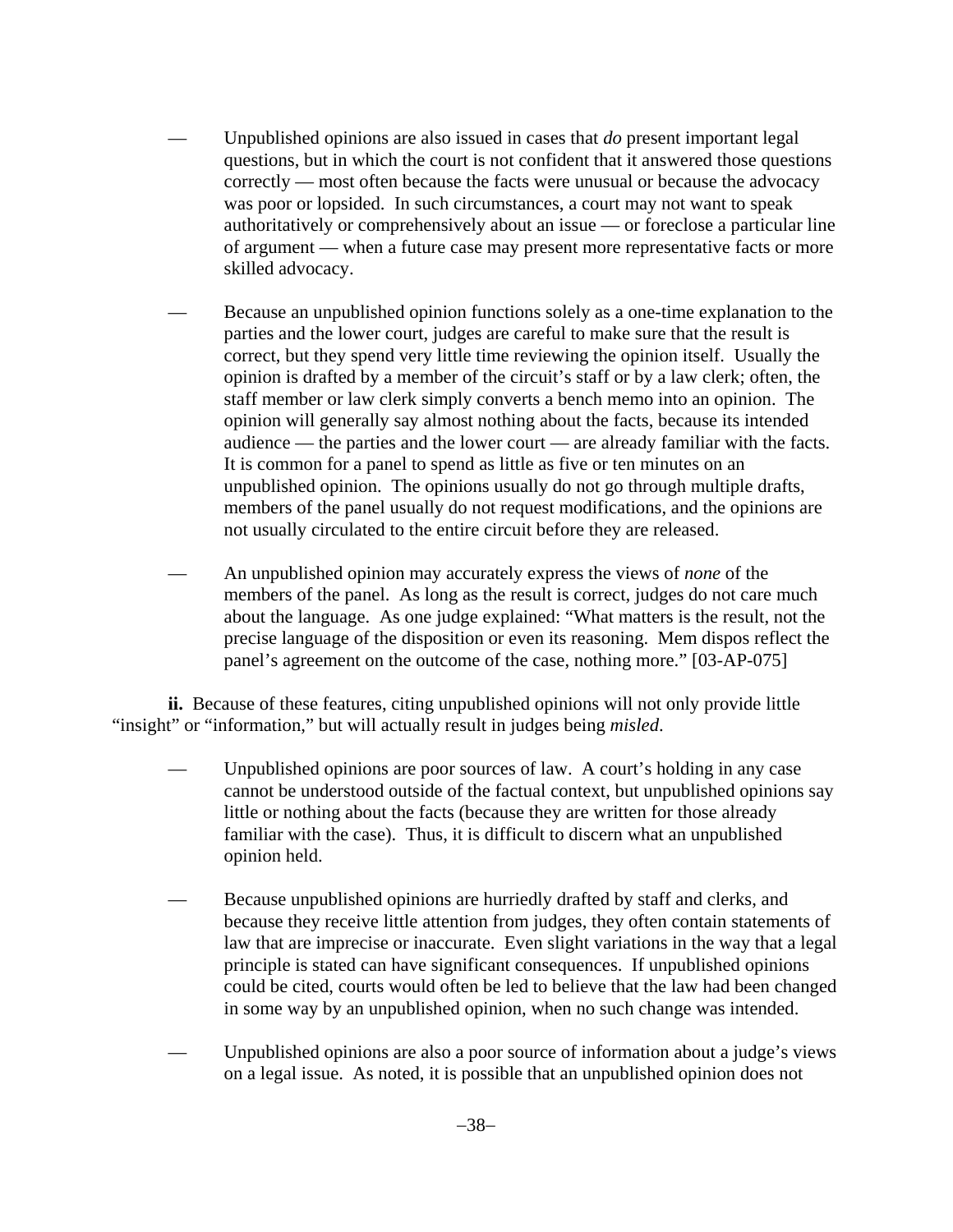accurately express the views of *any* judge. Citing unpublished opinions might mislead lower courts and others about the views of a circuit's judges.

**iii.** Even in the rare case in which an unpublished opinion might be persuasive "by virtue" of the thoroughness of its research or the persuasiveness of its reasoning," Rule 32.1 is not needed.

- First, any party can petition a court of appeals to publish an opinion that has been designated as unpublished. Courts recognize that they sometimes err in designating opinions as unpublished and are quite willing to correct those mistakes when those mistakes are brought to their attention.
- Second, and more importantly, nothing prevents any party in any case from borrowing — word-for-word, if the party wishes — the "research" and "reasoning" of an unpublished opinion. Parties want to cite unpublished opinions not because they are inherently persuasive, but because parties want to argue (explicitly or implicitly) that a panel of the circuit *agreed* with a particular argument — and for *that* reason, and not because of the opinion's "research" or "reasoning," the circuit should agree with the argument again. As one judge commented: "[N]othing prevents a party from copying wholesale the thorough research or persuasive reasoning of an unpublished disposition — without citation. But that's not what the party seeking to actually cite the disposition wants to do at all; rather, it wants the added boost of claiming that *three court of appeals judges endorse that reasoning*." [03-AP-169]

This, however, is a dishonest and misleading use of unpublished opinions. As described, judges often sign off on unpublished opinions that do *not* accurately express their views; indeed, it will be the rare unpublished opinion that will precisely and comprehensively describe the views of *any* of the panel's judges.

**iv.** In short, no-citation rules merely prevent parties from using unpublished opinions *illegitimately* — to *mislead* a court. All *legitimate* uses of unpublished opinions — such as mining them for nuggets of research or reasoning — are already available to parties.

**b.** Rule 32.1 would not, as the Committee Note claims, "mak[e] the entire process more transparent to attorneys, parties, and the general public."

**i.** As the Committee Note itself describes, unpublished opinions are already widely available and widely read by judges, attorneys, parties, and the general public — and sometimes reviewed by the Supreme Court. Those opinions can be requested from the clerk, reviewed on the websites of the circuits and other free Internet sites, and researched with Westlaw and Lexis. Unpublished opinions are no less "transparent" than published opinions. They are not hidden from anyone.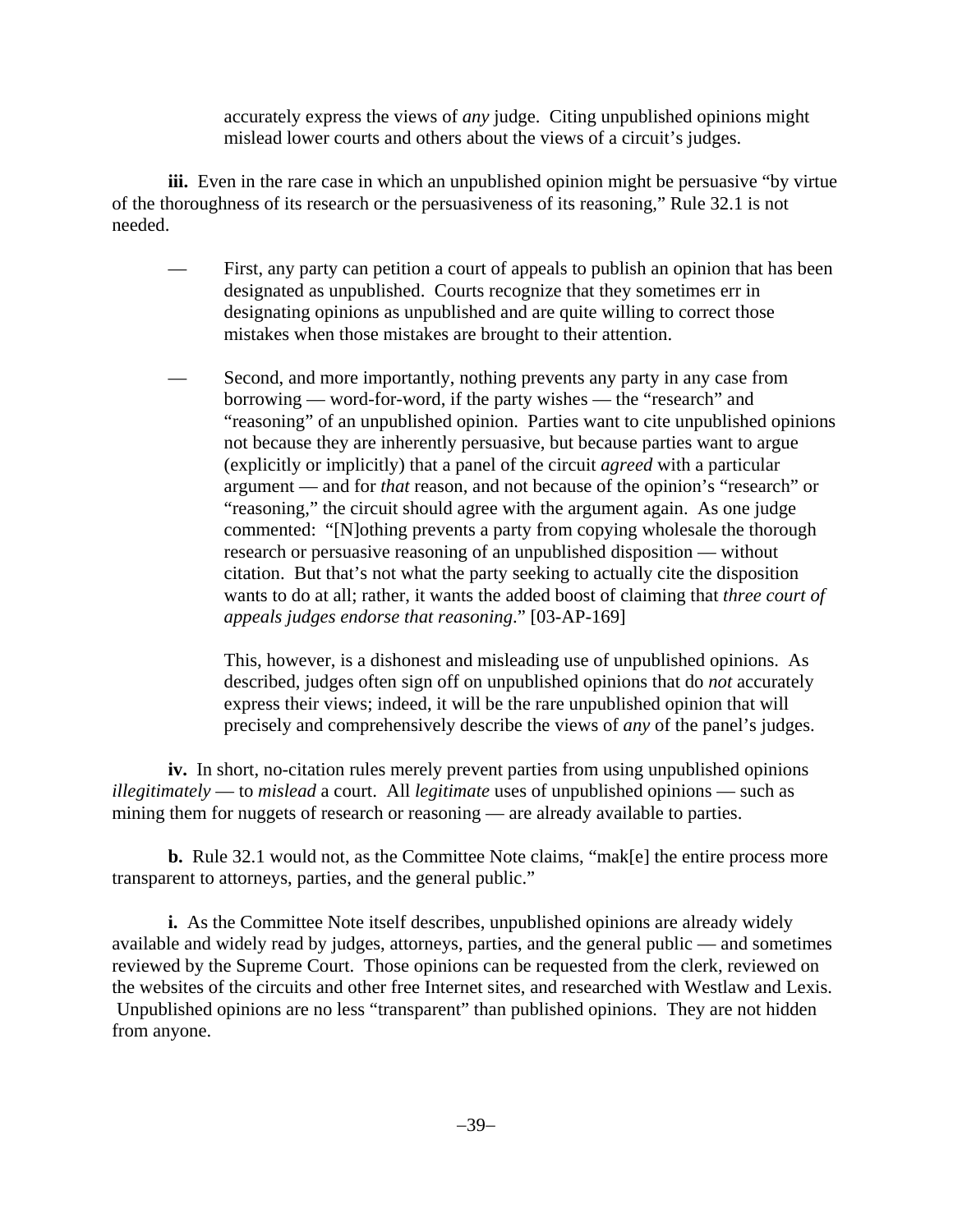**ii.** Although proponents of Rule 32.1 often cite suspicions that courts use unpublished opinions to duck difficult issues or to hide decisions that are contrary to law, there is no evidence whatsoever that these suspicions are valid. Even those (very few) judges who have expressed support for Rule 32.1 have cited only the *perception* that unpublished opinions are used improperly; they agree that the perception is not accurate. Since the Ninth Circuit changed its no-citation rule to allow parties to bring to the court's attention in a rehearing petition any unpublished opinions that were in conflict with the decision of the panel, almost no parties have been able to do so. Every judge makes mistakes, but there is no evidence that judges are intentionally and systematically using unpublished opinions for improper purposes.

**4.** Although Rule 32.1 would not address any real problem with the status quo — and although Rule 32.1 would not result in any real benefit — Rule 32.1 would inflict enormous costs on judges, attorneys, and parties.

#### **a.** Judges

**i.** The judges of many circuits are now overwhelmed. The number of appeals filed has increased dramatically faster than the number of authorized judgeships, and Congress has been slow to fill judicial vacancies. Judges and their staffs are already stretched to the limit; there is no "margin for error" when it comes to imposing new responsibilities on them.

**ii.** Drafting published opinions takes a lot of time. Because judges know that such opinions will bind future panels and lower courts — and because judges know that those opinions will be widely cited as reflecting the views of the judges who write or join them published opinions are drafted with painstaking care. A published opinion provides extensive information about the facts and the procedural background, because it is written for strangers to the case, and because those strangers will not be able to identify its precise holding without such information. The author of a published opinion will devote dozens (sometimes hundreds) of hours to writing, editing, and polishing multiple drafts. Although law clerks may help with the research or produce a first draft, the authoring judge will invest a great deal of his or her own time into drafting the opinion. The final draft will be reviewed carefully by the other members of the panel, who will often request revisions. Before the opinion is released, it will be circulated to all of the members of the court, and other judges will sometimes request changes.

**iii.** By contrast, as described above, unpublished opinions generally take very little time. They are written quickly by court staff or law clerks, and judges give them only cursory attention — precisely because judges know that the opinions need to function only as explanations to those involved in the cases and will not be cited to future panels or to lower courts within the circuit.

**iv.** Rule 32.1 would force judges to spend much more time writing unpublished opinions just to make them suitable to be cited as persuasive authority. Judges will also take the time to write concurring and dissenting opinions, to prevent courts from misunderstanding their views. The Committee cannot: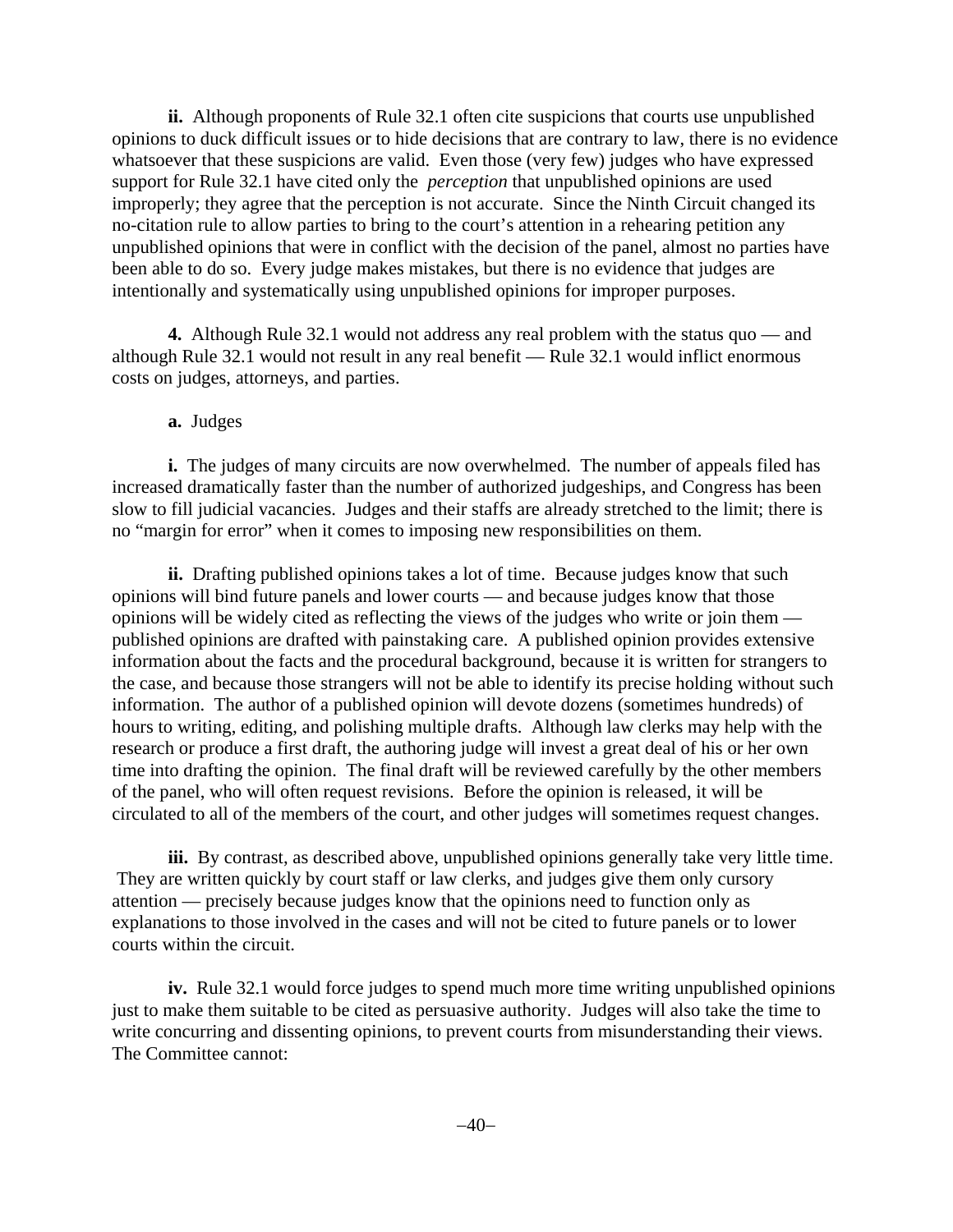- change the *audience* for unpublished opinions (from the parties, their attorneys, and the lower court under the current system to future panels, district courts within the circuit, and the rest of the world under Rule 32.1), and
- change the *purpose* of unpublished opinions (from giving a brief, one-time explanation to those already familiar with the case under the current system to being used forever to persuade courts to rule a particular way under Rule 32.1), and *not*
- not change the *nature* of unpublished opinions.

As one judge commented, "[the] efficiency [of unpublished opinions] is made possible only when the authoring judge has confidence that short-hand statements, clearly understood by the parties, will not later be scrutinized for their legal significance by a panel not privy to the specifics of the case at hand." [03-AP-329]

**v.** Because judges will spend much more time writing unpublished opinions, at least two consequences will follow:

- Judges will have less time available to devote to published decisions the decisions that really matter. The quality of published opinions will suffer. The law will be less clear. Apparent inconsistencies will abound. Inadvertent intraand inter-circuit conflicts will arise more frequently. All of this will result in more litigation, more appeals, and more en banc proceedings, which will result in even more demands on judges, which will give them even less time to devote to writing published opinions.
- Parties will have to wait much longer to get unpublished decisions. Parties now often get an unpublished decision in a few days; under Rule 32.1, they may have to wait for a year or more.

**vi.** Although Rule 32.1 will reduce the time that judges have available to spend on opinions, it will *increase* the amount of attention that drafting opinions will require.

- Parties will cite more cases to the courts, meaning that conscientious judges and their law clerks will have more opinions to read, explain, and distinguish in the course of writing opinions. As one judge wrote: "Once brought to the court's attention, . . . there is no way simply to ignore our memorandum dispositions." [03-AP-285]
- This will be a time-consuming process, because to fully understand an unpublished opinion — which, as described above, will usually say little about the facts — the judge or the law clerk will have to go back and read the briefs and record in the case.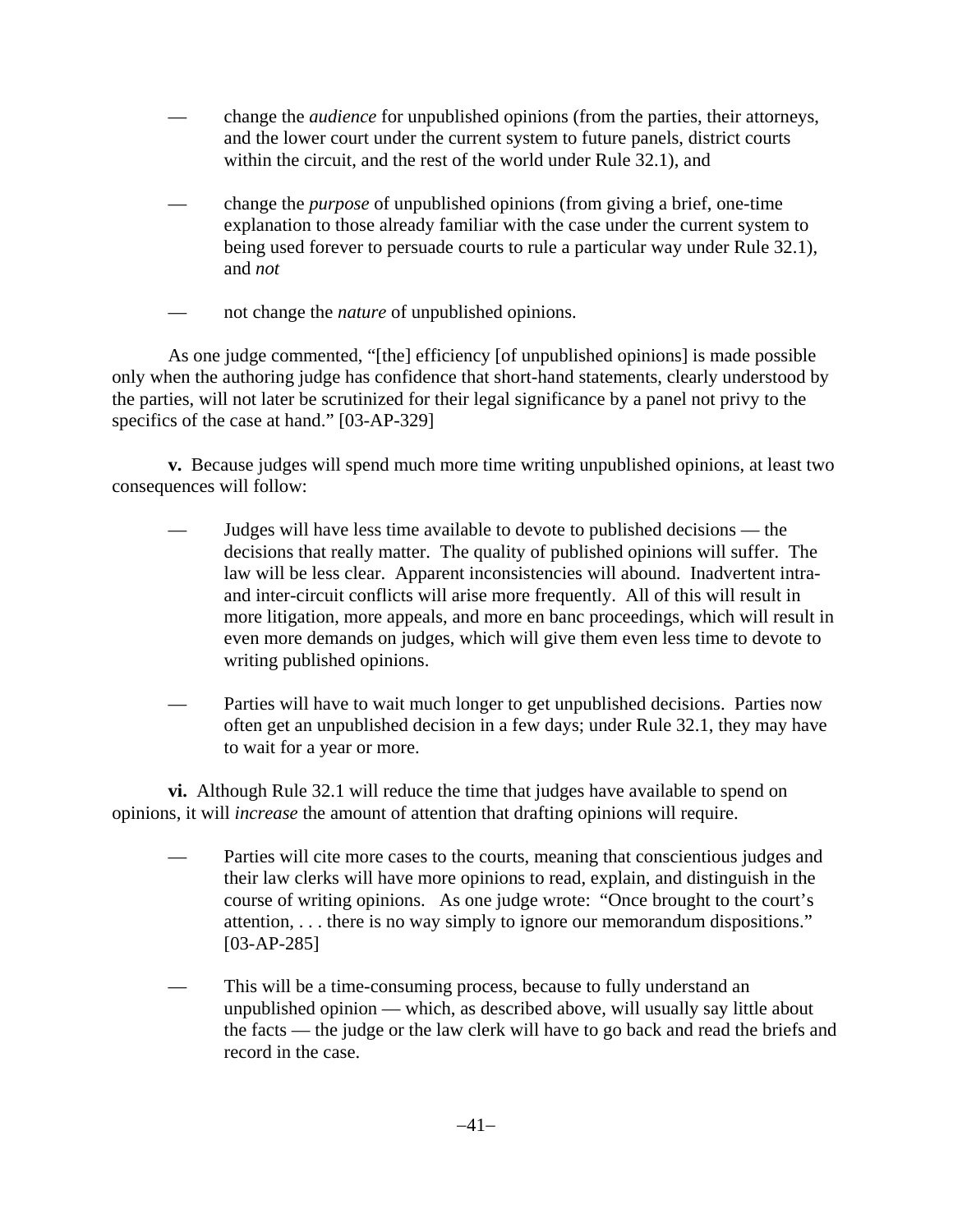— The result will be that parties — who now often wait a year or more to get a published decision — will have to wait even longer.

**vii.** Of course, Rule 32.1 can't change the fact that there are only 24 hours in a day. Judges are already stretched to the limit. If they have to spend more time on both published and unpublished opinions, they will have to compensate in some way. One way that judges will compensate is by issuing *no* opinion in an increasing number of cases — i.e., by disposing of an increasing number of cases with one-line orders.

- One-line dispositions are unfair to the parties, who are entitled to some explanation of why they won or lost an appeal, as well as to some assurance that their arguments were read, understood, and taken seriously. Parties who are not told *why* they won or lost an appeal — and who are not provided with any evidence that their arguments were even read — will lose confidence in the judicial system.
- One-line dispositions are unfair to lower court judges, who are entitled to know why they have been affirmed or reversed. Lower court judges cannot correct their mistakes unless those mistakes are made known to them.
- One-line dispositions deprive parties of a meaningful chance to petition for en banc reconsideration by the circuit or certiorari from the Supreme Court. Without *any* explanation of the panel's decision, it is almost impossible for the en banc court or the Supreme Court to know if a case is worth further review.
- When judges issue an unpublished opinion, they have to discuss the basic rationale for the disposition. That provides at least some discipline. That discipline is completely lacking when a panel issues a one-line disposition.
- **b.** Attorneys

**i.** Critics of no-citation rules represent only a small fraction of the bar — although, because they are very vocal, they have created the illusion that there is widespread dissatisfaction with such rules. In fact, most lawyers support no-citation rules, and for good reason.

**ii.** Abolishing no-citation rules would vastly increase the body of case law that would have to be researched. If unpublished opinions can be cited, then they might influence the court; and if unpublished opinions might influence the court, then an attorney must research them. As one oft-repeated "talking point" put it: "As a matter of prudence, and probably professional ethics, practitioners could not ignore relevant opinions decided by the very circuit court before which they are now litigating." [03-AP-025]

**iii.** Even an attorney who understands that unpublished opinions are largely useless and who does not want to waste time researching them will have to prepare for the possibility that his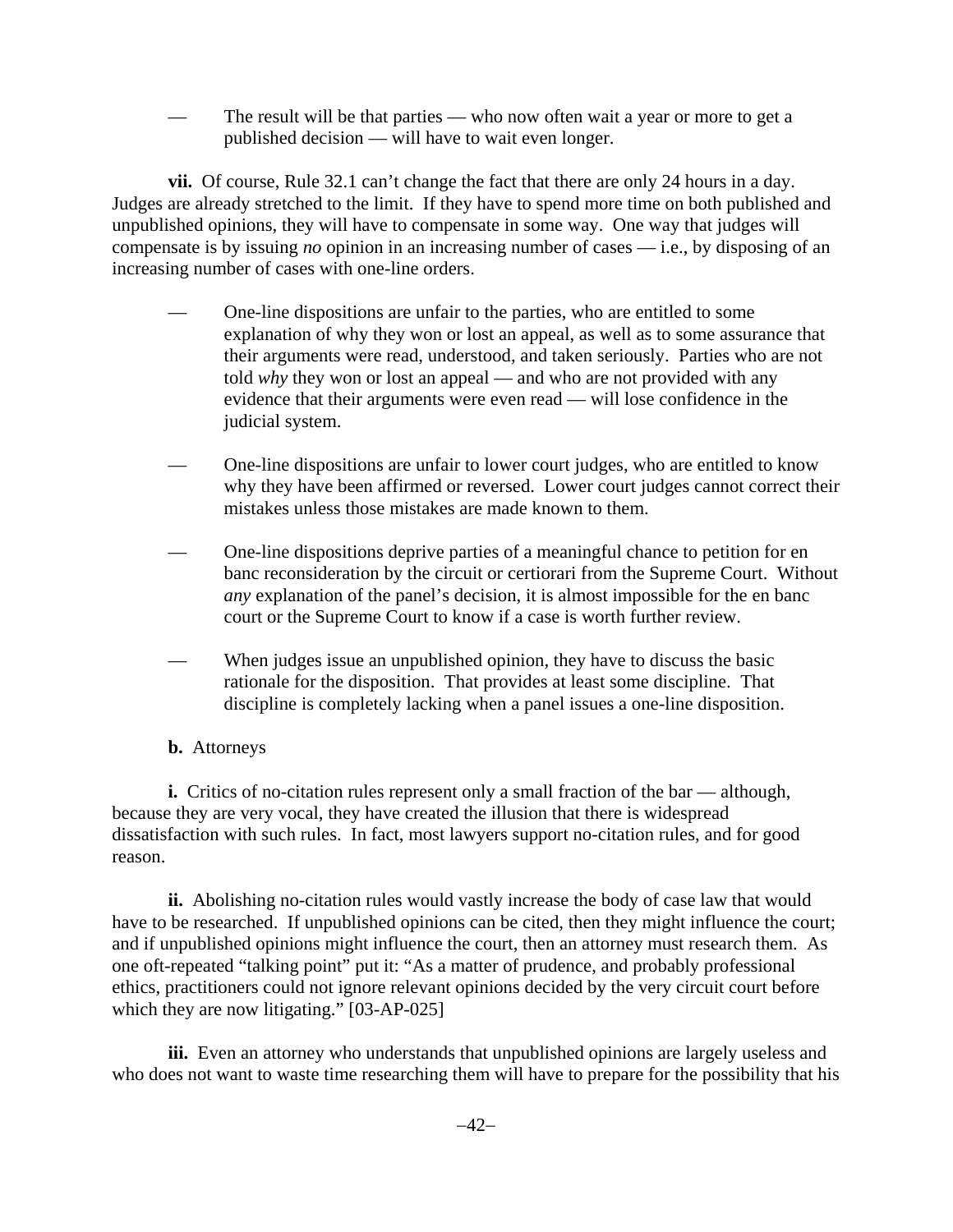or her opponent will use them. One way or another, attorneys will have to read unpublished opinions.

**iv.** An attorney will be faced with a difficult dilemma when he or she runs across an unpublished opinion that is contrary to his or her position. Even if unpublished opinions are formally treated as non-binding, "the advocate is faced with the Hobson's choice of either using up precious pages in her brief distinguishing the unpublished decisions, or running the uncertain risk of condemnation from her opponent (or worse, the court) for ignoring those decisions. In other words, even if it were possible to maintain some sort of *formal* distinction between permissively citable unpublished decisions and mandatory, precedential published opinions, the *substance* of the distinction would quickly erode." [03-AP-462]

**v.** The hardship imposed on attorneys is not just a function of the dramatic increase in the *number* of opinions that they will have to read; it is also a function of the *nature* of those opinions. Because unpublished opinions say so little about the facts, attorneys will struggle to understand them. Attorneys will often have to retrieve the briefs or records of old cases to be certain that they understand what unpublished opinions held.

**vi.** Attorneys already find it almost impossible to keep current on the law — even the law in one or two specialities. So many courts are publishing so many opinions — and there are so many ambiguities and inconsistencies in those opinions — that it is often very difficult for a conscientious attorney to know what the law "is" on a particular question. Rule 32.1 will compound this problem many times over, not only because the number of opinions that will "matter" will multiply, but because the unpublished opinions that will have to be consulted are "a particularly watery form of precedent." [03-AP-169] Because so little time goes into writing them, unpublished opinions will introduce into the corpus of the law thousands of ambiguous, imprecise, and misleading statements that will be represented as the "holdings" of circuits.

**vii.** Litigators are not the only attorneys who will be burdened by Rule 32.1. Transactional attorneys and others who counsel clients about how to structure their affairs will have more opinions to read and, because more law means more uncertainty, will have difficulty advising their clients about the legal implications of their conduct. This problem will be particularly acute for attorneys who must advise large corporations and other organizations that operate in multiple jurisdictions.

**viii.** While all attorneys — litigators and non-litigators — will be harmed by Rule 32.1, some will be harmed more than others.

— Unpublished opinions are not as readily available as published opinions. Not all libraries and legal offices can afford to purchase the Federal Appendix and rent space to store it. And not all lawyers can afford to use Westlaw or Lexis. (Indeed, not all attorneys have access to computers.) The E-Government Act will help, but it will not level the playing field entirely. For example, the Act will not require circuits to provide electronic access to their *old* unpublished decisions,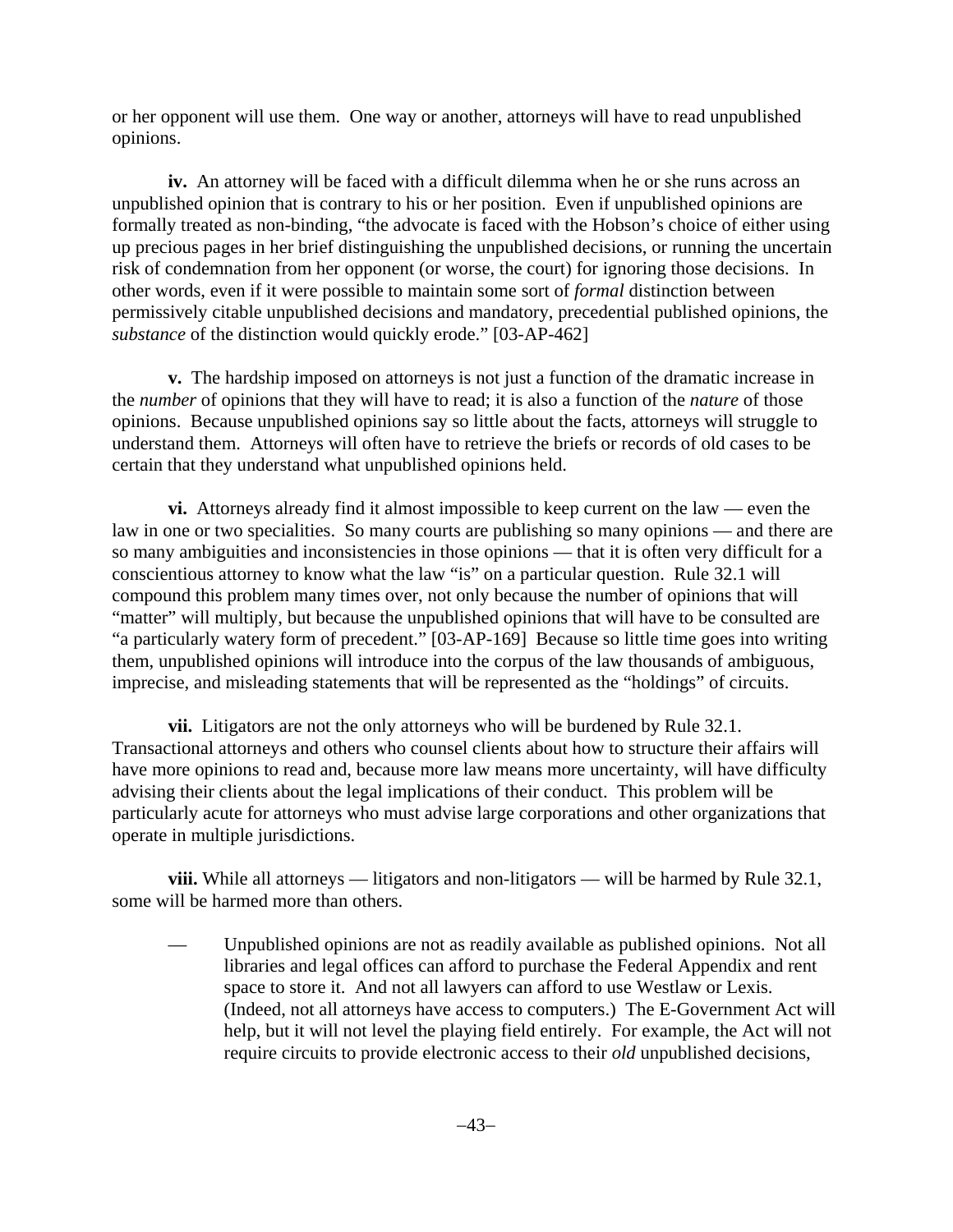and it is unlikely that researching unpublished opinions on circuit websites will be as easy as researching those opinions on Westlaw or Lexis.

- Even if the day arrives when unpublished opinions become equally available to all, attorneys will still have to *read* them. Some attorneys are already overwhelmed with work or have clients who cannot pay for more of their time. These attorneys — including solo practitioners, small firm lawyers, public defenders, and CJA-appointed counsel — will bear the brunt of Rule 32.1. Rule 32.1 will thus increase the already substantial advantage enjoyed by large firms, government attorneys, and in-house counsel at large corporations.
- **c.** Parties

**i.** As described above, all parties in all cases — both those that terminate in published opinions and those that terminate in unpublished opinions — will have to wait longer for their cases to be resolved. Delays are bad for everyone, but they are particularly harmful for the most vulnerable litigants — such as plaintiffs in personal injury cases who can no longer pay their medical bills or habeas petitioners who are unlawfully incarcerated.

**ii.** As described above, Rule 32.1 will result in more one-line dispositions. More parties will never be given an explanation for why they lost their appeal or even assurance that their arguments were taken seriously. This will result in *less* transparency and *less* confidence in the judicial system.

**iii.** As described above, Rule 32.1 will increase the already high cost of litigation. Clients will have to pay more attorneys to read more cases.

**iv.** Increasing the cost of litigation will, of course, harm the poor and middle class the most, adding to the already considerable advantages enjoyed by the powerful and the wealthy.

**v.** Rule 32.1 will particularly disadvantage pro se litigants and prisoners, who often do not have access to the Internet or to the Federal Appendix.

**5.** Rule 32.1 could harm state courts. For example, the rule would permit litigants to cite and federal courts to rely upon the unpublished opinions of the California *state* courts in diversity and other actions, even though the California courts themselves have determined that these cases should not be looked to for expositions of state law. This, in turn, will enable litigants to use the unpublished decisions of the California state courts to influence the development of California law, through the "back door" of the federal courts. Thus, many of the costs imposed by Rule 32.1 on federal courts — such as the need for judges to spend more time writing unpublished opinions — will also be imposed on state courts.

**6.** The assurances provided in the Committee Note that Rule 32.1 will not inflict the costs described above are unpersuasive.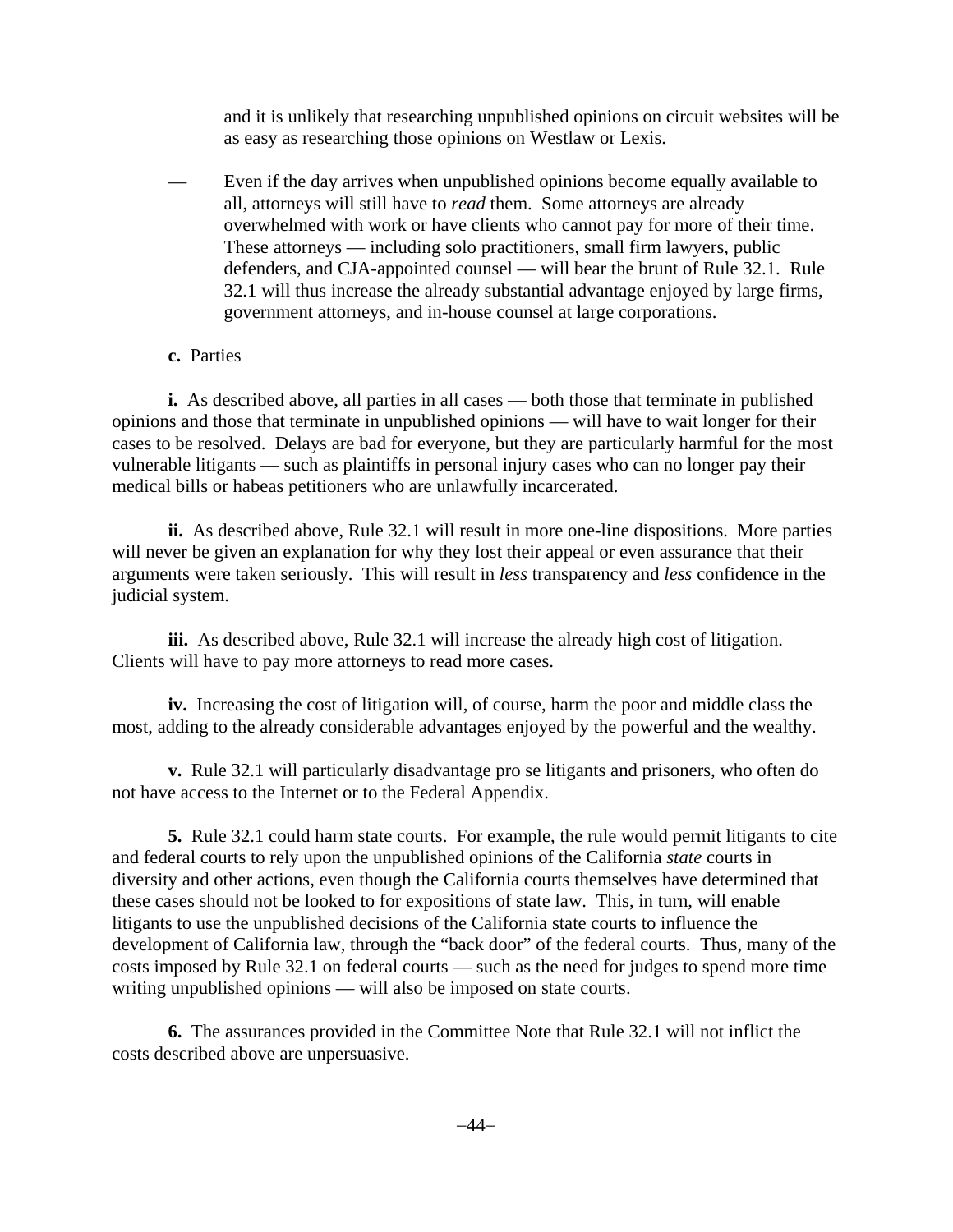**a.** The Committee Note admits that Rule 32.1 would inflict substantial costs of the type described above if it required courts to treat their unpublished opinions as binding precedent, but then gives assurance that Rule 32.1 does not do so. The Committee is naive in believe that a clear distinction between "precedential" and "non-precedential" will be maintained.

**i.** As noted, parties will be citing unpublished opinions precisely for their precedential value — that is, as part of an argument (implicit or explicit) that because a panel of a circuit decided an issue one way in the past, the circuit should decide the issue the same way now. The only real interest that proponents of Rule 32.1 have in citing unpublished opinions *is* as precedent.

**ii.** When circuits are confronted with this argument, they will not be able to say simply that the prior unpublished opinion is not binding precedent and therefore can be ignored. Rather, the court will have to distinguish it or explain why it will not be followed. As one group of judges commented: "As a practical matter, we expect that [unpublished opinions] will be accorded significant precedential effect, simply because the judges of a court will be naturally reluctant to repudiate or ignore previous decisions." [03-AP-396] From the point of view of the court's workload, then, the Committee Note's assurance that courts will not have to treat their unpublished opinions as binding precedent will make little difference.

**iii.** This phenomenon will be even more apparent in the lower courts. It will be a rare district court judge who will ignore an unpublished opinion of the circuit that will review his or her decision. If unpublished opinions are cited to lower courts, lower courts will have to treat them as though they were binding, even if that is not technically true.

**iv.** In sum, all of the consequences described above — such as courts having to spend more time writing unpublished opinions and attorneys having to spend more time researching them — will occur, whether or not the unpublished opinions are labeled "non-binding."

**b.** The Committee Note's argument that there is no compelling reason to treat unpublished opinions different than such sources as district court opinions, law review articles, newspaper columns, or Shakespearian sonnets misses a few important distinctions:

**i.** The fact that law review articles or newspaper columns can be cited in a brief will not have any effect on the *author* of such materials. The author of a law review article or a newspaper column is going to do precisely the same amount of work — and write precisely the same words — whether or not his or her work can later be cited to a court. By contrast, making the unpublished opinions of a court of appeals citable *will* affect their authors, as described above.

**ii.** There is no chance that law review articles or newspaper columns will be cited by parties for their precedential value — that is, as part of an argument that, because a circuit did *x* once, it should do *x* again. Law review articles, newspaper columns, and the like are cited *only* for their persuasive value because that is the only value they have. An unpublished opinion, by contrast, is cited by a party who wants a future panel of the circuit or a lower court within the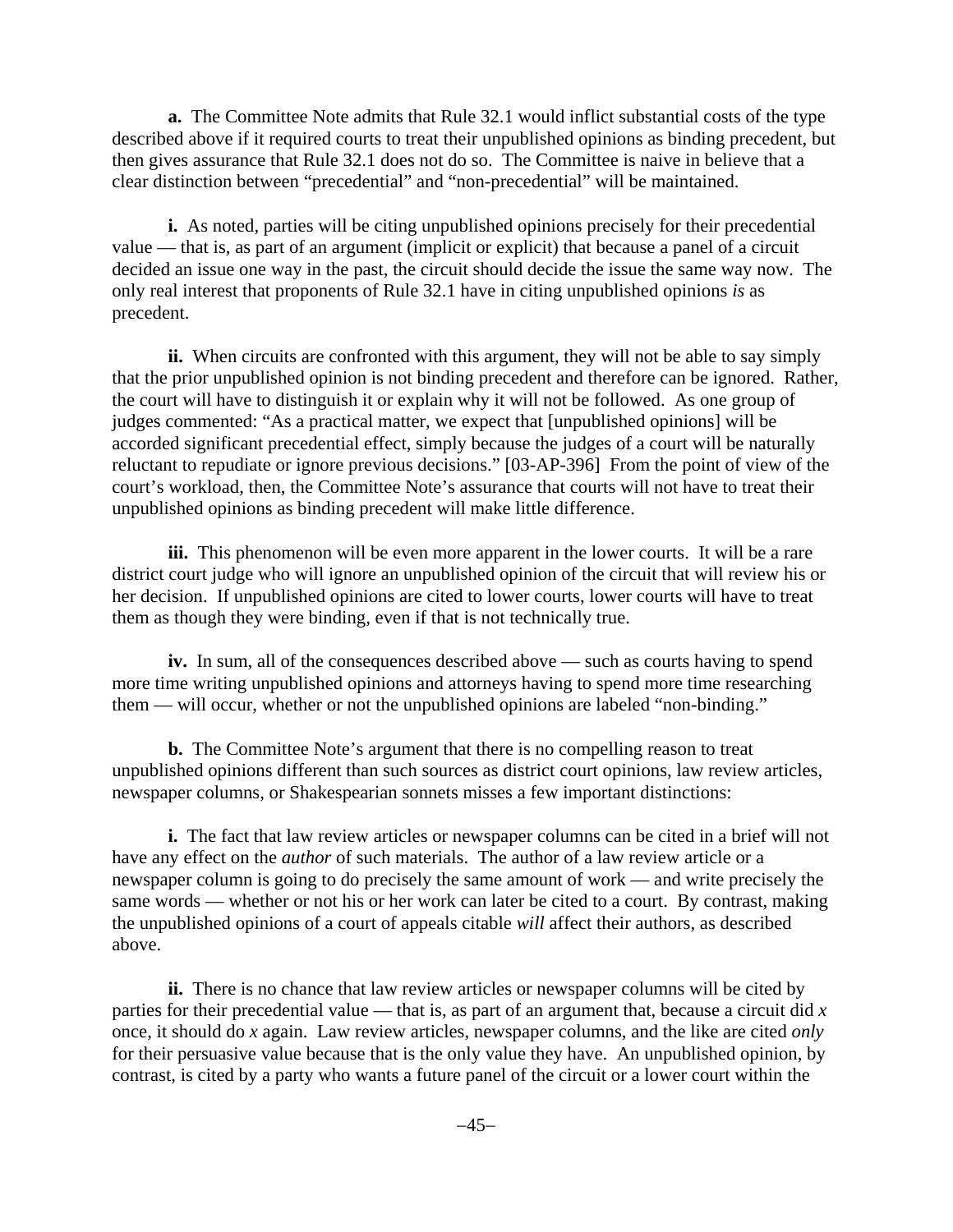circuit to decide an issue a particular way — not because the unpublished opinion, like a law review article, is powerfully persuasive, but because the unpublished opinion, unlike the law review article, was at least nominally issued in the name of the circuit.

**iii.** The same point can be made about the opinions of other circuits, lower federal courts, state courts, or foreign jurisdictions. As one commentator wrote:

 "When the opinions, even the unpublished ones, of another court are cited, the underlying argument is as follows: the other court accepted or advanced a particular reasoning and, therefore, this court should too — it can, and should, trust the other court's judgment. When an unpublished opinion of the same court is cited, however, the underlying argument is invariably a precedential one, in the most basic sense: this court accepted or advanced a particular reasoning in another case and, therefore, it would be fundamentally unfair not to apply that same rationale in the instant case. Such opinions *are* cited for their precedential value." [03-AP-478]

**iv.** There is also no chance that a lower court will feel bound to adhere to the views of the author of a law review article or newspaper column. As one judge wrote, "Shakespearian sonnets, advertising jingles and newspaper columns are not, and cannot be mistaken for, expressions of the law of the circuit. Thus, there is no risk that they will be given weight far disproportionate to their intrinsic value." [03-AP-169] Or, as one bar committee wrote, "unlike unpublished decisions, there is no risk these other materials will be mistaken for the law of the circuit or given undue weight by the lower courts or litigants." [03-AP-319]

**v.** According to commentators, this risk is particularly acute in the lower courts, which is why some no-citation rules apply to those courts, as well as to parties. "The word of a federal Court of Appeals will not be treated as a law review article or newspaper column, no matter how many admonitions from the appellate court that its unpublished opinions have no precedential authority. Every judge and lawyer in America has internalized the hierarchical nature of our justice system; the word of a federal Court of Appeals, even unpublished, will not be treated the same as the word of a legal scholar or newspaper columnist." [03-AP-322]

**c.** The Committee Note is wrong in suggesting that, because some circuits have liberalized no-citation rules without experiencing problems, the concerns about Rule 32.1 are overblown.

**i.** The conditions of each circuit vary significantly, making it hazardous to assume that the experience of one circuit will be duplicated in another. As noted above, circuits vary with respect to such things as the size, subject matter, and complexity of the caseload; the number of judges; and the local legal culture. Just because the Fifth Circuit is able to permit the citation of unpublished opinions does not mean that the Ninth Circuit can do so.

**ii.** No circuit has gone as far as Rule 32.1 would in permitting the citation of unpublished opinions. All circuits discourage such citation, forbid it in some circumstances, or both. And three circuits with relatively liberal citation rules — the Third, Fifth, and Eleventh — either do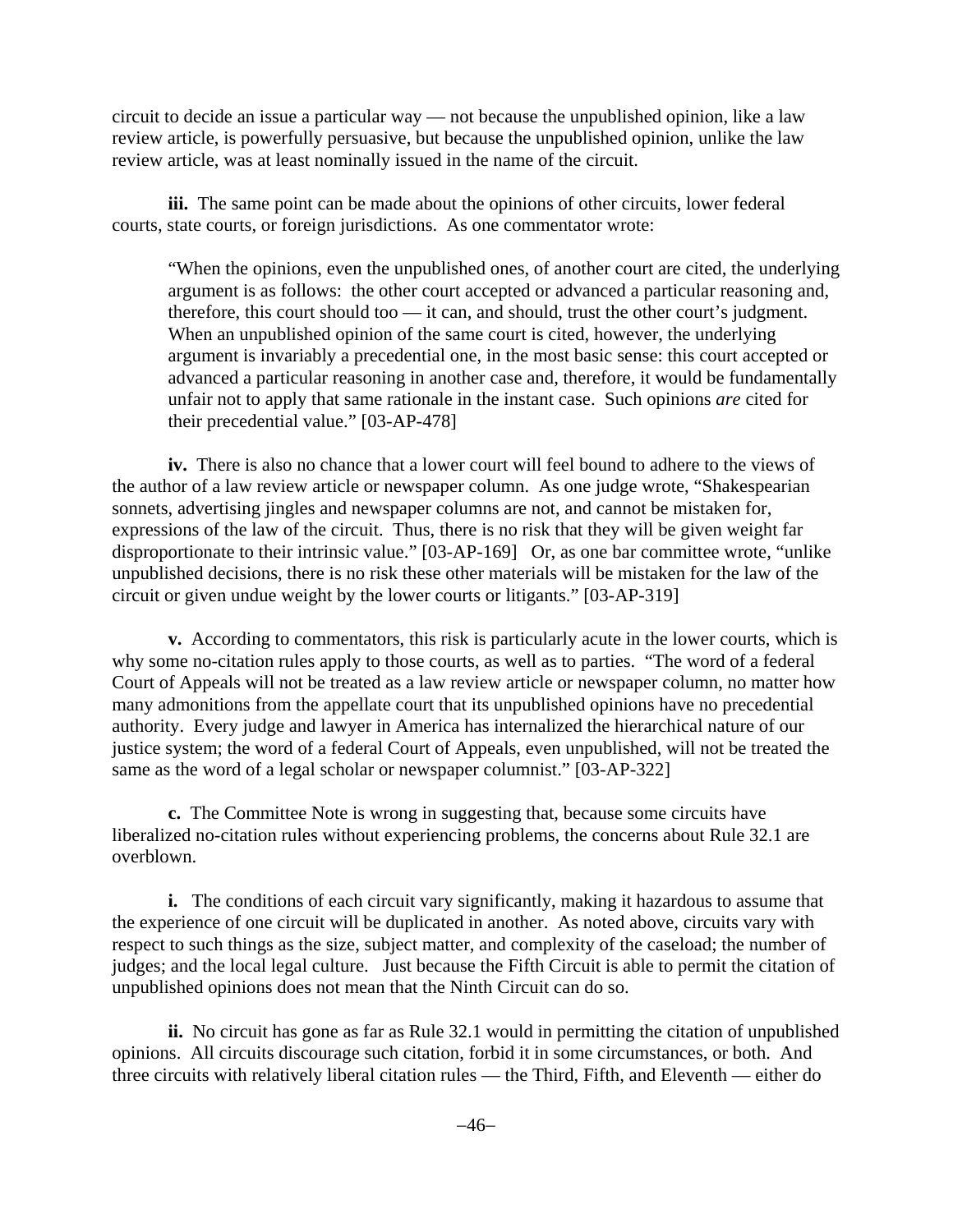not make or have only recently made their unpublished opinions widely available. It is virtually costless for a circuit whose unpublished opinions do not appear in the Federal Appendix or in the Westlaw and Lexis databases to allow those opinions to be cited.

**iii.** Some circuits that have liberalized no-citation rules have done so only recently, so it is too early to know whether they will experience difficulties.

**iv.** Some of the circuits that permit liberal citation of unpublished opinions also make frequent use of one-line dispositions. This supports — rather than refutes — the arguments of those who oppose Rule 32.1.

**7.** Rule 32.1 is not a "general rule[] of practice and procedure" because, if Rule 32.1 is adopted, "some judges will make the opinion more elaborate in order to make clear the context of the ruling, while other judges will shorten the opinion in order to provide less citable material." Because Rule 32.1 would "affect the construction and import of opinions," the rule is "beyond the scope of the rulemaking authority of 28 U.S.C. § 2072." [03-AP-329]

**8.** If, despite all of these arguments, the Committee decides to forge ahead with Rule 32.1, it should at least amend the rule so that it applies only prospectively — that is, so that it applies only to unpublished decisions issued after the rule's effective date. It is unfair to allow citation of opinions that judges wrote under the assumption that they would never be cited. The D.C. Circuit's decision to abolish its no-citation rule was applied prospectively only; the Committee should follow the D.C. Circuit's lead.

#### **b. Arguments For Adopting Proposed Rule**

**1.** It is not Rule 32.1, but no-citation rules, that require a compelling justification. In a democracy, the presumption is that citizens may discuss with the government the actions that the government has taken. Under the First Amendment, the presumption is that prior restraints of speech — especially speech *about* the government made *to* the government — are invalid. In a common law system, the presumption is that judicial decisions are citable. In an adversary system, the presumption is that lawyers are free to make the best arguments available. Nocitation rules — through which judges instruct litigants, "You may not even *mention* what we've done in the past, much less engage us in a discussion about whether what we've done in the past should influence what we do in this case" — are profoundly antithetical to American values. The burden should not be on the Committee to defend Rule 32.1 but on opponents of Rule 32.1 to defend no-citation rules.

**2.** The main problem created by no-citation rules — a problem that Rule 32.1 would eliminate — is that no-citation rules deprive the courts, attorneys, and parties of the use of unpublished opinions. The evidence is overwhelming that unpublished opinions are indeed a valuable source of "insight" and "information."

**a.** First, unpublished opinions are often read. "[L]awyers, district court judges, and appellate judges regularly read and rely on unpublished decisions despite prohibitions on doing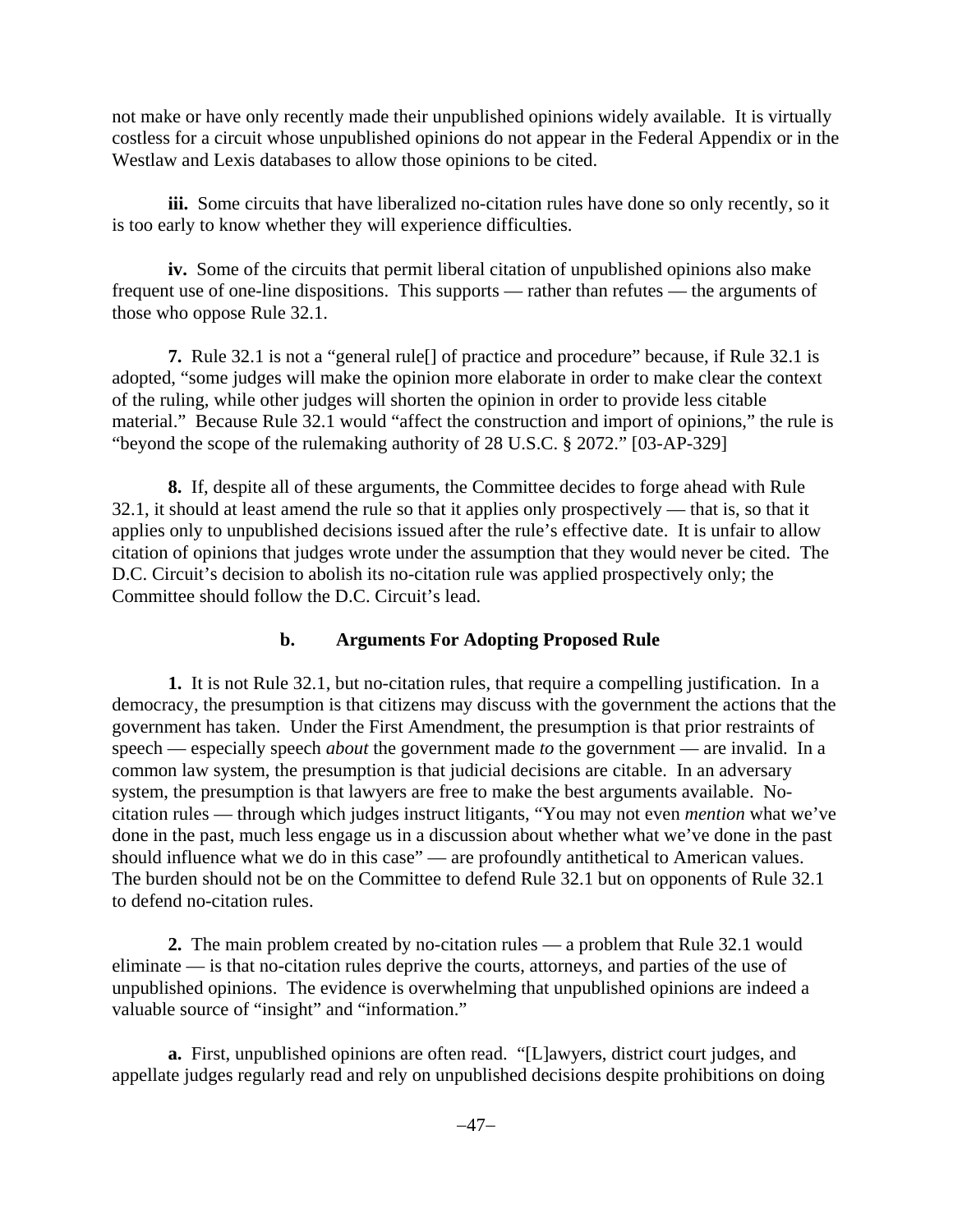so." [03-AP-406] Numerous commentators — supporters and opponents of Rule 32.1 alike said that they regularly read unpublished opinions.

**b.** Second, unpublished opinions are often cited by attorneys. One commentator wrote: "My own experience has been that the prohibition on [citation] currently in effect in the lower courts of the Ninth Circuit is utterly disregarded, not just by bad lawyers but also by good ones — even by leading lawyers, not always, to be sure, but in many cases when there is no binding, published authority available." [03-AP-473]

**c.** Third, unpublished decisions are often cited by judges. Researchers have identified hundreds of citations to unpublished opinions by appellate courts and district courts — including appellate courts and district courts in jurisdictions that have adopted no-citation rules. One of the most pointed of those citations appears in *Harris v. United Federation of Teachers*, No. 02-Civ. 3257 (GEL), 2002 WL 1880391, at \*1 n.2 (S.D.N.Y. Aug. 14, 2002):

"There is apparently no published Second Circuit authority directly on point for the proposition that § 301 does not confer jurisdiction over fair representation suits against public employee unions. In the 'unpublished' opinion in *Corredor*, which of course is published to the world on both the Lexis and Westlaw services, the Court expressly decides the point . . . . Yet the Second Circuit continues to adhere to its technological-outdated rule prohibiting parties from citing such decisions . . . thus pretending that this decision never happened and that it remains free to decide an identical case in the opposite manner because it remains unbound by this precedent. This Court nevertheless finds the opinion of a distinguished Second Circuit panel highly persuasive, at least as worthy of citation as law review student notes, and eminently predictive of how the Court would in fact decide a future case such as this one."

**d.** Fourth, there are some areas of the law in which unpublished opinions are particularly valuable. One appellate judge, after describing a recent occasion on which a staff attorney had cited many unpublished decisions in advising a panel of judges about how to dispose of a case, commented as follows:

"Judges rely on this material for one reason; it is helpful. For instance, unpublished orders often address recurring issues of adjective law rarely covered in published opinions. . . . We have all encountered the situation in which there is no precedent in our own circuit, but research reveals that colleagues in other circuits have written on the issue, albeit in an unpublished order. I see no reason why we ought not be allowed to consider such material, and I certainly do not understand why counsel, obligated to present the best possible case for his client, should be denied the right to comment on legal material in the public domain." [03-AP-335]

**e.** Fifth, unpublished opinions can be particularly helpful to district court judges, who so often must exercise discretion in applying relatively settled law to an infinite variety of facts. For example, district courts are instructed to strive for uniformity in sentencing, and thus they are often anxious for *any* evidence about how similarly situated defendants are being treated by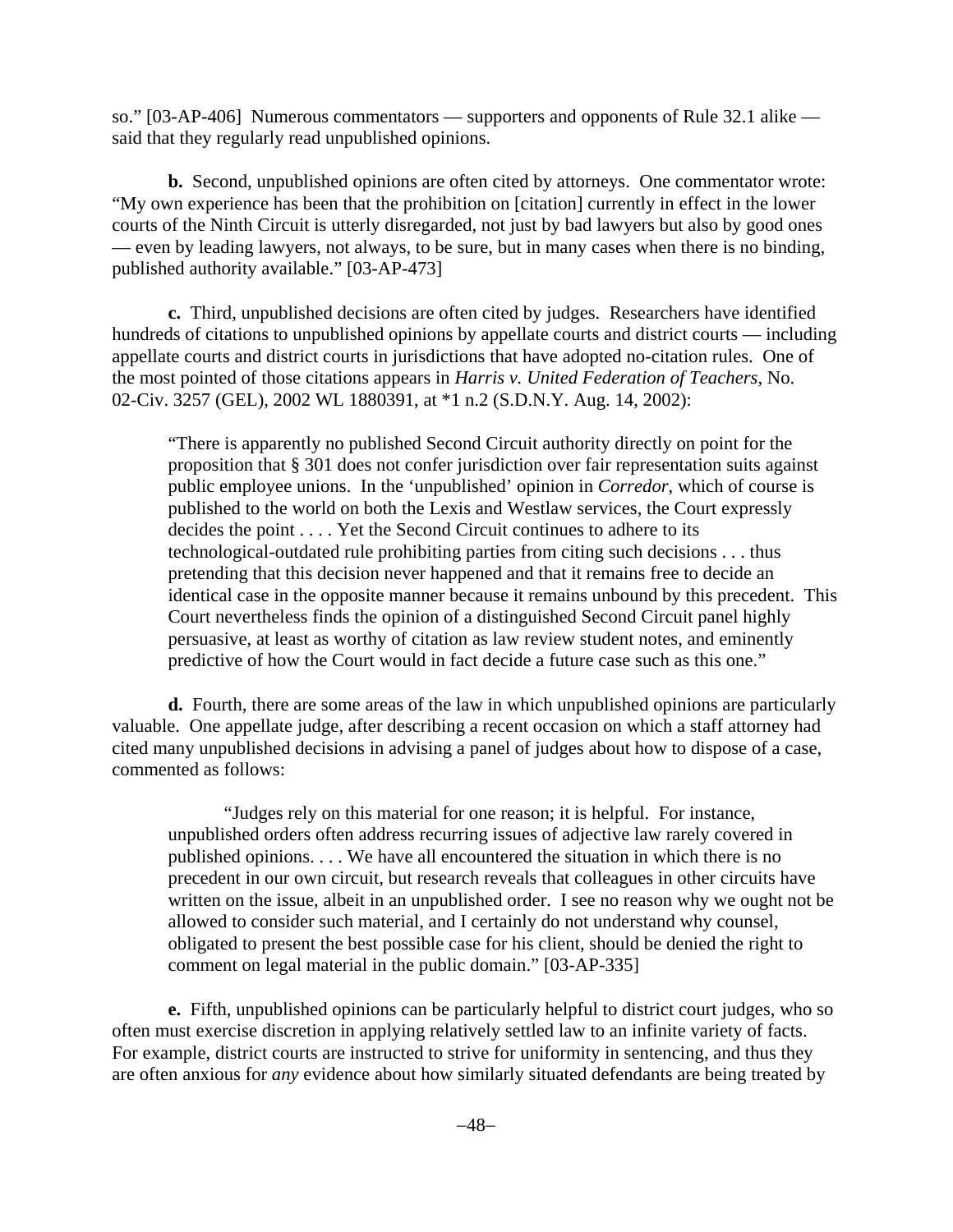other judges. Many unpublished opinions provide this information. The value of unpublished opinions to district court judges may explain why only 4 of the 1000-plus active and senior district judges in the United States — including only 2 of the 150-plus district judges in the Ninth Circuit — submitted comments opposing Rule 32.1.

**f.** Sixth, there is not already "too much law," as some opponents of Rule 32.1 claim. As one distinguished federal appellate judge wrote in one of his books: "Despite the vast number of published opinions, most federal circuit judges will confess that a surprising fraction of federal appeals, at least in civil cases, are difficult to decide not because there are too many precedents but because there are too few on point."<sup>1</sup> Attorneys are most likely to cite — and judges are most likely to consult — an unpublished opinion not because it contains a sweeping statement of law (a statement that can be found in countless published opinions), but because the facts of the case are very similar to the facts of the case before the court. Parties should be able to bring such factually-similar cases to a court's attention, and courts should be able to consult them for what they are worth.

**g.** For all of these reasons, no-citation rules should be abolished. When attorneys can and do read unpublished opinions — and when judges can and do get influenced by unpublished opinions — it makes no sense to prohibit attorneys and judges from talking about the opinions that both are reading.

**3.** In addition to the evidence that unpublished opinions do indeed often serve as sources of "insight" and "information" for both attorneys and judges, there are other reasons to doubt the oft-repeated claim that unpublished opinions merely apply settled law to routine facts and therefore have no precedential value:

**a.** It is difficult for a court to predict whether a case will have precedential value. "Only when a case comes along with arguably comparable facts does the precedential relevance of an earlier decision-with-opinion arise. This point naturally leads one to question how an appellate panel can, ex ante, determine the precedential significance of its ruling. Lacking omniscience, an appellate panel cannot predict what may come before its court in future days." [03-AP-435] As one attorney commented: "[W]e can and do expect a lot from our judges, but the assumption that *any court* can know, at the time of issuing a decision, that the decision neither adds (whatsoever) to already existing case law and that it could *never* contribute (in any way) to future development of the law, strikes me as hero-worship taken beyond the cusp of reality." [03- AP-454]

**b.** Even if a court could reliably predict whether an opinion establishes a precedent worth being cited, making that decision would *itself* take a lot of time. "The very choice of treating an appealed case as non-precedential, if done conscientiously, has to be preceded by

<sup>&</sup>lt;u>1</u> <sup>1</sup>Richard A. Posner, The Federal Courts: Challenge and Reform 166 (1996). I should note that Judge Posner opposes Rule 32.1.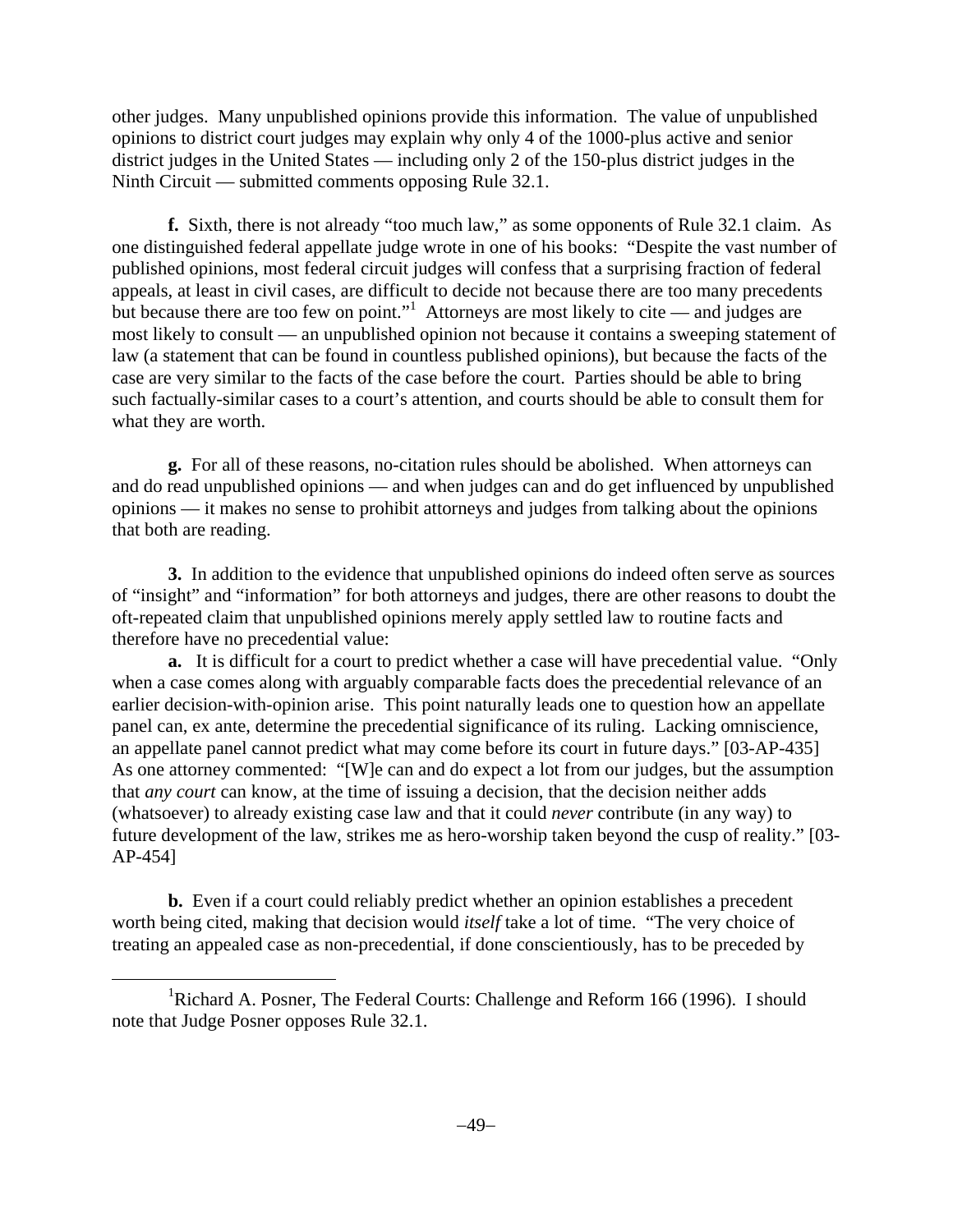thoughtful analysis of the relevant precedents." [03-AP-435] Time, of course, is precisely what courts who issue unpublished opinions say they do not have.

**c.** Given these limitations, it is not surprising that courts often designate as "unpublished" decisions that should be citable. The most famous example involves the Fourth Circuit's declaring an Act of Congress unconstitutional in an unpublished opinion — something that the Supreme Court labeled "remarkable and unusual." *United States v. Edge Broadcasting Co.*, 509 U.S. 418, 425 n.3 (1993). Other examples abound. For example, in *United States v. Rivera-Sanchez*, 222 F.3d 1057, 1062-63 (9th Cir. 2000), the court described how 20 inconsistent unpublished opinions on the same unresolved and difficult question of law had been issued by Ninth Circuit panels before a citable decision settled the issue.

**d.** More evidence of the unreliability of these designations can be found in the many unpublished decisions that have been reviewed by the Supreme Court. (The most recent example is *Muhammad v. Close*, 124 S. Ct. 1303, 1306 (2004), in which the Supreme Court reversed an unpublished decision that "was flawed as a matter of fact" — suggesting that the facts were neither clear nor straightforward — "and as a matter of law" — because the opinion took what the Supreme Court regarded as the wrong side of a circuit split.) The fact that the Supreme Court decides to review a case does not necessarily mean that the circuit made a mistake in designating the opinion as unpublished, but the fact that an opinion was deemed "certworthy" by the Supreme Court does suggest that *something* worthy of being cited may have occurred in that opinion.

**e.** Many unpublished opinions reverse the decisions of district courts or are accompanied by concurrences or dissents — implying that their results may not be clear or uncontroversial.

**f.** Researchers who have studied unpublished opinions have found that the decision to designate an opinion as unpublished is influenced by factors other than the novelty or complexity of the issues. For example, the background of judges plays a role. The more experience that a judge had with an area of law in practice, the less likely the judge is to publish opinions in that area (which, ironically, means that citable opinions in that area will disproportionately be published by the judges who know the least about it).

**4.** Even if, despite all of this evidence, it remains unclear whether unpublished opinions offer much "insight" or "information," Rule 32.1 has a major advantage over no-citation rules: It lets the "market" function and determine the value of unpublished opinions.

**a.** A glaring inconsistency runs through the arguments of the opponents of Rule 32.1. On the one hand, they argue that unpublished opinions contain nothing of value — that such opinions are useless, fact-free, poorly-worded, hastily-converted bench memos written by 26 year-old law clerks. On the other hand, they argue that, if Rule 32.1 is approved, attorneys will be devoting thousands of hours to researching these worthless opinions, briefs will be crammed with citations to these worthless opinions, district courts will feel compelled to follow these worthless opinions, and circuit judges will have no alternative but to carefully analyze and distinguish these worthless opinions.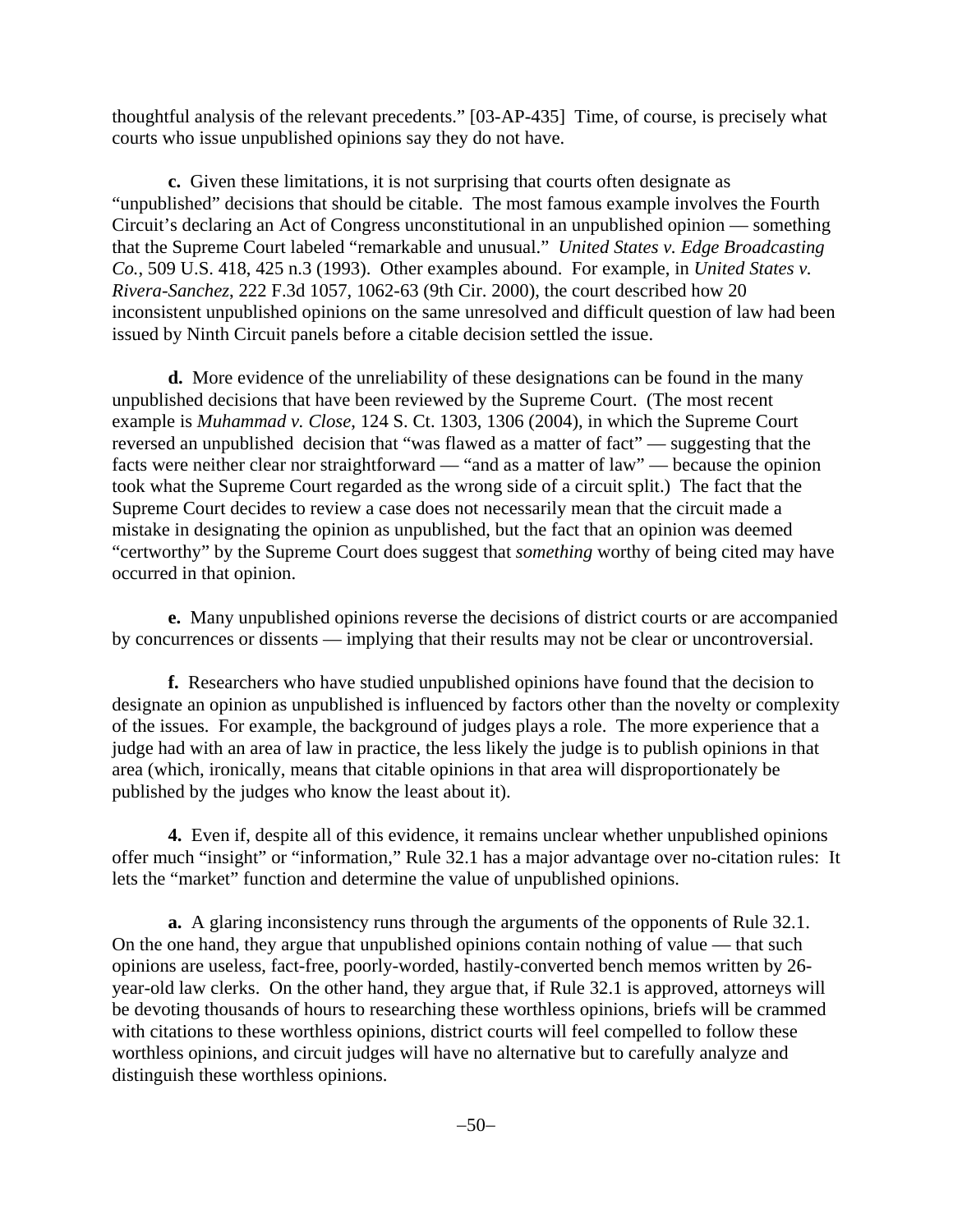**b.** Opponents of Rule 32.1 can't have it both ways. Either (i) unpublished opinions contain something of value, in which case parties *should* be able to cite them, or (ii) unpublished opinions contain nothing of value, in which case parties *won't* cite them.

**c.** Under no-citation rules, judges make this decision; they bar the citation of unpublished decisions. If they're wrong in their assessment, the "market" cannot correct them because there is no "market." Under Rule 32.1, the "market" makes this decision. Unpublished opinions will be cited if they are valuable, and they will not be cited if they are not valuable.

**5.** No-citation rules create several other problems — problems that Rule 32.1 would eliminate:

**a.** No-citation rules lead to arbitrariness and injustice. Our common law system is founded on the notion that like cases should be decided in a like manner. It helps no one — not judges, not attorneys, not parties — when attorneys are forbidden even to *tell* a court how it decided a similar case in the past. Such a practice can only increase the chances that like cases will not be treated alike.

**b.** No-citation rules undermine accountability. It is striking that judges opposing Rule 32.1 have argued, in essence: "If parties could tell us what we've done, we'd feel morally obliged to justify ourselves. Therefore, we are going to forbid parties from telling us what we've done." Put differently, judges opposing Rule 32.1 have insisted on the right to decide *x* in one case and "not *x*" in another case and not even be asked to reconcile the seemingly inconsistent decisions. Judges always have the right to explain or distinguish their past decisions or to honestly and openly change their minds. But judges should not have the right to forbid parties from mentioning their past decisions. As one judge wrote: "Public accountability requires that we not be immune from criticism; allowing the bar to render that criticism in their submissions to us is one of the most effective ways to ensure that we give each case the attention that it deserves." [03-AP-335]

**c.** No-citation rules undermine confidence in the judicial system.

**i.** No-citation rules make absolutely no sense to non-lawyers. It is almost impossible to explain to a client why a court will not allow his or her lawyer to mention that the court has addressed the same issue in the past — or applied the same law to a similar set of facts. Clients just don't get it.

**ii.** Because no-citation rules are so difficult for the average citizen to understand, they create the appearance that courts have something to hide — that unpublished opinions are being used for improper purposes. As one judge wrote:

"It is hard for courts to insist that lawyers pretend that a large body of decisions, readily indexed and searched, does not exist. Lawyers can cite everything from decisions of the Supreme Court to 'revised and extended remarks' inserted into the Congressional Record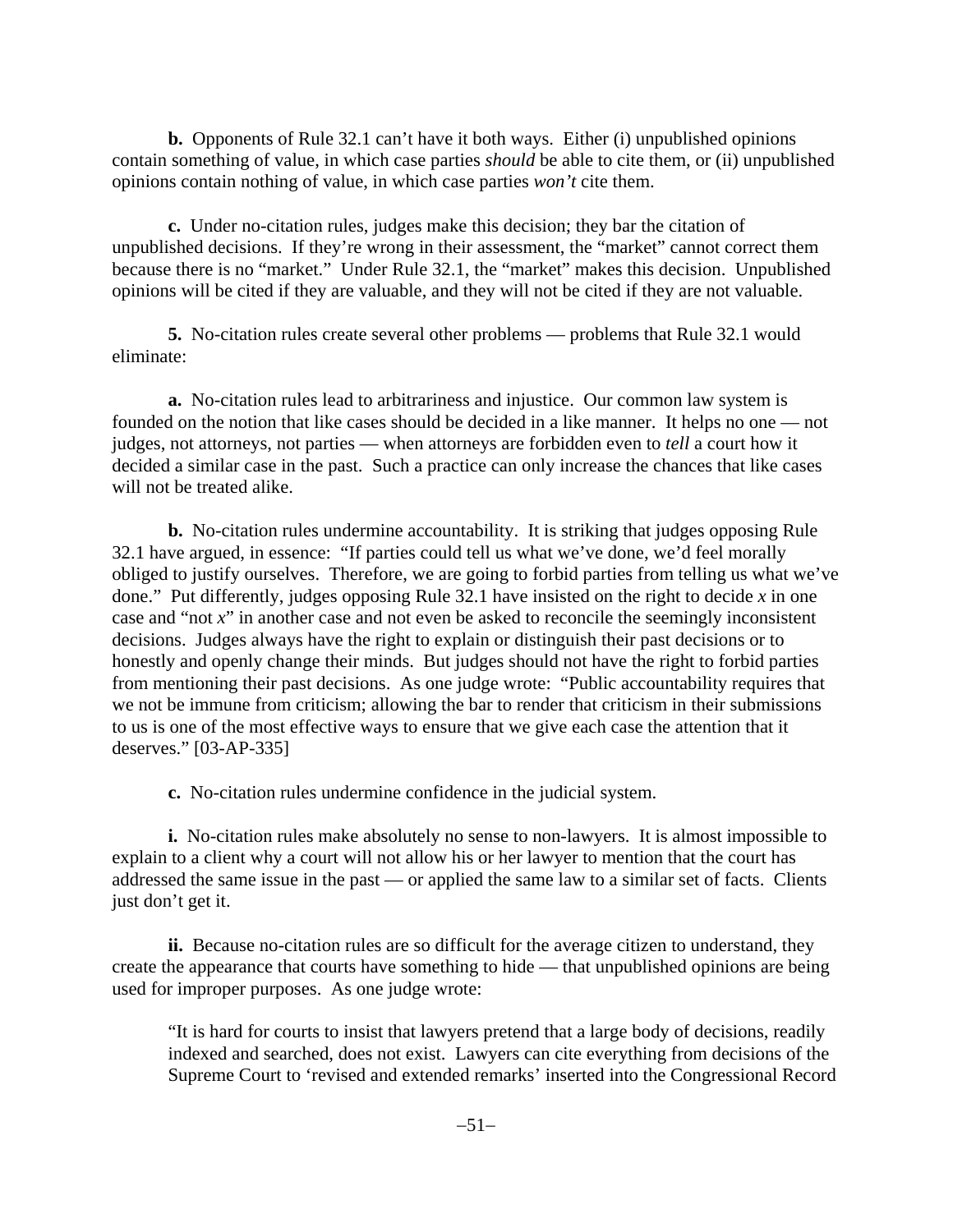to op-ed pieces in local newspapers; why should the 'unpublished' judicial orders be the only matter off limits to citation and argument? It implies judges have something to hide.

"In some corners, there is a perception that they do — that unpublished orders are used to sweep under the rug departures from precedent. [This judge is confident that, at least in his circuit, unpublished opinions are not used improperly.] Still, to the extent that . . . the bar *believes* that this occurs, whether it does or not . . . allowing citation serves a salutary purpose and reinforces public confidence in the administration of justice." [03- AP-367]

**iii.** No-citation rules also give rise to the appearance — if not the reality — of two classes of justice: high-quality justice for wealthy parties represented by big law firms, and lowquality justice for "no-name appellants represented by no-name attorneys." [03-AP-408]

- Large institutional litigants and the big firms that represent them disproportionately receive careful attention to their briefs, oral argument, and a published decision written by a judge. Others — including the poor and the middle class, prisoners, and pro se litigants — disproportionately receive a quick skim of their briefs, no oral argument, and an unpublished decision copied out of a bench memo by a clerk.
- Defenders of no-citation rules insist that, although judges pay little attention to the language of unpublished opinions, they are careful to ensure that the results are correct. The problem with this argument is that it "assumes that reasoning and writing are not linked, that is, that clarity characterizes the panel's thinking about the proper decisional rule, but writing out that clear thinking is too burdensome." [03-AP-435] As every judge who has had the experience of finding that an initial decision just "won't write" — and that is every judge — it is manifestly untrue that reasoning and writing can be separated. One judge put it this way: "There is . . . a wholesome, and perhaps necessary, discipline in our ensuring that unpublished orders can be cited to the courts. . . . [R]elegating this material to non-citable status is an invitation toward mediocrity in decisionmaking and the maintenance of a subclass of cases that often do not get equal treatment with the cases in which a published decision is rendered." [03- AP-335]

**d.** The inconsistent local rules among circuits do indeed create a hardship for attorneys who practice in more than one circuit — a hardship that opponents of Rule 32.1 too quickly dismiss.

**i.** The suggestion of some opponents of Rule 32.1 that the Committee is insincere in its concern for the impact of inconsistent local rules on those who practice in more than one circuit is belied by the fact that perhaps no problem has been the focus of more of the Advisory Committee's and Standing Committee's attention over the past few years. The Appellate Rules have been amended several times — most recently in  $2002$  — to eliminate variations in local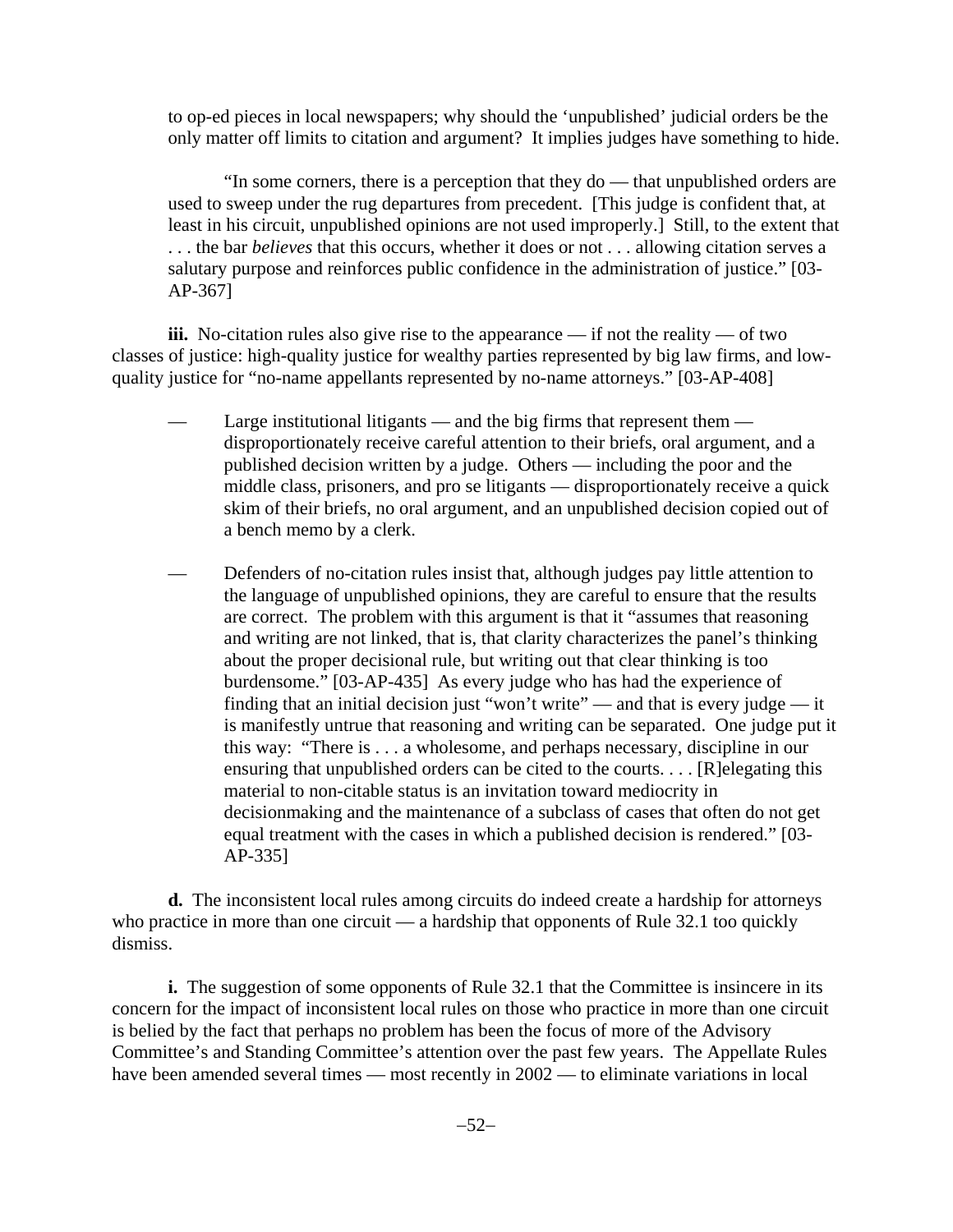rules. Rule 32.1 and other of the rules published in August 2003 would do the same. The Advisory Committee and the Standing Committee believe strongly that an attorney should be able to file an appeal in a circuit without having to read and follow dozens of pages of local rules.

**ii.** Inconsistent local rules can only be eliminated one at a time. Any rule that makes federal appellate practice more uniform by eliminating one set of inconsistent local rules is obviously going to leave other inconsistent local rules untouched. That is not an excuse for opposing the rule.

**e.** Opponents of Rule 32.1 have also been too quick to dismiss the First Amendment problems posed by no-citation rules.

**i.** No-citation rules offend First Amendment values — if not the First Amendment itself — in banning truthful speech about a matter of public concern — indeed, about a governmental action that is in the public domain. They also offend First Amendment values in forbidding an attorney from making a particular type of argument in support of his or her client — a type of argument that is forbidden, at least in part, because it would put the court to the inconvenience of having to defend, explain, or distinguish one of its own prior actions. What the Supreme Court said in *Legal Services Corp. v. Velazquez*, 531 U.S. 533, 544-45 (2001), about restrictions that Congress had placed on legal services attorneys could be said about the restrictions that nocitation rules place on all attorneys:

"Restricting LSC attorneys in . . . presenting arguments and analyses to the courts distorts the legal system by altering the traditional role of the attorneys. . . . An informed, independent judiciary presumes an informed, independent bar. . . . By seeking to prohibit the analysis of certain legal issues and to truncate presentation to the courts, the enactment under review prohibits speech and expression upon which courts must depend for the proper exercise of the judicial power."

**ii.** No-citation rules are not like limits on the size of briefs. They differ in the character of the restriction and in the interest purportedly being served by the restriction. A 30-page limit on briefs does not forbid an attorney from making a particular argument or citing a particular action of the court, and page limits — which every court in America imposes — are necessary if courts are to function. No-citation rules, by contrast, forbid particular arguments (arguments that ask a court to follow one of its prior unpublished decisions), are imposed by only some courts, and are imposed by courts in order to protect themselves from having to take responsibility for their prior actions.

**6.** In opposing Rule 32.1, commentators offer a "parade of horribles" that they claim will be suffered by judges, attorneys, and parties if no-citation rules are abolished.

**a.** Many of the "horribles" in this parade are the same "horribles" that were paraded out when unpublished opinions became available on Westlaw and Lexis — and then again when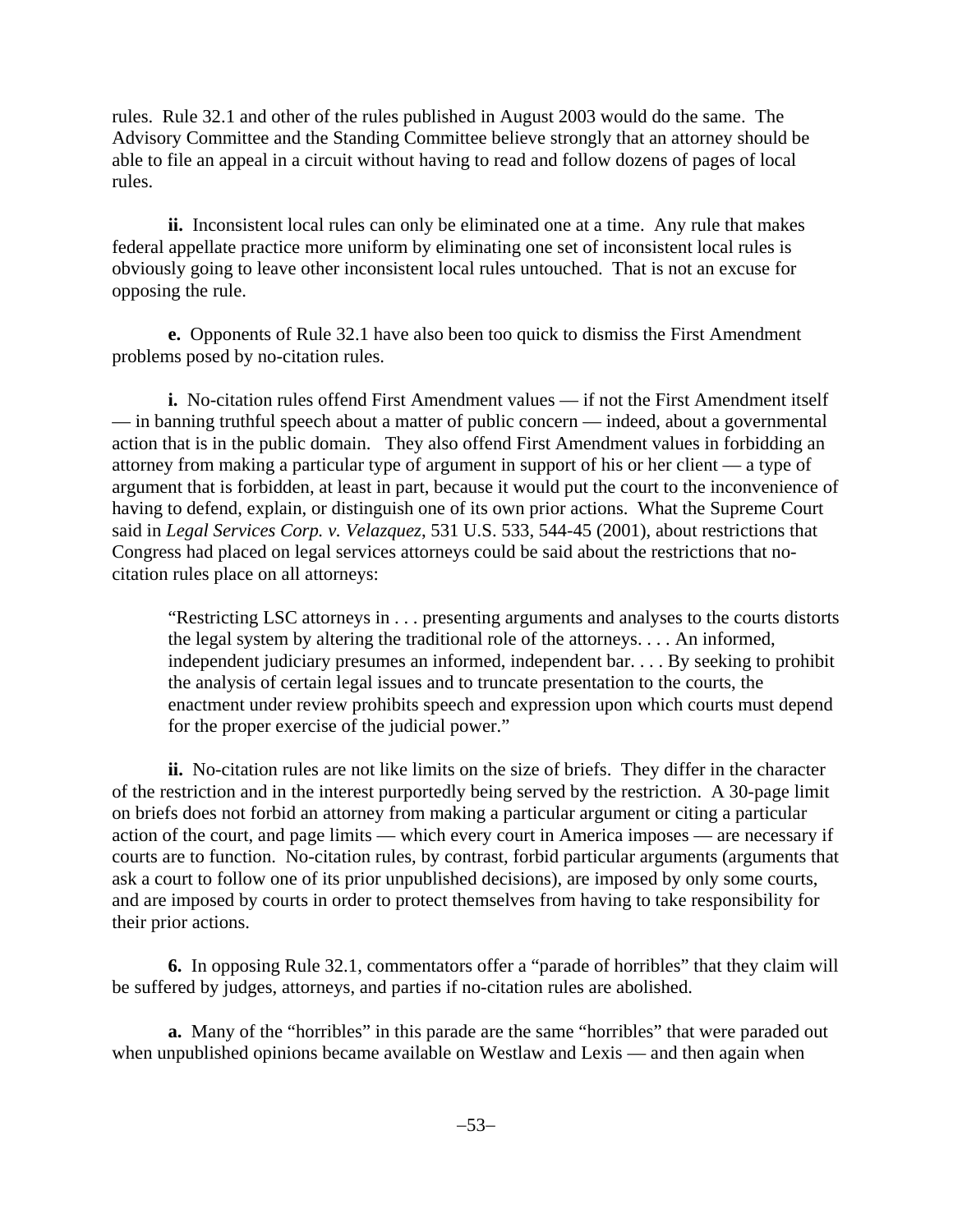unpublished opinions started being published in the Federal Appendix. None of the predictions was accurate.

**b.** The predictions regarding Rule 32.1 are no more reliable. Dozens of state and federal courts have already liberalized or abolished no-citation rules, and there is absolutely no evidence that the dire predictions of Rule 32.1's opponents have been realized in those jurisdictions. There is no evidence, for example, that judges are spending more time writing unpublished opinions or that attorneys are bombarding courts with citations to unpublished opinions or that legal bills have skyrocketed for clients. While it is true that there are differences among circuits, the circuits that permit citation are similar enough to the circuits that forbid citation that there should be *some* evidence that liberal citation rules cause harm, and yet no such evidence exists.

**c.** It is no accident that most of the opposition to permitting citation to unpublished opinions comes from judges and attorneys who have no experience permitting citation to unpublished opinions. It is likewise no accident that little opposition to Rule 32.1 was heard from the judges and attorneys who have such experience. As one judge commented: "What *would* matter are adverse effects and adverse reactions from the bar or judges of the 9 circuits (and 21 states) that now allow citation to unpublished opinions. And from that quarter no protest has been heard. This implies to me that the benefits of accountability and uniform national practice carry the day." [03-AP-367]

**7.** Regarding the argument that Rule 32.1 would dramatically increase the workload of judges:

**a.** First, there is no evidence that this has occurred in jurisdictions that have abandoned or liberalized citation rules. One reason why liberalizing citation rules does not seem to result in more work for judges is that unpublished opinions have never been written just for parties and counsel, as proponents of no-citation rules insist. Those decisions have also been written for the en banc court and the Supreme Court. "This may be why the nine circuits that allow citation to these documents have not experienced difficulty: the prospect of citation to a different panel requires no more of the order's author than does the prospect of criticism in a petition for a writ of certiorari." [03-AP-367]

**b.** Second, judges already have available to them options that would reduce their workloads far more than no-citation rules.

**i.** Judges now spend too much time on drafting published opinions.

— The overwork that judges cite in arguing against Rule 32.1 is in part a function of increasing caseloads — which are largely outside of judges' control — but also a function of a particular style of judging. Some of the arguments against Rule 32.1 reflect an attitude toward judging that has become too common in the federal appellate courts and that should be changed.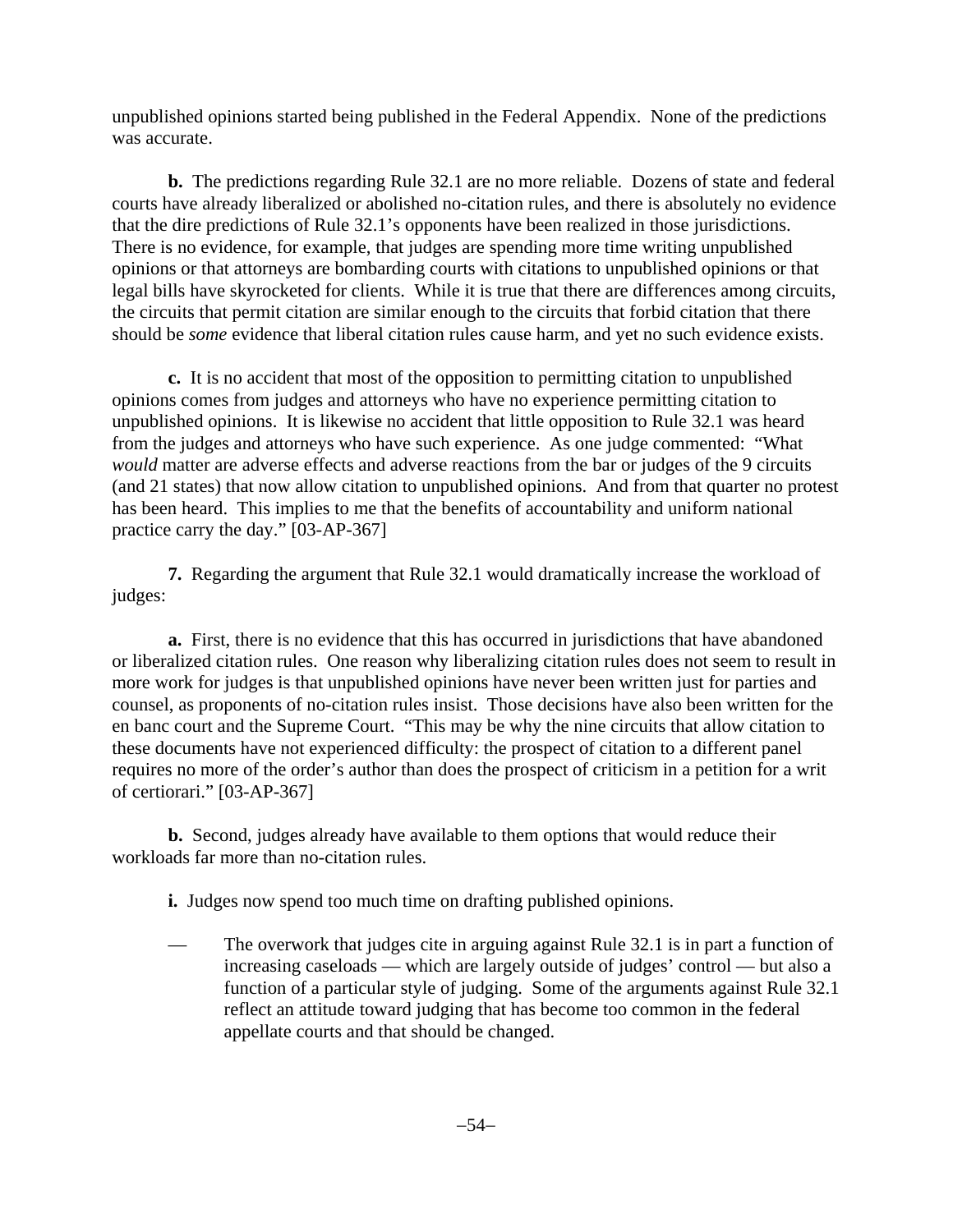- A judge who claims that he or she sometimes needs to go through 70 or 80 drafts of an opinion before getting every word exactly right has confused the function of a judge with the function of a legislator. Judges are appointed not to draft statutes, but to resolve concrete disputes. What they hold is law; everything else is dicta. Lower court judges understand this; they know how to read a decision and extract its holding.
- Judges could save a lot of time if they would abandon "the discursive, endless federal appellate opinion." [03-AP-435] Judges should write short, direct opinions that address only the one or two issues that most need substantial discussion. Instead, judges too often trudge through every issue mentioned anywhere in a brief. Judges should also spend less time obsessing over every footnote and comma.
- **ii.** Judges also now spend too much time on drafting unpublished opinions.
- If unpublished opinions were written as judges claim  $-$  if they were two- or three-paragraph opinions that started with "the parties are familiar with the facts" and then very briefly described why the court agreed or disagreed with the major contentions — then parties would not *want* to cite them. But many unpublished decisions go far beyond this. They are 10 or 12 pages long, they contain a great deal of discussion of the facts, and they go on and on about the law. If an opinion looks like a duck and quacks like a duck, parties are going to want to cite it like a duck.
- It is odd to fix the problems with unpublished opinions not by fixing the problems with unpublished opinions but by barring people from talking about unpublished opinions. Judges would not need no-citation rules if they would confine themselves to issuing (1) full precedential opinions in cases that warrant such treatment or (2) two- or three-paragraph explanations in cases that do not. The problem is that judges insist on "a third, intermediate option: a full and reasoned but unprecedent[ial] appellate opinion." [03-AP-219] Judges have only themselves to blame.

**c.** Third, if abolishing no-citation rules had the impact on judges' workload that Rule 32.1's opponents fear, then no-citation rules would not be on the wrong side of history. But they are. "The citadel of no-citation rules is falling. There is a clear trend, both in the individual federal circuits and in the states, toward abandoning those rules. Nine of the thirteen circuits now allow citation of unpublished opinions. And while a majority of the states still prohibit such citation, the margin is slim and dwindling." [03-AP-032] As courts have uniformly gotten *more* busy, the trend has uniformly been toward *liberalizing* rules regarding the citation of unpublished opinions. Obviously even busy courts have been able to handle their caseloads despite abolishing no-citation rules.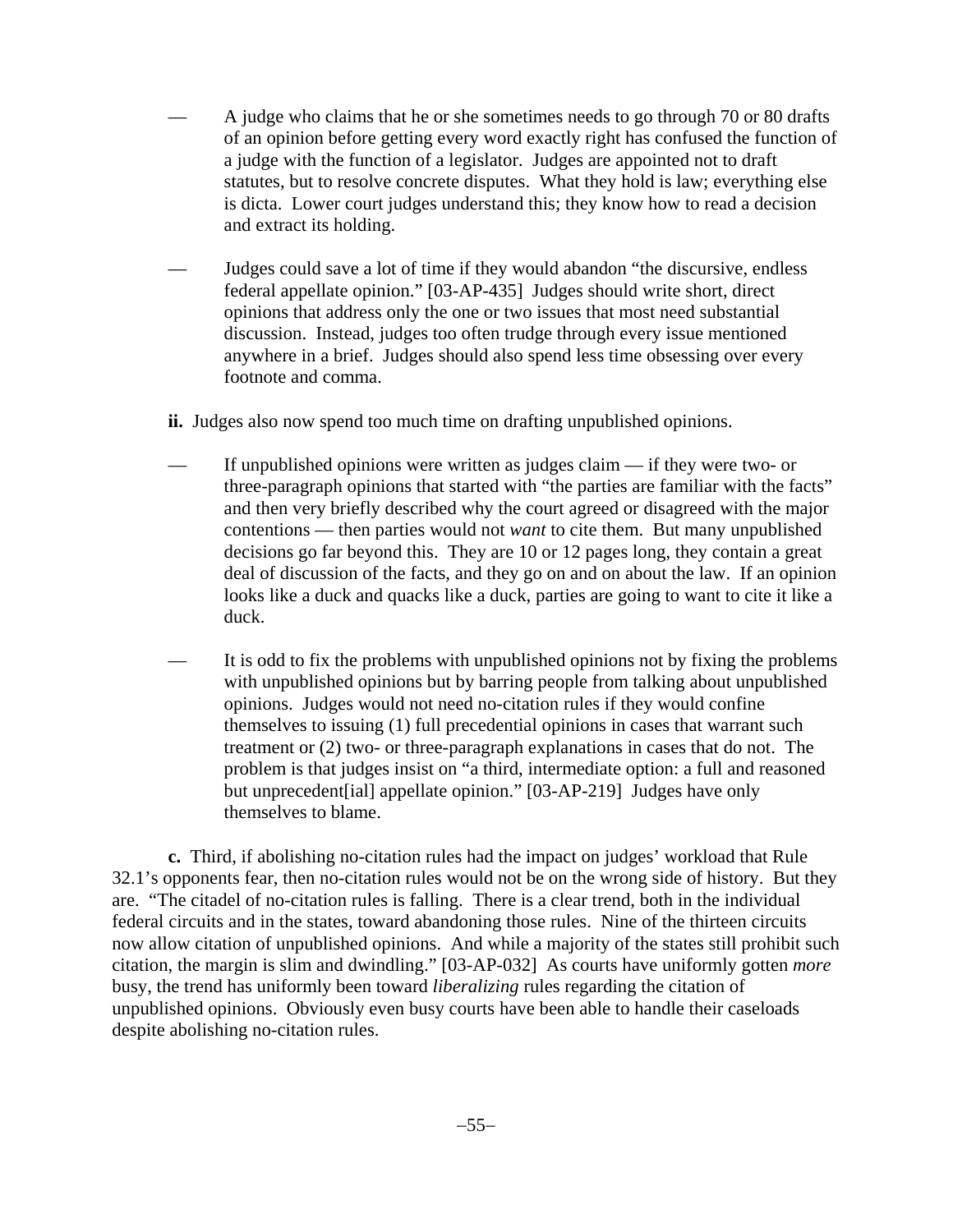**d.** Rule 32.1 would, in some respects, *reduce* the workload of judges, because no-citation rules require judges and litigants to treat as issues of first impression questions that have already been addressed many times by the circuit.

**i.** Take, for example, *United States v. Rivera-Sanchez*, 222 F.3d 1057, 1062-63 (9th Cir. 2000), in which the Ninth Circuit admitted that various panels had issued at least 20 unpublished opinions resolving the same unsettled issue of law at least three different ways — all before any published opinion addressed the issue. To quote *Rivera-Sanchez*,

"Our conclusion that this decision meets the criteria for publication was prompted by the fact that it establishes a rule of law that we had not previously announced in a published opinion. Various three-judge panels of our court, however, have issued a number of unpublished memorandum decisions taking different approaches to resolving the question whether the Supreme Court's opinion in *Almendarez-Torres v. United States*, 523 U.S. 224 (1998), requires a district court faced with a defendant convicted of illegal re-entry after deportation whose indictment refers to both 8 U.S.C. § 1326(a) and 8 U.S.C. § 1326(b)(2) to resentence or merely correct the judgment of conviction. These conflicting mandates undoubtedly have created no small amount of confusion for district judges who serve in border districts. While our present circuit rules prohibit the citation of unpublished memorandum dispositions, see 9th Cir. R. 36-3, we are mindful of the fact that they are readily available in on line legal databases such as Westlaw and Lexis.

"During oral argument, we asked counsel to submit a list of the unpublished dispositions of this court that have confronted this issue. The parties produced a list of twenty separate unpublished dispositions instructing district courts to take a total of three different approaches to correct the problem. Under our rules, these unpublished memorandum dispositions have no precedential value, see 9th Cir. R. 36-3, and this opinion now reflects the law of the circuit. To avoid even the possibility that someone might rely upon them, however, we list these unpublished memorandum decisions below so that counsel and the district courts will know that each of them has been superseded today."

**ii.** It is hard to know how the Ninth Circuit's no-citation rule saved the court any time in this instance. An issue that could have been settled authoritatively on the first or second occasion instead was litigated at least 21 times. Had an attorney representing a party in, say, the sixth case been able to draw the court's attention to its five prior decisions, it seems likely that the court would have issued a published opinion settling the issue. And attorneys likely would not have litigated the issue over and over again if the court's rules had not required them to treat an issue that had already been addressed 20 times as an issue of first impression. No-citation rules keep issues "in play" — and thus encourage litigation — much longer than necessary.

**8.** Regarding the argument that Rule 32.1 would result in more one-line dispositions:

**a.** Opponents of Rule 32.1 have argued both (i) that one-line dispositions would be harmful because parties would not get an explanation of why they won or lost *and* (ii) that the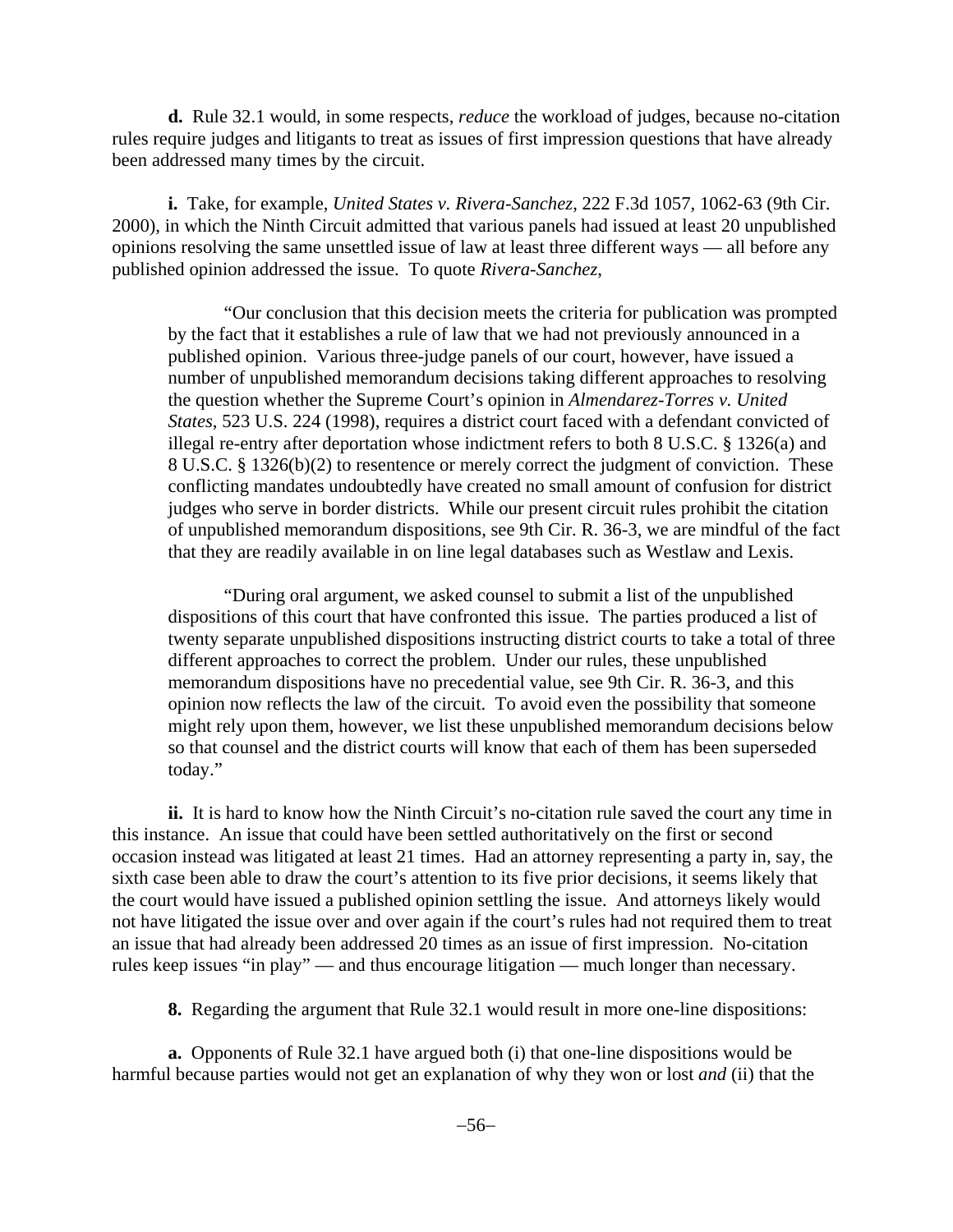explanation that many unpublished opinions give parties about why they won or lost is not accurate. What judges are arguing is that they need to be able to keep up the *illusion* of giving parties adequate explanations for the results of cases. This is not a compelling reason to maintain no-citation rules.

**b.** It would be better for courts to issue no opinion at all than an opinion that so poorly reflects the views of the judges that those judges are unwilling to have it cited back to them. If, as many judges claim, unpublished opinions accurately report only a result — and not necessarily the reason for the result — then the court should just issue a *result*. As one commentator wrote: "If the result of adopting the proposed rule is to force judicial *staff* to write less in unpublished orders, then so be it. It is better to have a one-sentence disposition written by an actual judge th[a]n three pages written by a recent law school graduate masquerading as a judge. There is no point . . . for offering an explanation of the court's reasoning to litigants when the court itself is unwilling to be bound by that reasoning." [03-AP-414]

**9.** Regarding the argument that Rule 32.1 would result in unpublished opinions being used to mislead courts — or that courts would misuse or misunderstand unpublished opinions:

**a.** The circuit judges who write unpublished opinions do not need this protection. Whatever the flaws of unpublished opinions, those flaws are best known to the judges who write them. It is unlikely that a court will give its own opinion "too much" weight or not understand the limitations of an opinion that it wrote.

**b.** Lower court judges also do not need this protection.

**i.** Some of the comments against Rule 32.1 take a dim view of the abilities of district court judges. Commentators suggest, for example, that no-citation rules are needed to keep district court judges from being "distracted" by citations to unpublished opinions and to prevent judges from giving those opinions too much weight.

**ii.** This concern is misplaced. District court judges are entrusted on a daily basis with the lives and fortunes of those who appear before them. They regularly grapple with the most complicated legal and factual issues imaginable. They are quite capable of understanding and respecting the limitations of unpublished opinions.

**iii.** District courts have nonbinding authorities cited to them every day. For example, a district court in Oregon may have a decision of the Ninth Circuit, a decision of the Second Circuit, a decision of the Illinois Supreme Court, and a law review article cited to it in the course of one brief. It is not terribly difficult for the district court to understand the difference between the Ninth Circuit cite and the other cites. Likewise, it will not be terribly difficult for the district court to understand the difference between a published opinion of the Ninth Circuit that it is obligated to follow and an unpublished decision that it is not.

**iv.** District judges have the courage to disagree with unpublished decisions that they believe are wrong. Moreover, given that numerous circuit judges have commented publicly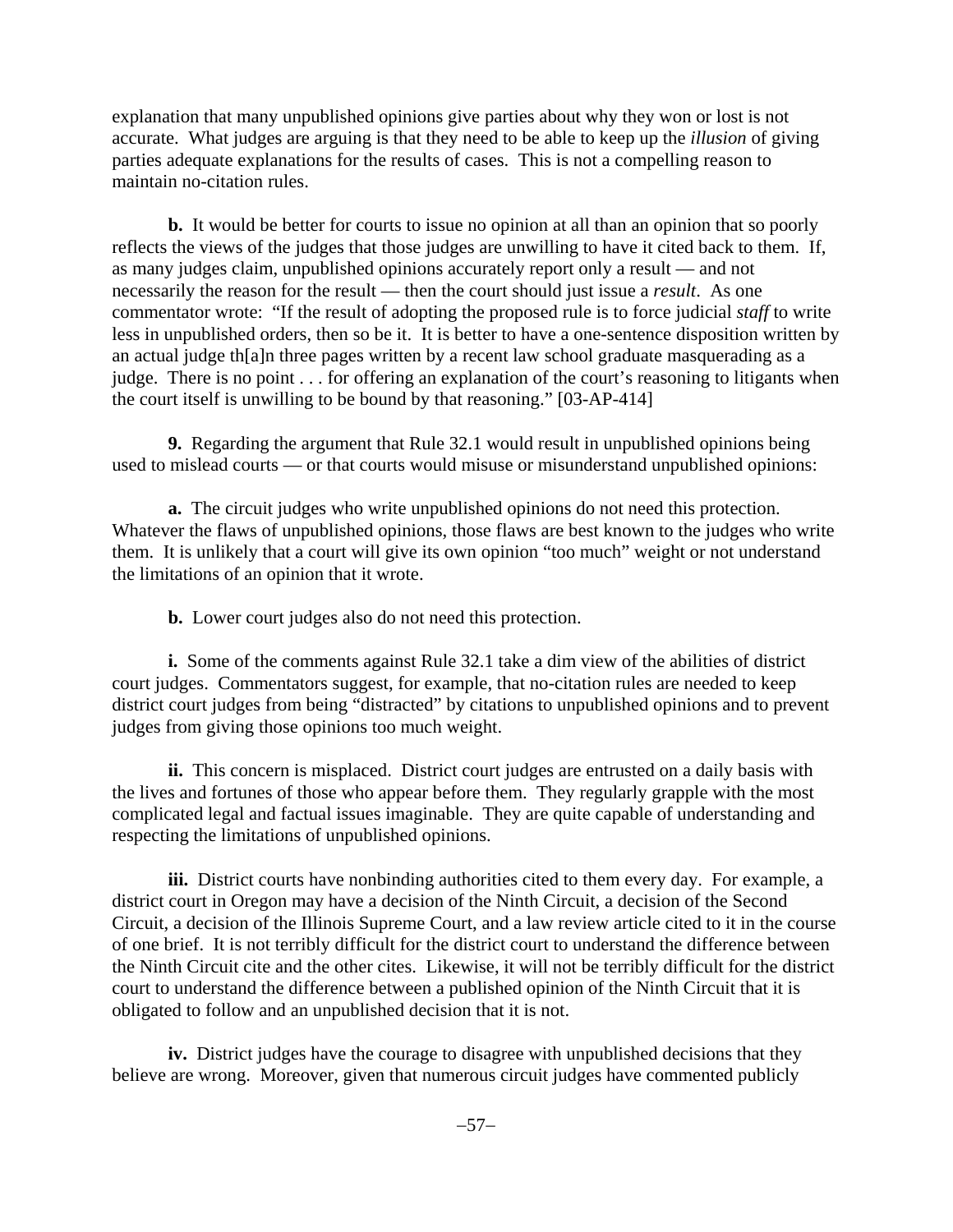about the poor quality of unpublished decisions, it may not even take much courage to disagree with those decisions. In several circuits, unpublished decisions can be cited to district courts, and there is no evidence that district courts have felt compelled to treat those decisions as binding for fear of provoking the appellate courts.

**10.** Regarding the argument that Rule 32.1 would result in attorneys having to do much more legal research and clients having to pay much higher legal bills:

**a.** To begin with, if no-citation rules really spared attorneys and their clients from the fate predicted by opponents of Rule 32.1, then those rules would be widely supported by the bar. They are not, at least outside of the Ninth Circuit:

**i.** The ABA House of Delegates declared in 2001 that no-citation rules are "contrary to the best interests of the public and the legal profession" and called upon the federal appellate courts to "permit citation to relevant unpublished opinions."

**ii.** The former chair of the D.C. Circuit's Advisory Committee on Procedures wrote: "Probably more than any other facet of appellate practice, these [no-citation] policies have drawn well-deserved criticism from the bar and from scholars. When I chaired the D.C. Circuit's Advisory Committee on Procedures, this kind of practice was perennially and uniformly condemned — all to no avail." [03-AP-016]

**iii.** Rule 32.1 is supported by such national organizations as the ABA and the American College of Trial Lawyers, by bar organizations in New York and Michigan, and by such public interest organizations as Public Citizen Litigation Group and Trial Lawyers for Public Justice.

**iv.** By contrast, only lawyers who clerked for or who appear before Ninth Circuit judges have complained in great number about Rule 32.1. If Rule 32.1 were likely to create the predicted problems, lawyers from throughout the United States should be rising up against it, led by such organizations as the ABA.

**b.** In any event, Rule 32.1 would not create serious problems for attorneys and their clients:

**i.** Opponents of Rule 32.1 are simply wrong in arguing that they now have *no* duty to research unpublished opinions, but, if those opinions could be cited, they would then have a duty to research *all* unpublished opinions.

**ii.** It is not the ability to *cite* unpublished opinions that triggers a duty to research them.

— If unpublished opinions contain something of value, then attorneys *already* have an obligation to research them — so as to be able to advise clients about the legality of their conduct, predict the outcome of litigation, and get ideas about how to frame and argue issues before the court.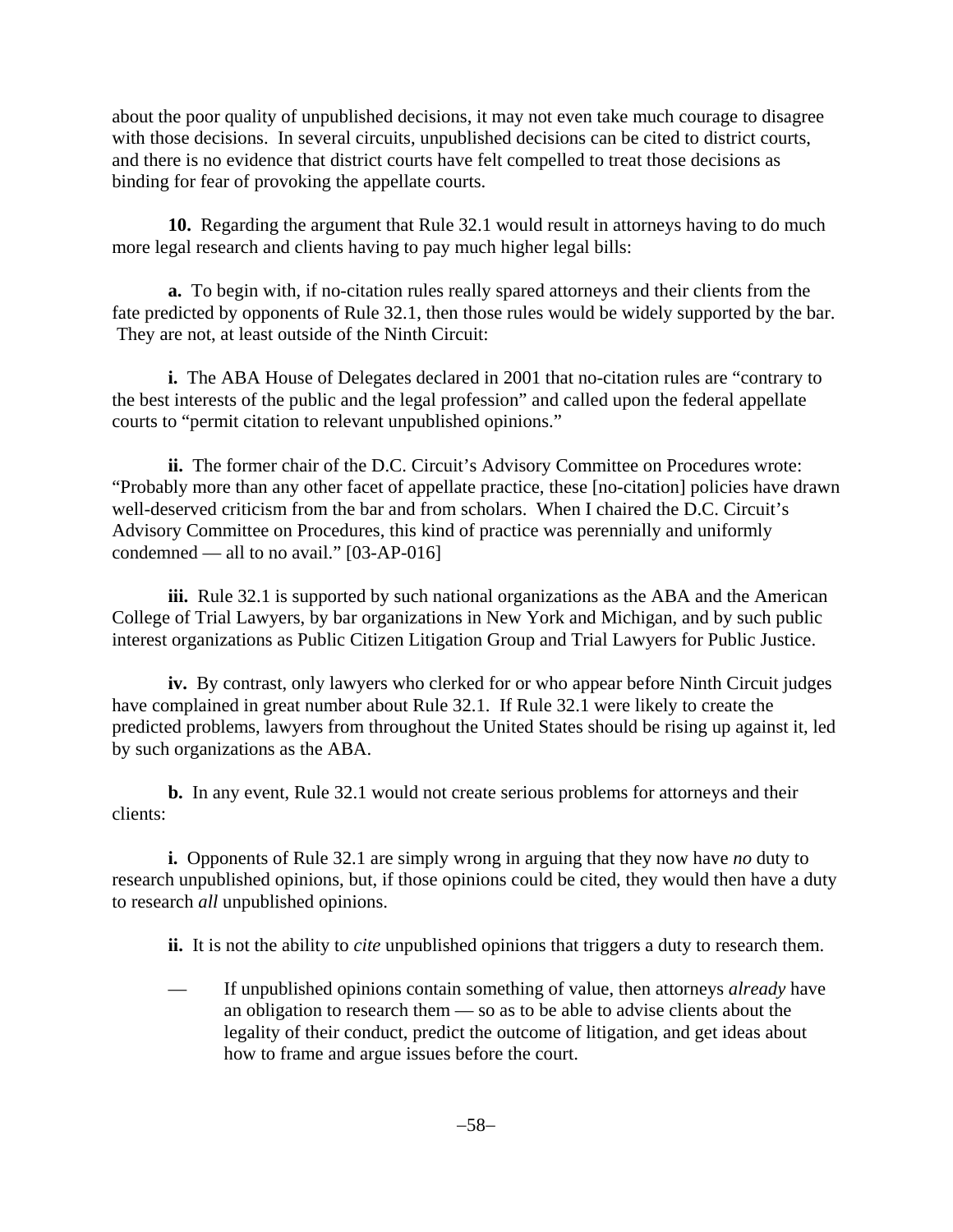— If unpublished opinions do not contain something of value, then attorneys will not have an obligation to research them even if they can be cited. No rule of professional responsibility requires attorneys to research useless materials.

iii. In researching unpublished opinions, attorneys already apply the same common sense that they apply in researching everything else. No attorney conducts research by reading every case, treatise, law review article, and other writing in existence on a particular point — and no attorney will conduct research that way if unpublished opinions can be cited. If a point is wellcovered by published opinions, an attorney will not read unpublished opinions at all. But if a point is not addressed in any published opinion, an attorney will look at unpublished opinions, as he or she should.

**11.** Several of those who commented in favor of Rule 32.1 made clear that they were doing so only because they view it as a valuable "first step." These commentators argued that the practice of issuing unpublished decisions should be abolished and criticized the Committee for "legitimizing" or "tacitly endorsing" the practice in Rule 32.1. At the same time, at least one judge said that he did not object to Rule 32.1, but that he wanted to put the Committee on notice that he would strongly oppose any future rule requiring that unpublished opinions be treated as precedential.

### **2. Summary of Arguments Regarding Form**

Not surprisingly, the comments that we received about Rule 32.1 focused on the substance, not on the drafting. Most of the remarks about the drafting were off-hand, such as the occasional comment that Rule 32.1 was "clear" or "well drafted." The commentators did not seem to have any trouble understanding the rule.

The only confusion about the meaning of the rule that appeared with any frequency in the comments was the assumption that the rule would require courts to treat unpublished opinions as binding precedent. (I am not referring to the commentators who explained why they thought Rule 32.1 would do so *de facto*; I am referring only to those who seemed to assume that it would do so *de jure*.) It is difficult to know how much confusion exists on this point, as the commentators used the word "precedent" loosely. Some used it to mean binding precedent; others used it to mean merely non-binding guidance; and still others were not clear about how they were using it. In any event, I do not believe that this confusion can be traced to the drafting of either the rule or the Committee Note. Rather, I suspect that, to the extent that there was confusion on the point, it was confined to commentators who had heard about the rule but had not read it themselves.

**Several commentators** — in reference to the sentence in the Committee Note about the "conflicting" local rules of the courts of appeals — pointed out that the rules do not "conflict," in the sense of demanding inconsistent conduct from any person, because each circuit's rule applies only to that circuit's unpublished opinions.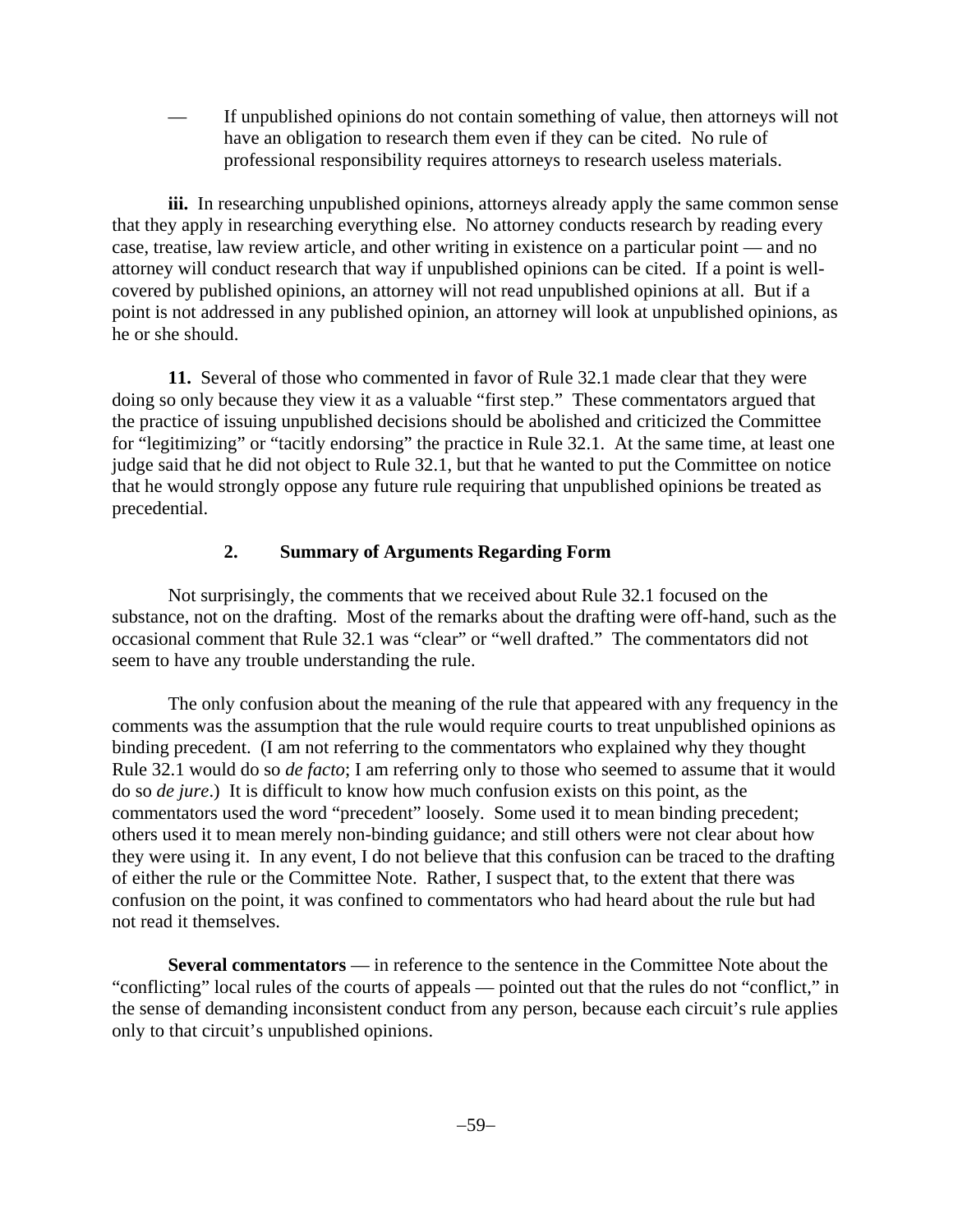Only **three commentators** — all supporters of Rule 32.1 — suggested that it be rewritten in some respect:

**Philip Allen Lacovara, Esq.** (03-AP-016) supports Rule 32.1, but recommends a couple of changes:

1. Mr. Lacovara objects that, by referring to dispositions that have been "designated as . . . 'non-precedential," Rule 32.1(a) "necessarily implies that such designations have legal force and effect" — something Mr. Lacovara disputes. So as to avoid "legitimizing" the attempts by judges to label some of their opinions "non-precedential," Rule 32.1(a) should end with the word "dispositions": "No prohibition or restriction may be imposed upon the citation of judicial opinions, orders, judgments, or other written dispositions."

2. Mr. Lacovara argues that, even if that suggestion is rejected, the Committee should eliminate the "generally imposed" clause in Rule 32.1(a). He thinks it is "ludicrous" for the Committee to approve a proposed rule "that appears to license the circuits by local rule to ban *all* citations to all prior decisions." He also dismisses the concern, mentioned in the Committee Note, that a circuit might promulgate a local rule requiring that copies of all unpublished opinions cited in a brief be served and filed. He believes that such a local rule is already foreclosed by Rule 32.1(b).

**Prof. Stephen R. Barnett** of the University of California at Berkeley School of Law (Boalt Hall) (03-AP-032) strongly supports the substance of Rule 32.1(a), but, in a recent law review article, was very critical of its drafting — and, in particular, of the decision to forego what he calls a "permissive" approach (that is, to state affirmatively that unpublished opinions may be cited) in favor of a "prohibitory" approach (that is, to bar restrictions on the citation of unpublished opinions):

1. Despite acknowledging that the text of the rule addresses only the "citation" of unpublished opinions, and despite acknowledging that the Committee Note "is at pains to make clear that [the] proposed Rule 'says nothing whatsoever about the effect that a court must give' to an unpublished opinion," Prof. Barnett still believes that it is "not clear" whether Rule 32.1(a) would force courts to treat unpublished opinions as binding precedent. He argues that a local rule deeming unpublished opinions to be "non-precedential" could be seen as a "restriction" placed upon the "citation" of those opinions — and, because this "restriction" would be placed only upon unpublished opinions, it would be barred by Rule 32.1(a) as drafted. Prof. Barnett argues this problem — and others — could be avoided if Rule 32.1(a) would simply state affirmatively: "Any opinion, order, judgment, or other disposition by a federal court may be cited to or by any court."

2. Prof. Barnett acknowledges that his alternative would not prevent courts from placing restrictions upon the citation of unpublished opinions, such as branding them as "disfavored" or providing that they can be cited only when no published opinion will serve as well. But Prof. Barnett makes three points about these restrictions (which he refers to as "discouraging words"):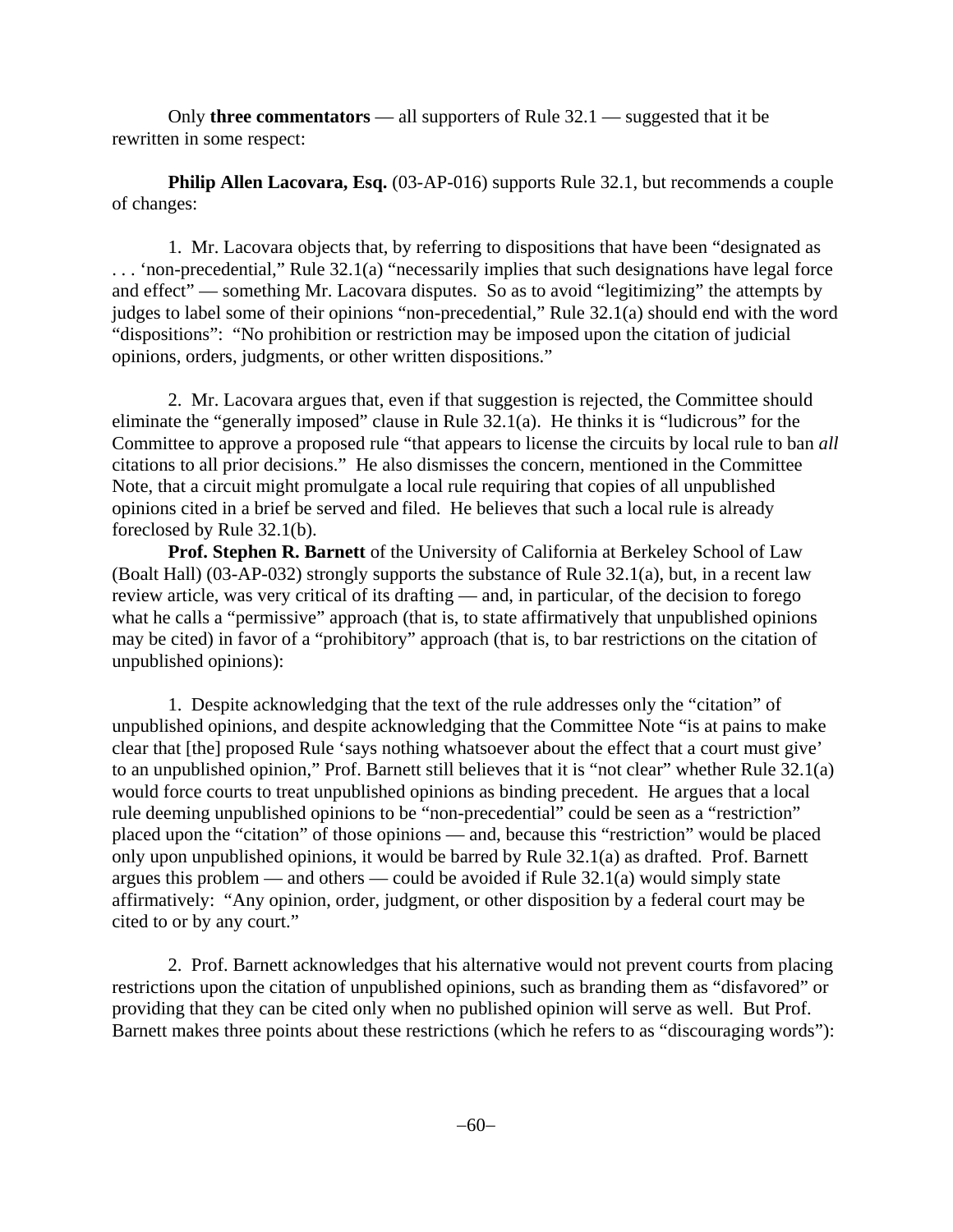- a. First, Prof. Barnett argues that it is not clear whether a local rule that disfavors the citation of unpublished opinions or that restricts the citation of unpublished opinions to situations in which adequate published opinions are lacking imposes a "restriction" upon the citation of unpublished opinions — and thus it is unclear whether Rule 32.1(a) as drafted is effective in barring such local rules. He argues that to instruct counsel that citation of unpublished opinions is "disfavored" is not necessarily to "restrict" their citation. He also points out that some restrictions on citation are worded in terms of counsel's "belief" about the adequacy of published opinions on an issue — and that such rules are more "admonitory" than "enforceable." He concedes, though, that some local rules do appear to impose a "restriction" on citation, and thus would be barred by Rule  $32.1(a)$  as drafted but not by his alternative.
- b. Second, Prof. Barnett downplays the possibility that a circuit dominated by "adamant anti-citationists . . . might impose some 'prohibition or restriction' that would make it difficult or impossible for attorneys to cite unpublished opinions." In Prof. Barnett's view, "[f]ederal circuit judges can be expected to obey the Federal Rules of Appellate Procedure, and to do so in spirit as well as in letter."
- c. Finally, Prof. Barnett argues that, in any event, circuits *should* be able to discourage the citation of unpublished opinions and *should* be able to impose restrictions upon them — such as the restriction that they can be cited only when adequate published opinions are absent. Prof. Barnett repeats the familiar arguments about the lesser quality of unpublished opinions and argues that there is nothing wrong with treating them as "second-class precedents" — "as long as the[ir] citation is *allowed*."

**Judge Frank H. Easterbrook** of the Seventh Circuit (03-AP-367) supports the rule, but generally agrees with Prof. Barnett's comments about drafting. He also singles out for criticism the following sentence in the Committee Note: "At the same time, Rule 32.1(a) does not prevent courts from imposing restrictions as to form upon the citation of all judicial opinions (such as a rule requiring that case names appear in italics or a rule requiring parties to follow The Bluebook in citing judicial opinions.") Judge Easterbrook points out that Rule 32(e) *does* bar circuits from imposing typeface or other requirements, and thus the Committee Note to Rule 32.1 should not imply that circuits retain this authority.

The **Style Subcommittee** (04-AP-A) makes the following suggestions:

1. Change the heading from "Citation of Judicial Dispositions" to "Citing Judicial Dispositions."

2. In subdivision (a), change "upon the citation of" to "on citing" both places where the phrase occurs.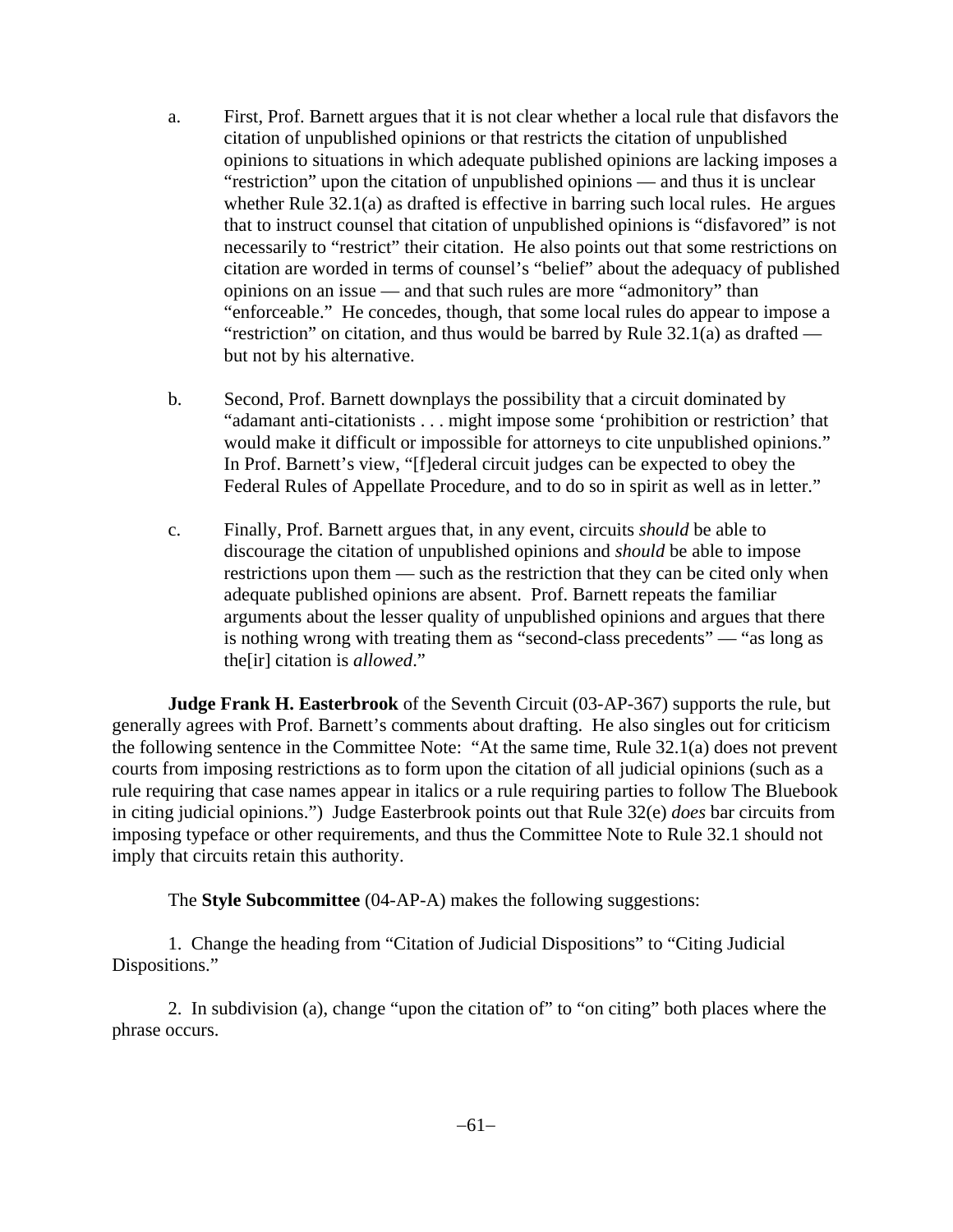3. In subdivision (b), change "A party who cites" to "If a party cites," insert a comma after "database," insert "the party" before "must file," and delete "other written."

### **3. List of Commentators**

### **a. Commentators Who Oppose Proposed Rule**

### **Federal Circuit Court Judges**

### First Circuit

Chief Judge Michael Boudin (03-AP-192) (did not expressly oppose Rule 32.1, but said that almost all of the First Circuit's judges believe that restricting citation to situations in which no published opinion adequately addresses the issue is "a reasonable local limitation")

#### Second Circuit

Chief Judge John M. Walker, Jr. (03-AP-329) (on behalf of himself and 18 active and senior judges on the Second Circuit)

Third Circuit

Senior Judge Ruggero J. Aldisert (03-AP-293)

Fourth Circuit

Judge M. Blane Michael (03-AP-401)

Fifth Circuit

Senior Judge Thomas M. Reavley (03-AP-170)

Sixth Circuit

Judge Boyce F. Martin, Jr. (03-AP-269)

### Seventh Circuit

Judges John L. Coffey, Richard D. Cudahy, Terence Evans, Michael S. Kanne, Daniel A. Manion, Richard A. Posner, Ilana Diamond Rovner, Diane P. Wood, and Ann Claire Williams (03-AP-396) (joint letter)

### Eighth Circuit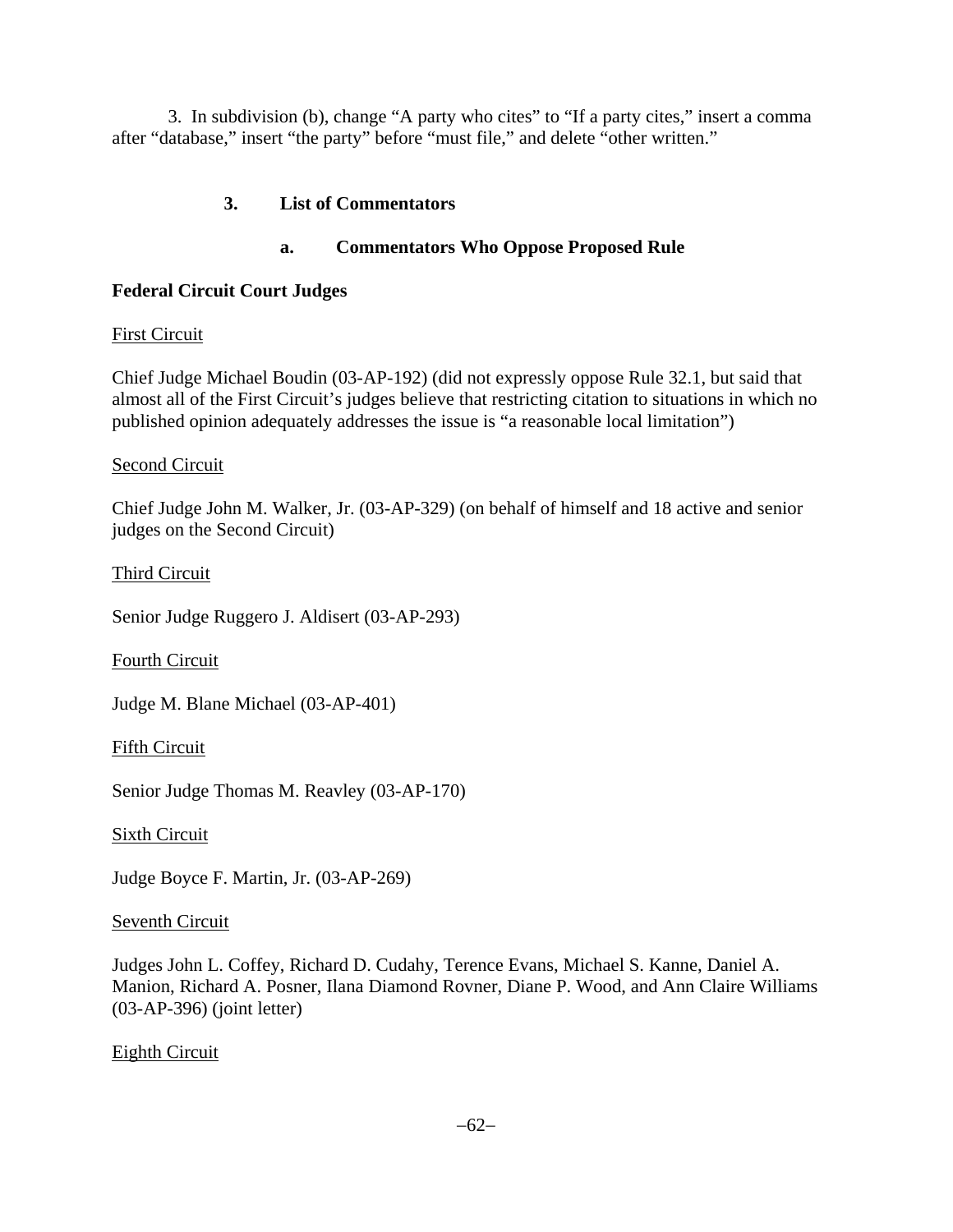Senior Judge Myron H. Bright (03-AP-047)

Chief Judge James B. Loken (03-AP-499) (reporting that 7 of 9 active judges and 3 of 4 senior judges expressing a view on Rule 32.1 opposed it)

### Ninth Circuit

Senior Judge Arthur L. Alarcón (03-AP-290) Judge Carlos Tiburcio Bea (03-AP-130)

Senior Judge Robert R. Beezer (03-AP-292)

Judge Marsha S. Berzon (03-AP-134)

Senior Judge Robert Boochever (03-AP-046)

Senior Judge James R. Browning (03-AP-076)

Judge Jay S. Bybee (03-AP-327)

Judge Consuelo M. Callahan (03-AP-318)

Senior Judge William C. Canby, Jr. (03-AP-110)

Senior Judge Jerome Farris (03-AP-156)

Senior Judge Warren J. Ferguson (03-AP-167)

Senior Judge Ferdinand F. Fernandez (03-AP-061)

Judge Raymond C. Fisher (03-AP-366)

Judge William A. Fletcher (03-AP-059)

Senior Judge Alfred T. Goodwin (03-AP-026)

Judge Susan P. Graber (03-AP-400)

Senior Judge Cynthia Holcomb Hall (03-AP-133)

Judge Michael Daly Hawkins (03-AP-291)

Senior Judge Procter Hug, Jr. (03-AP-063)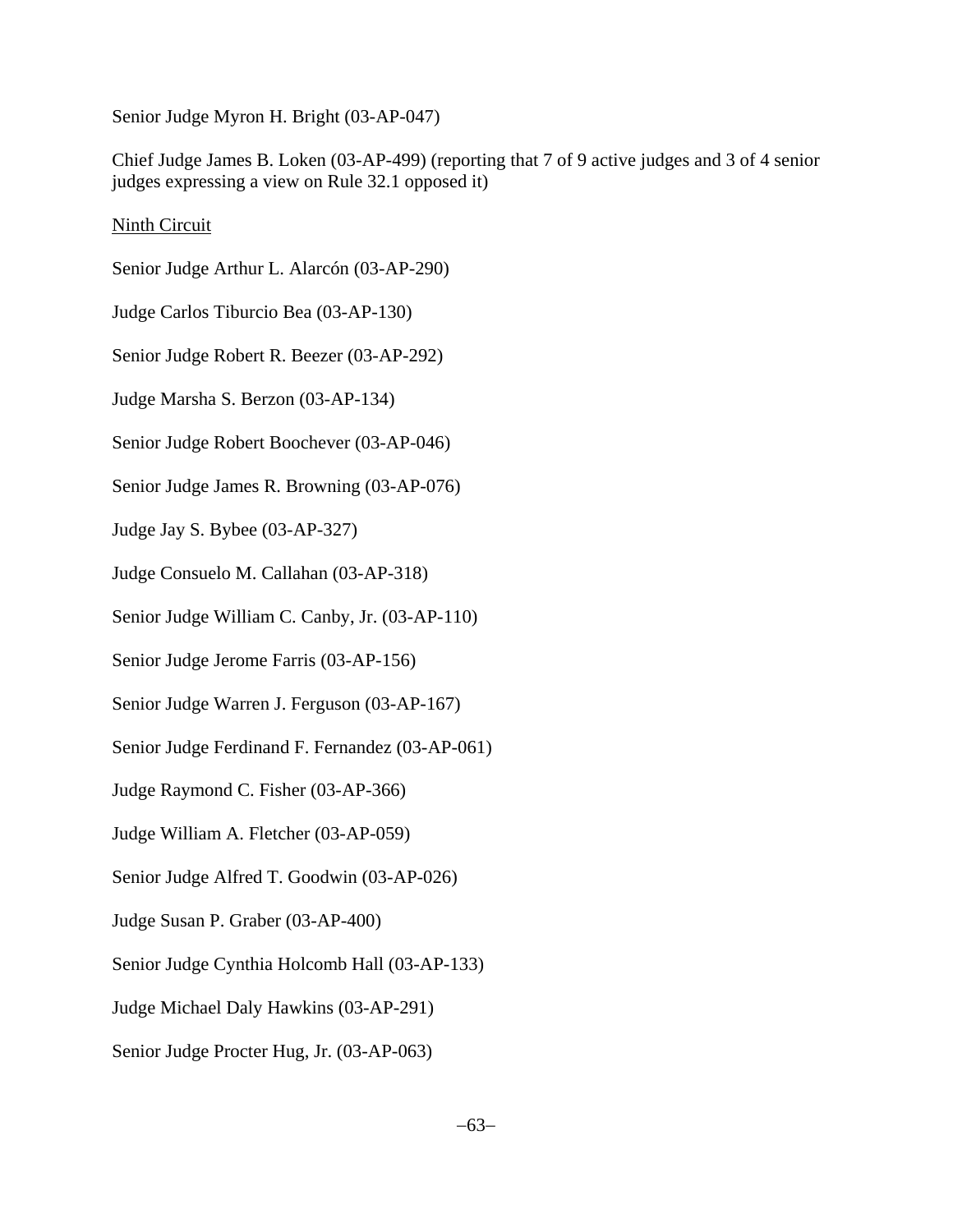Judge Alex Kozinski (03-AP-169)

Senior Judge Edward Leavy (03-AP-289)

Judge M. Margaret McKeown (03-AP-350)

Senior Judge Dorothy W. Nelson (03-AP-131)

Senior Judge Thomas G. Nelson (03-AP-067)

Senior Judge John T. Noonan, Jr. (03-AP-052)

Judge Diarmuid F. O'Scannlain (03-AP-285)

Judge Richard A. Paez (03-AP-273)

Judge Stephen Reinhardt (03-AP-402)

Judge Pamela Ann Rymer (03-AP-233)

Judge Barry G. Silverman (03-AP-075)

Senior Judge Otto R. Skopil, Jr. (03-AP-135)

Senior Judge Joseph T. Sneed (03-AP-077)

Judge Richard C. Tallman (03-AP-081)

Judge Sidney R. Thomas (03-AP-398)

Senior Judge David R. Thompson (03-AP-403)

Judge Stephen S. Trott (03-AP-129)

Senior Judge J. Clifford Wallace (03-AP-082)

Judge Kim McLane Wardlaw (03-AP-132)

Tenth Circuit

None

Eleventh Circuit

None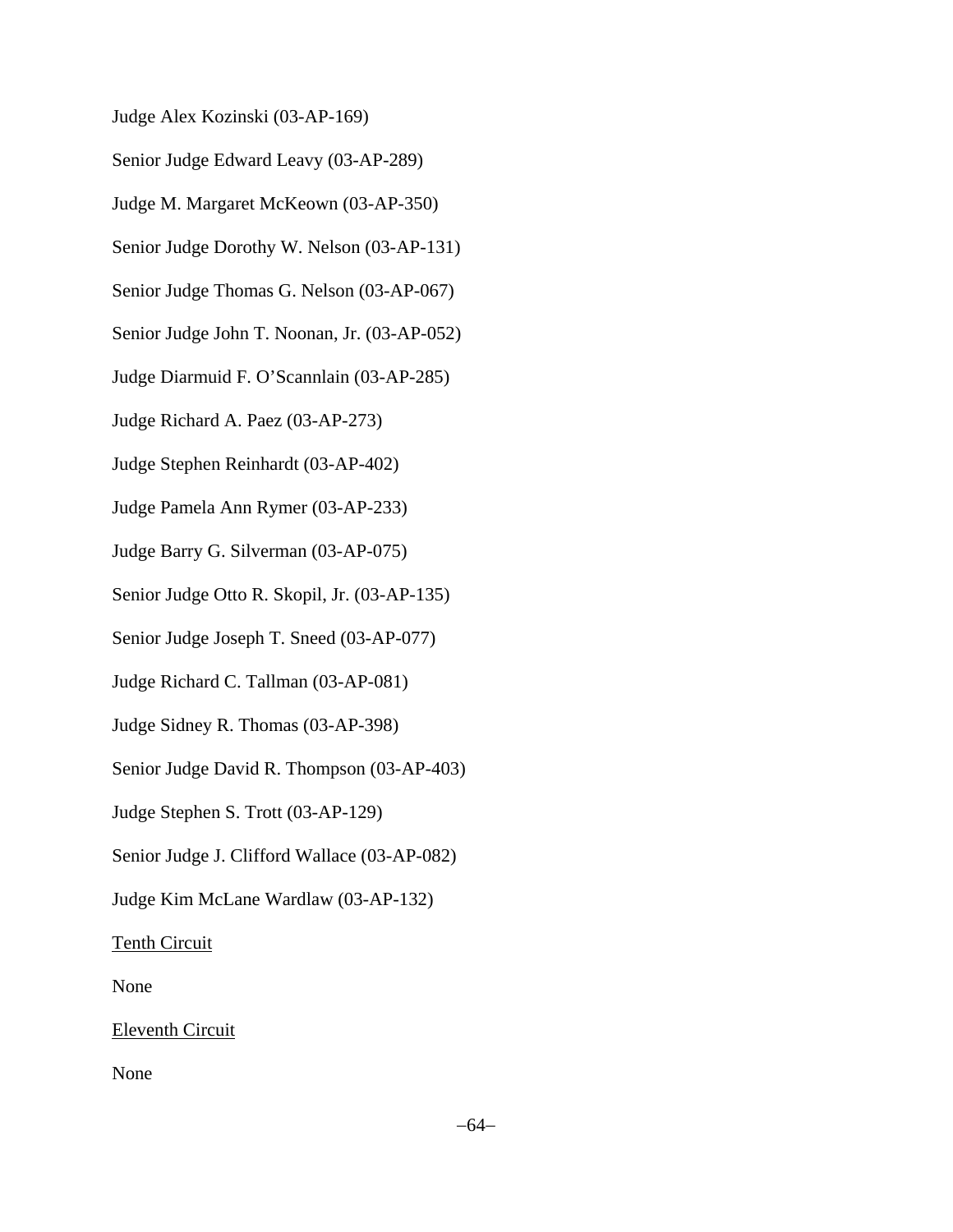### Federal Circuit

Judge Timothy B. Dyk (03-AP-397)

Senior Judge Daniel M. Friedman (03-AP-506)

Chief Judge Haldane Robert Mayer (03-AP-086) (on behalf of all Federal Circuit judges)

Judge Paul R. Michel (03-AP-505)

Senior Judge S. Jay Plager (03-AP-297)

### **Federal District Court Judges**

Northern District of California

Senior Judge William W. Schwarzer (03-AP-065)

District of Hawaii

Chief Judge David Alan Ezra (03-AP-250)

Northern District of Illinois

Judge Robert W. Gettleman (03-AP-054)

Senior Judge Milton I. Shadur (03-AP-066)

### **Federal Magistrate Judges**

District of Arizona

Magistrate Judge Virginia A. Mathis (03-AP-136)

Central District of California

Magistrate Judge Jeffrey W. Johnson (03-AP-399)

Magistrate Judge Joseph Reichmann (Retired) (03-AP-484)

### **Federal Bankruptcy Judges**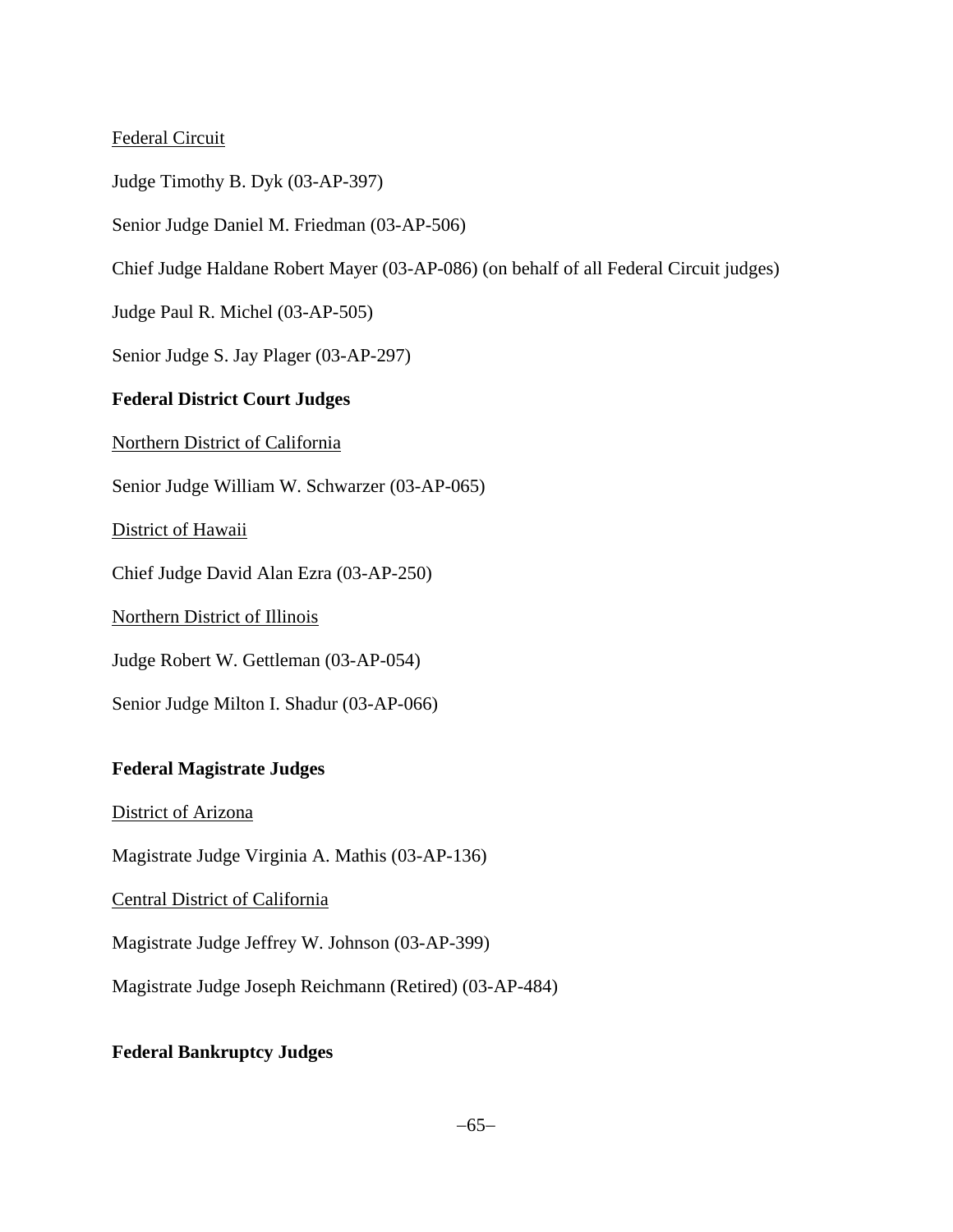### Central District of California

Judge Alan M. Ahart (03-AP-351)

Judge Ellen Carroll (03-AP-278)

Judge Geraldine Mund (03-AP-074)

Chief Judge Barry Russell (03-AP-405)

Judge John E. Ryan (03-AP-252)

Judge Maureen A. Tighe (03-AP-294)

Judge Vincent P. Zurzolo (03-AP-174)

Southern District of California

Chief Judge John J. Hargrove (03-AP-281) (on behalf of himself and 3 other judges on his court)

Eastern District of Washington

Judge Patricia C. Williams (03-AP-056)

# **Other Federal Judges**

### U.S. Court of International Trade

Chief Judge Jane A. Restani (03-AP-137)

U.S. Tax Court

Judge Mark V. Holmes (03-AP-359)

### **State Appellate Judges**

### California

Justice William W. Bedsworth, California Court of Appeal, Fourth Appellate District (03-AP-280) (on behalf of himself and 5 colleagues)

Justice Paul Boland, California Court of Appeal, Second Appellate District (03-AP-295)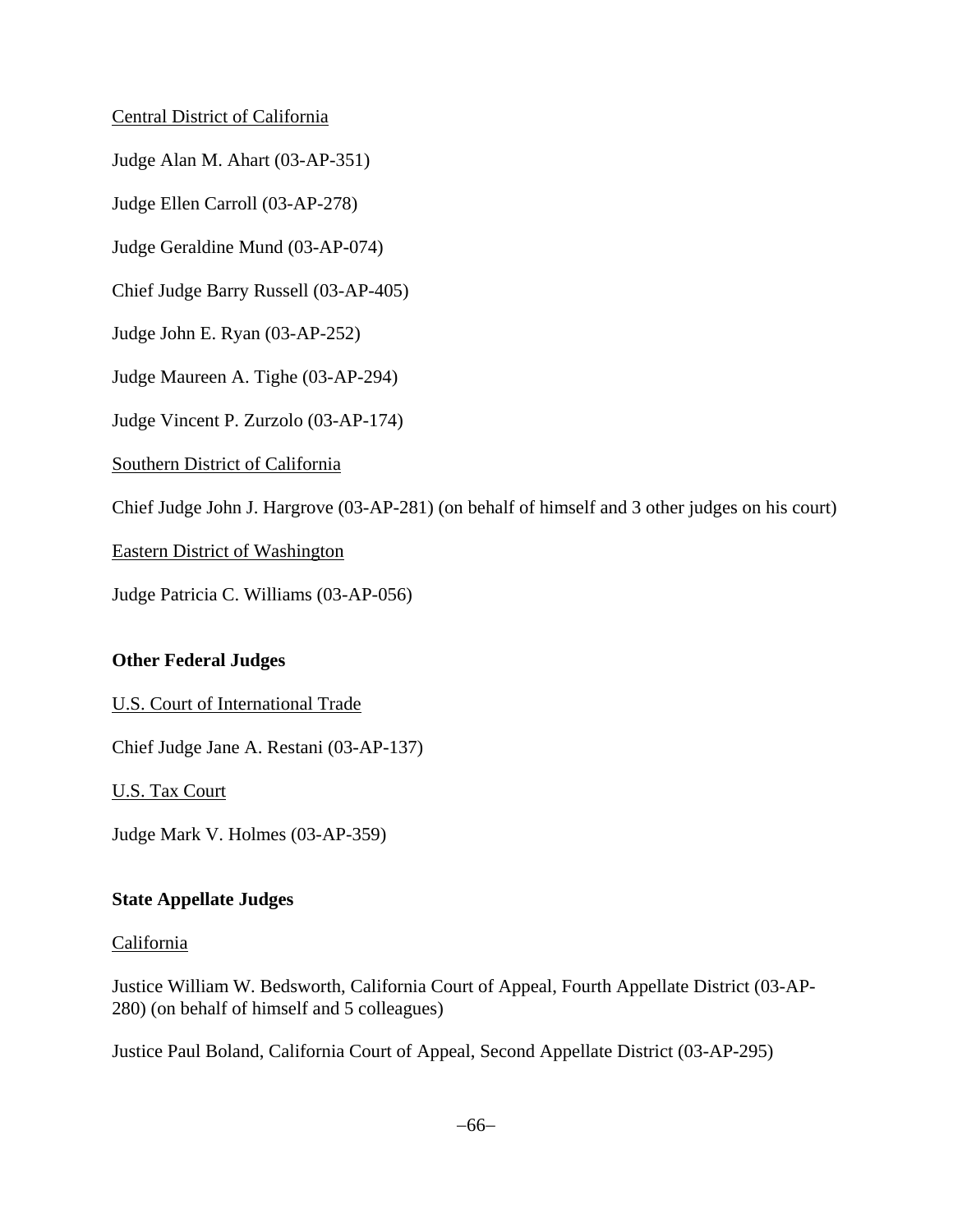Chief Justice Ronald M. George, Supreme Court of California (03-AP-471)

Presiding Justice Laurence D. Kay, California Court of Appeal, First Appellate District (03-AP-404)

Justice Richard C. Neal (retired), California Court of Appeal, Second Appellate District (03-AP-126)

Presiding Justice Robert K. Puglia (retired), California Court of Appeal, Third Appellate District (03-AP-155)

Justice Maria P. Rivera, California Court of Appeal, First Appellate District (03-AP-048)

Justice W.F. Rylaarsdam, California Court of Appeal, Fourth Appellate District (03-AP-193)

Presiding Justice Arthur G. Scotland, California Court of Appeal, Third Appellate District (03- AP-372)

Justice Gary E. Strankman (retired), California Court of Appeal, First Appellate District (03-AP-296)

# Wisconsin

Judge Ralph Adam Fine, Wisconsin Court of Appeals (03-AP-068)

# **State Trial Judges**

# California

Judge N.A. "Tito" Gonzales, Superior Court, Santa Clara County (03-AP-038)

# **Law Professors**

Dean Scott A. Altman, University of Southern California Law School (03-AP-314)

Prof. Jerry L. Anderson, Drake University Law School (03-AP-078)

Prof. Stuart Banner, UCLA School of Law (03-AP-072)

Prof. Brian Bix, University of Minnesota Law School (03-AP-021)

Prof. Charles E. Cohen, Capital University Law School (03-AP-298)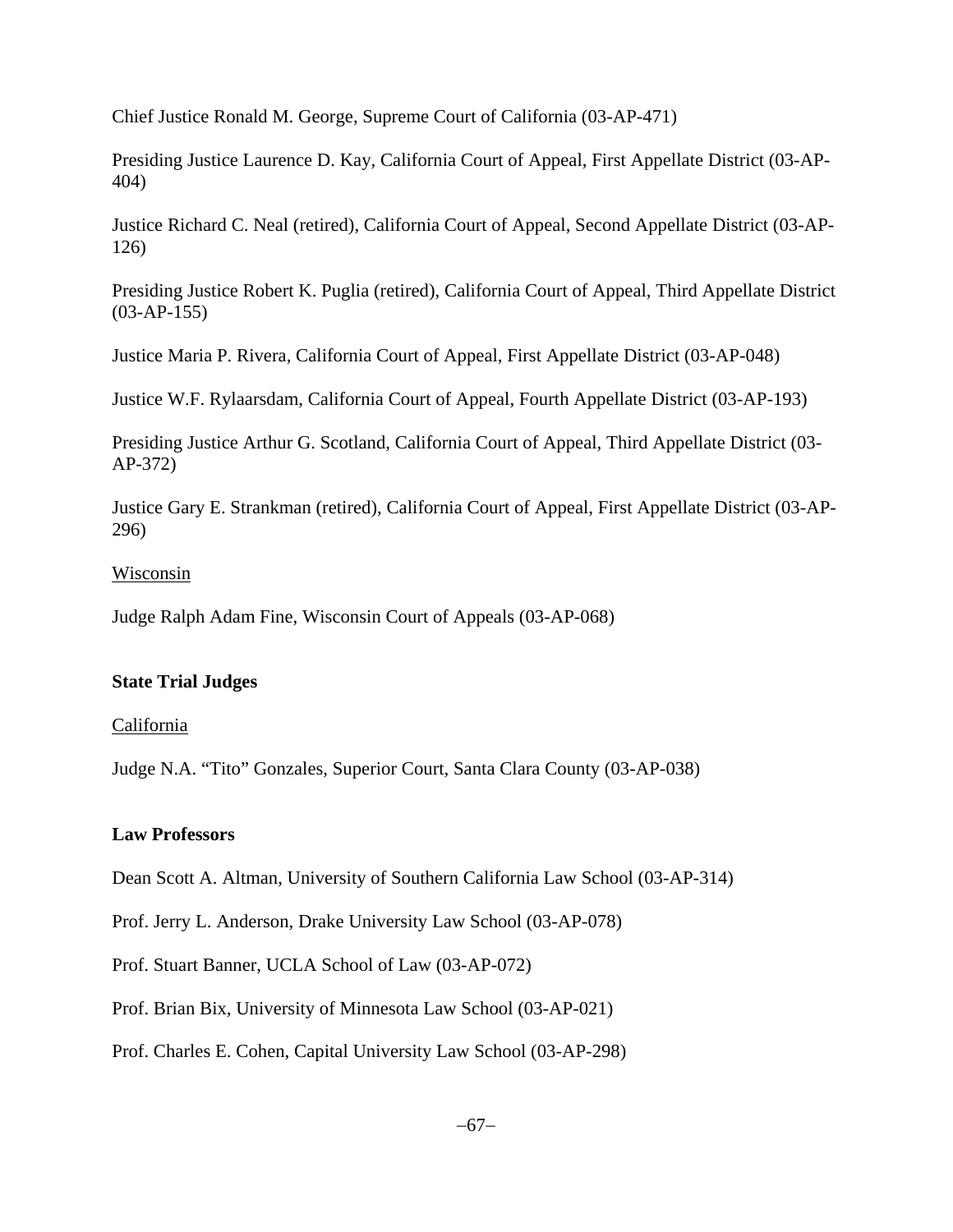Prof. Ross E. Davies, George Mason University School of Law (03-AP-392)

Prof. Michele Landis Dauber, Stanford Law School (03-AP-029)

Prof. Ward Farnsworth, Boston University School of Law (03-AP-221) (neither supports nor opposes rule, but raises concerns)

Prof. Victor Fleischer, UCLA School of Law (03-AP-062)

Prof. Thomas Healy, Seton Hall University Law School (03-AP-380) Prof. Michael S. Knoll, University of Pennsylvania Law School (03-AP-093)

Prof. Mark Lemley, Boalt Hall School of Law (03-AP-153)

Prof. Rory K. Little, Hastings College of the Law (03-AP-334)

Prof. Gregory N. Mandel, Albany Law School (03-AP-274)

Prof. Brett H. McDonnell, University of Minnesota Law School (03-AP-467)

Prof. Richard W. Painter, University of Illinois College of Law (03-AP-091)

Prof. Ethan Stone, University of Iowa College of Law (03-AP-198)

Prof. George M. Strickler, Tulane Law School (03-AP-100)

Prof. Daniel P. Tokaji, Moritz College of Law, Ohio State University (03-AP-045)

Prof. Eugene Volokh, UCLA School of Law (03-AP-158)

Prof. Nhan Vu, Chapman University School of Law (03-AP-477)

**Department of Justice** (writing in personal capacities)

William A. Burck, Esq., U.S. Attorney's Office, New York, NY (03-AP-164)

E. Vaughn Dunnigan, Esq., U.S. Attorney's Office, Atlanta, GA (03-AP-322)

Robert K. Hur, Esq., Department of Justice, Washington, DC (03-AP-330)

#### **Federal Defender's Offices**

Federal Public Defender for the District of Alaska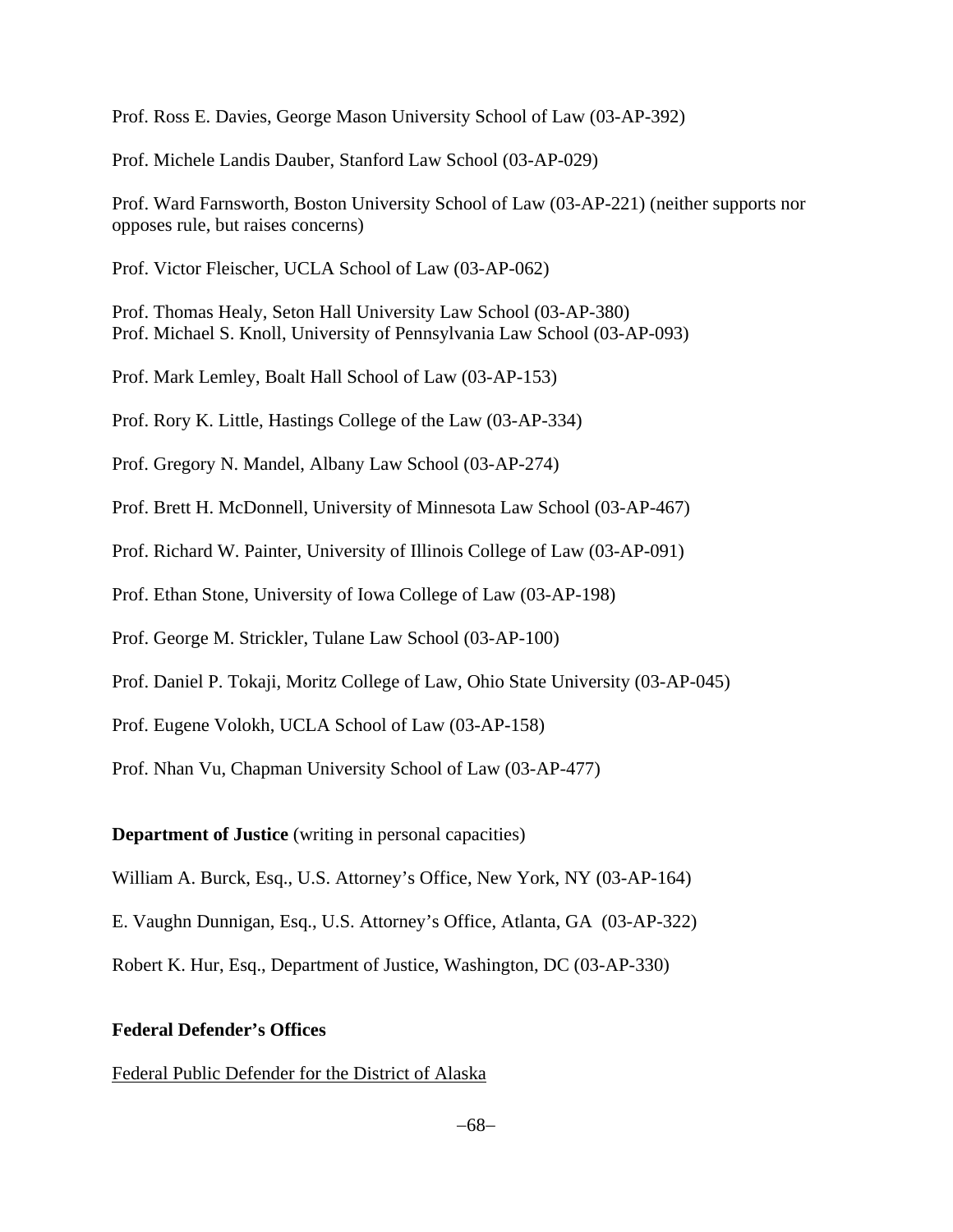Rich Curtner, Esq. (03-AP-459)

### Federal Public Defender for the Central District of California

- Manuel U. Araujo, Esq. (03-AP-305)
- Lara A. Bazelon, Esq. (03-AP-160)
- Davina T. Chen, Esq. (03-AP-162)
- Michael Garcia, Esq. (03-AP-256)
- Carlton F. Gunn, Esq. (03-AP-172)
- Evan A. Jenness, Esq. (03-AP-179)
- Mary E. Kelly, Esq. (03-AP-168)
- Monica Knox, Esq. (03-AP-165)
- James H. Locklin, Esq. (03-AP-139)
- Oswald Parada, Esq. (03-AP-248)
- Maria E. Stratton, Esq. (03-AP-413)
- Myra Sun, Esq. (03-AP-195)
- Hoyt Y. Sze, Esq. (03-AP-251)
- Michael Tanaka, Esq. (03-AP-199)
- Craig Wilke, Esq. (03-AP-194)
- Federal Public Defender for the Eastern District of California
- Rachelle D. Barbour, Esq. (03-AP-102)
- Allison Claire, Esq. (03-AP-159)
- Quin Denvir, Esq. (03-AP-312)
- Mary M. French, Esq. (03-AP-237)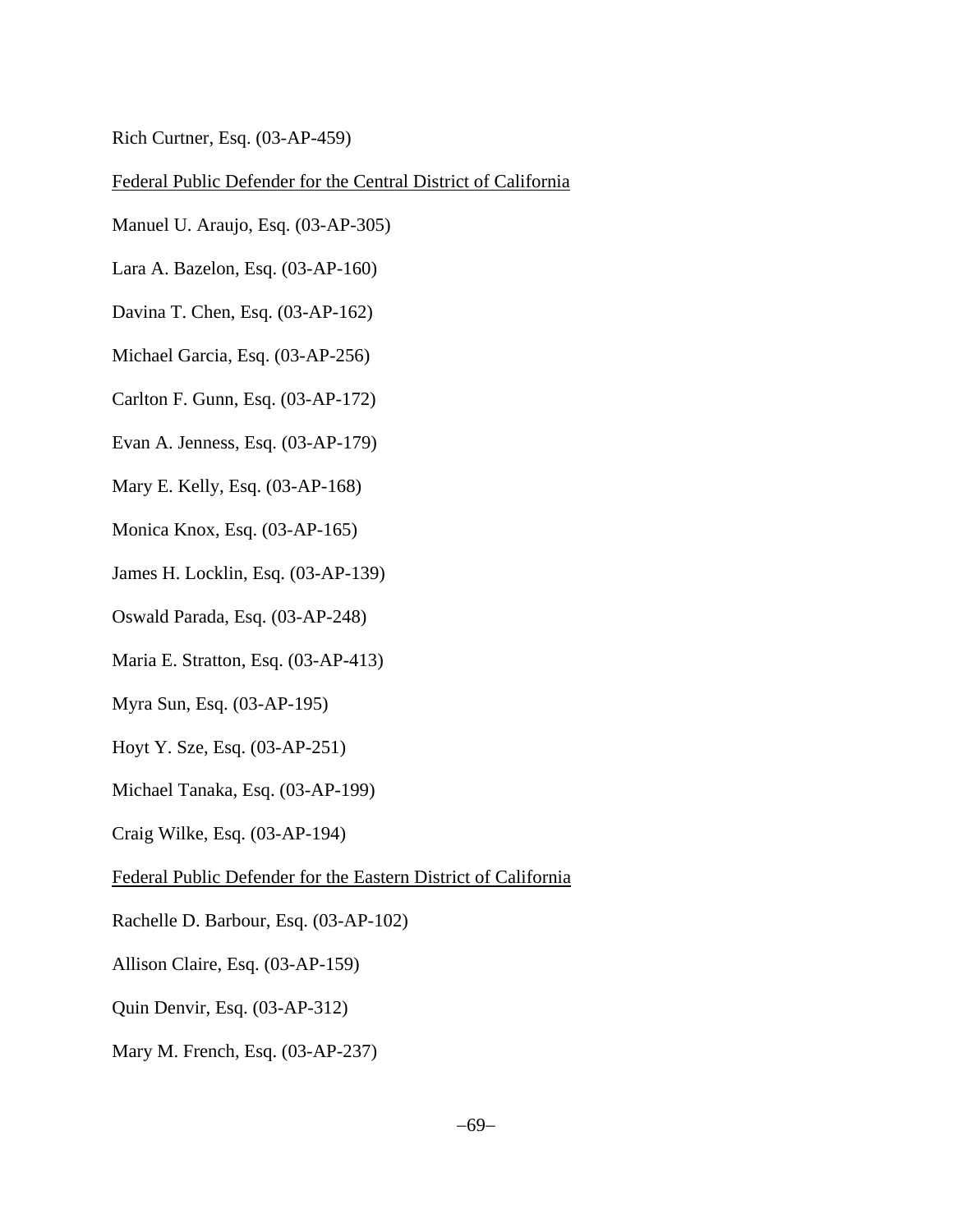- David M. Porter, Esq. (03-AP-355)
- Katina Whalen, Legal Secretary (03-AP-461)
- Federal Public Defender for the Northern District of California
- Barry J. Portman, Esq. (03-AP-436)
- Federal Defenders of San Diego, Inc.
- Shereen J. Charlick, Esq. (03-AP-279)
- Judy Clarke, Esq. (03-AP-246)
- Mario G. Conte, Esq. (03-AP-287)
- Kurt D. Hermansen, Esq. (03-AP-173, 03-AP-182)
- Steven F. Hubachek, Esq. (03-AP-474)
- Andrew K. Nietor, Esq. (03-AP-138)
- Kara B. Persson, Esq. (03-AP-177)
- David M. Porter, Esq. (03-AP-355)
- Diane M. Regan, Esq. (03-AP-181)
- Chase A. Scolnick, Esq. (03-AP-184)
- Timothy A. Scott, Esq. (03-AP-190)
- Michelle Villasenor-Grant, Esq. (03-AP-115)
- Matthew C. Winter, Esq. (03-AP-114)
- Federal Public Defender for the District of Hawaii
- James S. Gifford, Esq. (03-AP-385)
- Alexander Silvert, Esq. (03-AP-378)
- Peter C. Wolff, Jr., Esq. (03-AP-377)
- Federal Public Defender for the Northern District of Illinois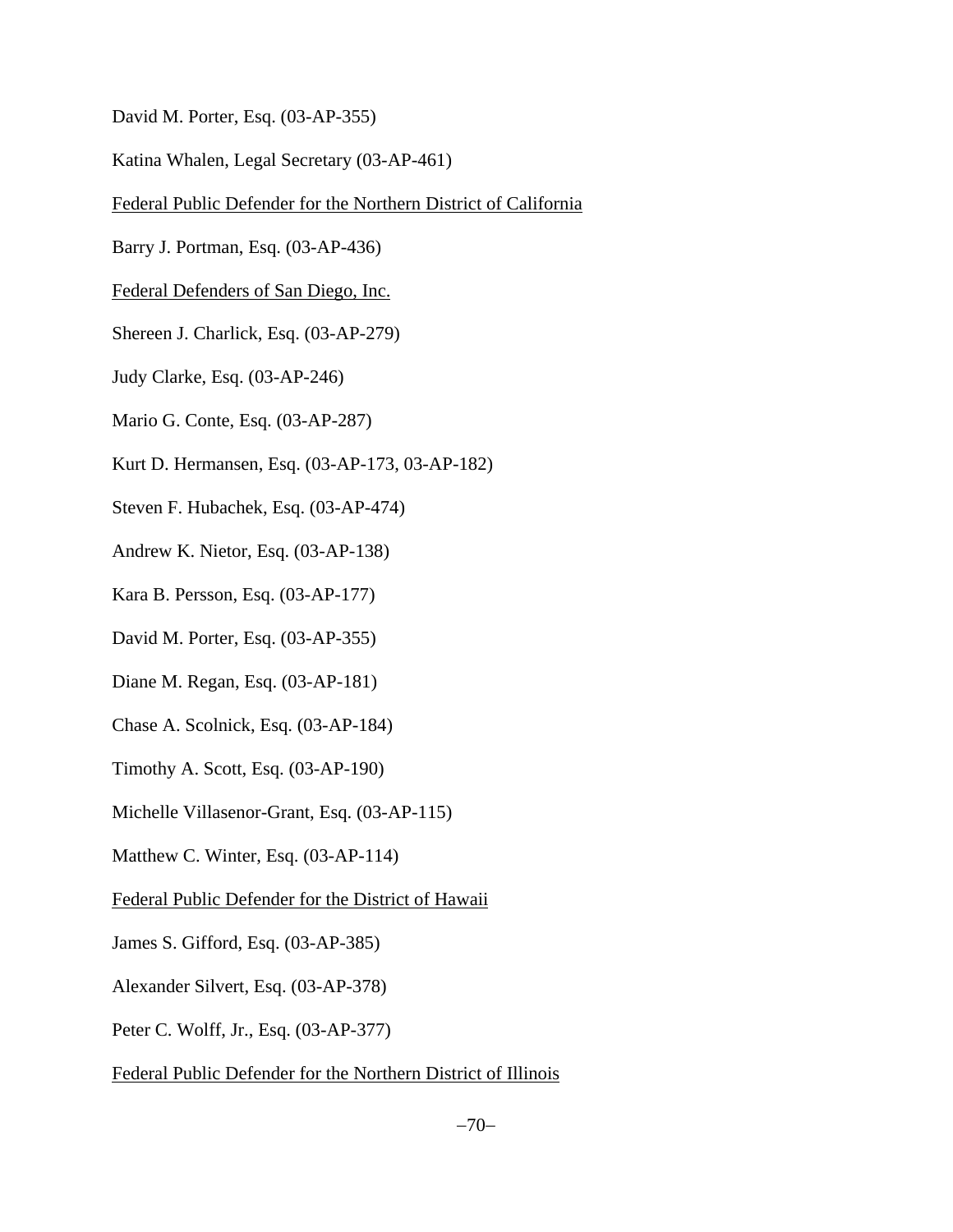Carol A. Brook, Esq. (03-AP-438) (on behalf of all staff and panel attorneys)

Federal Public Defender for the Northern and Southern Districts of Iowa

Nicholas Drees, Esq. (03-AP-418)

Federal Public Defender for the District of Nevada

Ellen Callahan, Esq. (03-AP-383)

Jason F. Carr, Esq. (03-AP-340)

Franny A. Forsman, Esq. (03-AP-303)

Cynthia S. Hahn, Esq. (03-AP-320)

Michael J. Kennedy, Esq. (03-AP-357)

Randall S. Lockhart, Esq. (03-AP-342)

Michael Pescetta, Esq. (03-AP-390)

Michael K. Powell, Esq. (03-AP-354)

Jennifer Schlotterbeck, Esq. (03-AP-338)

Anne R. Traum, Esq. (03-AP-453)

Federal Defender Division, Legal Aid Society, Southern District of New York

Leonard F. Joy, Esq., and Barry D. Leiwant, Esq. (03-AP-428)

Federal Public Defender for the Districts of Northern New York & Vermont

Alexander Bunin, Esq. (03-AP-333)

Federal Public Defender for the Eastern District of North Carolina

G. Alan DuBois, Esq. (03-AP-375) (on behalf of entire office)

Federal Public Defender for the District of Oregon

Lisa Hay, Esq. (03-AP-344)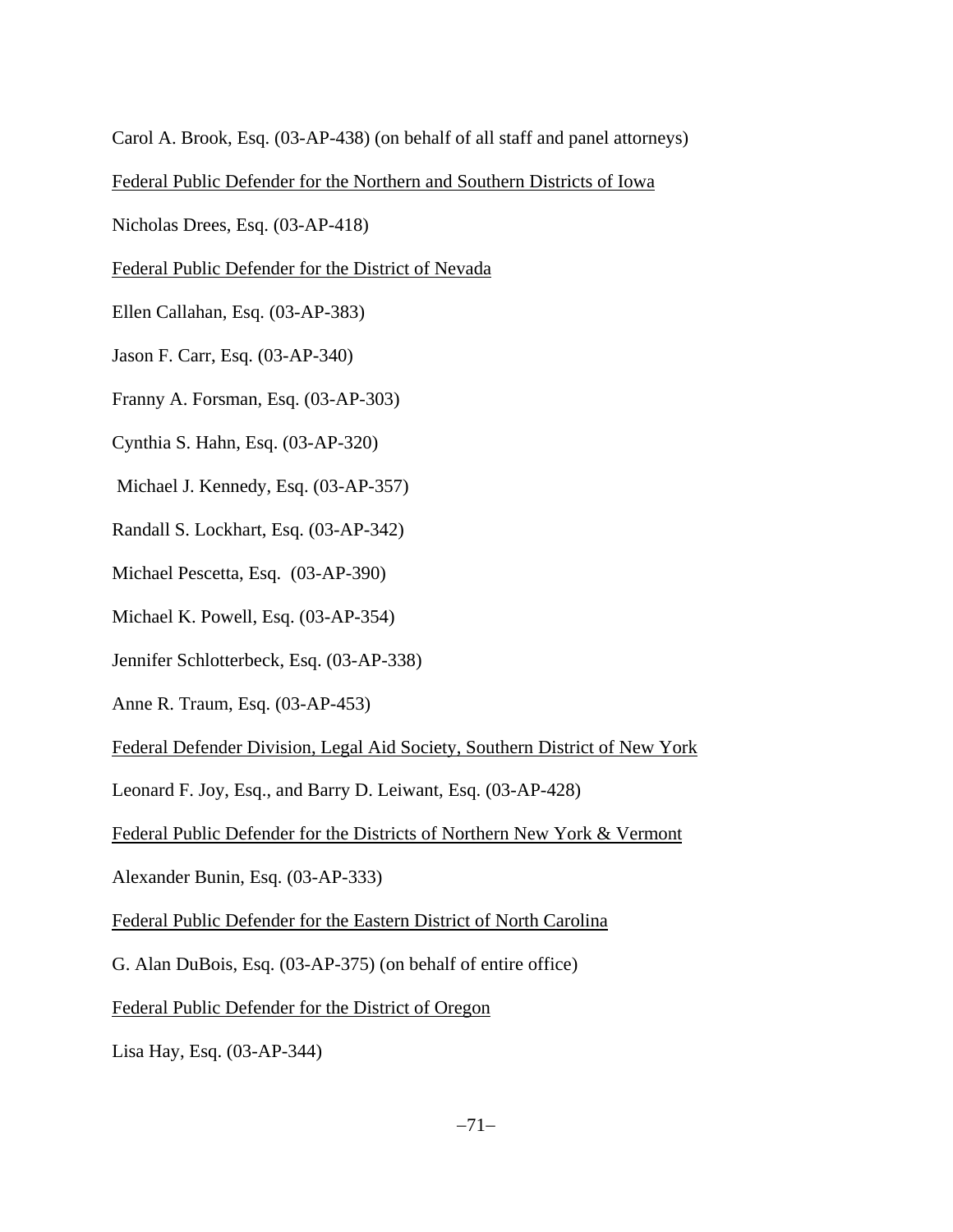Steven T. Wax, Esq. (03-AP-371)

Mark B. Weintraub, Esq. (03-AP-119)

Federal Public Defender for the Eastern District of Virginia

Frank W. Dunham, Jr., Esq. (03-AP-439) (on behalf of entire office)

Federal Defenders of Eastern Washington and Idaho

Ben Hernandez, Esq. (03-AP-443)

Stephen R. Hormel, Esq. (03-AP-388)

Bruce Livingston, Esq. (03-AP-240)

Rebecca L. Pennell, Esq. (03-AP-446)

Roger James Peven, Esq. (03-AP-386)

Samuel Richard Rubin, Esq. (03-AP-124)

Nicolas V. Vieth, Esq. (03-AP-445)

Anne Walstrom, Esq. (03-AP-442)

Federal Public Defender for the Western District of Washington

Thomas W. Hillier II, Esq. (03-AP-384)

# **Attorneys in Private or Government Practice**

#### D.C. Circuit

Stewart A. Baker, Esq., Steptoe & Johnson LLP, Washington, DC (03-AP-111)

Thomas M. Barba, Esq., Steptoe & Johnson LLP, Washington, DC (03-AP-370)

Lee A. Casey, Esq., Baker & Hostetler LLP, Washington, DC (03-AP-478)

Lauren A. Degnan, Esq., Howard G. Pollack, Esq., and Frank E. Scherkenbach, Esq., Fish & Richardson P.C., Washington, DC (03-AP-339)

Steven A. Engel, Esq., Kirkland & Ellis LLP, Washington, DC (03-AP-458)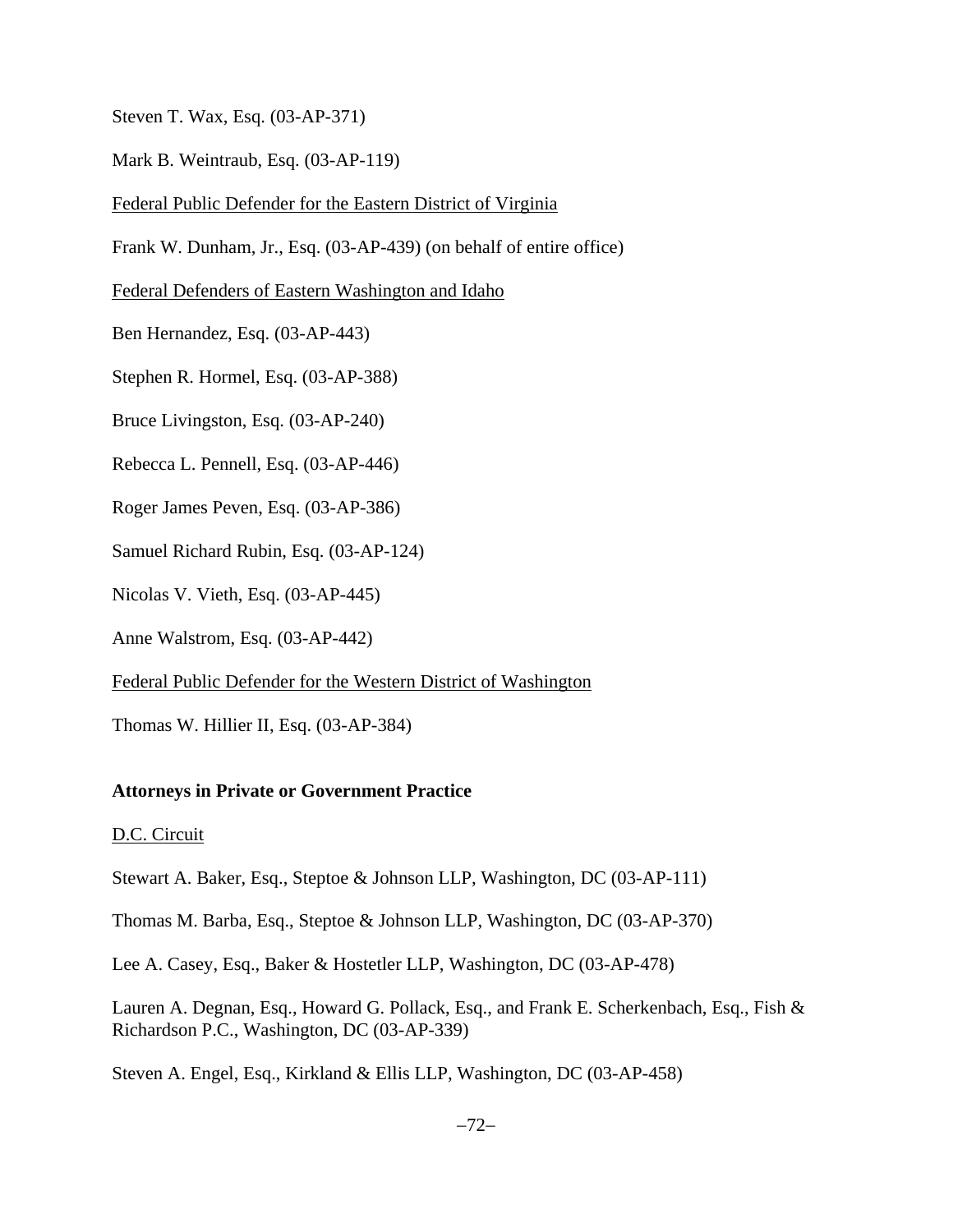- Brian T. Fitzpatrick, Esq., Sidley Austin Brown & Wood LLP, Washington, DC (03-AP-104)
- Kathryn R. Haun, Esq., Sidley Austin Brown & Wood LLP, Washington, DC (03-AP-422)
- Susan E. Kearns, Esq., Kirkland & Ellis LLP, Washington, DC (03-AP-460)
- Jennifer M. Mason, Esq., Holland & Knight LLP, Washington, DC (03-AP-361)
- Marc S. Mayerson, Esq., Spriggs & Hollingsworth, Washington, DC (03-AP-028)
- Brian J. Murray, Esq., Jones Day, Washington, DC (03-AP-096)
- Daniel M. Nelson, Esq., Kirkland & Ellis, Washington, DC (03-AP-307)
- Eugene M. Paige, Esq., Washington, DC (03-AP-301)
- David B. Rivkin, Jr., Esq., Baker & Hostetler LLP, Washington, DC (03-AP-479)
- Sylvia Royce, Esq., Washington, DC (03-AP-116)
- Derek L. Shaffer, Esq., Cooper & Kirk, Washington, DC (03-AP-080)
- Kenneth W. Starr, Esq., Kirkland & Ellis LLP, Washington, DC (03-AP-469)
- Arlus J. Stephens, Esq., Washington, DC (03-AP-229)
- Robert E. Toone, Esq., Washington, DC (03-AP-092)

David B. Walker, Esq., Washington, DC (03-AP-441) (on behalf of himself and 21 other former Federal Circuit law clerks)

Christian A. Weideman, Esq., Williams & Connolly LLP, Washington, DC (03-AP-302)

#### First Circuit

Damon A. Katz, Esq., Boston, MA (03-AP-231)

Anthony J. Vlatas, Esq., York, ME (03-AP-310)

#### Second Circuit

Brian J. Alexander, Esq., Kreindler & Kreindler LLP, New York, NY (03-AP-379) (on behalf of entire firm)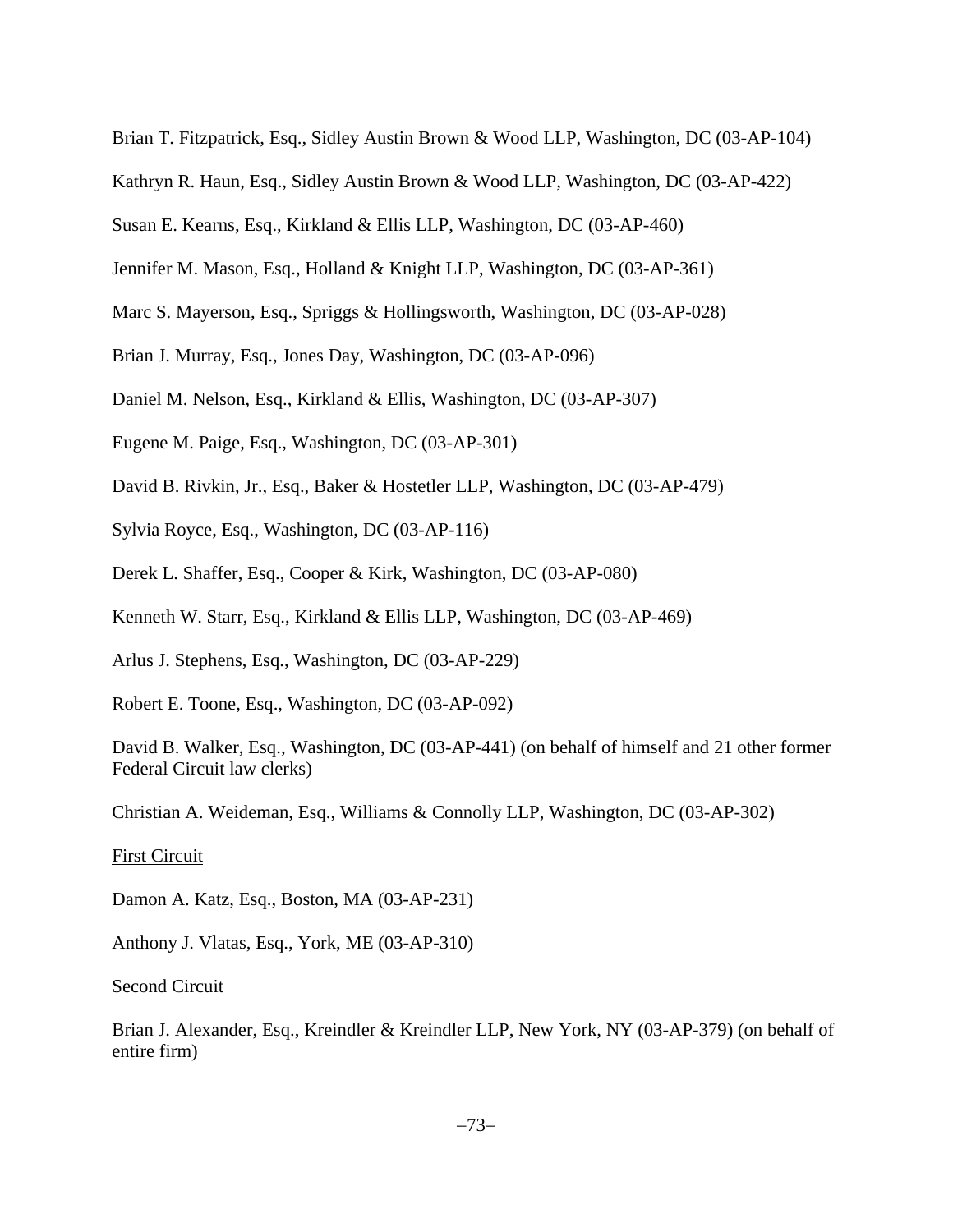- Ramsey Clark, Esq., New York, NY (03-AP-431)
- David S. Gould, Esq., Port Washington, NY (03-AP-053)
- Daniel B. Levin, Esq., Debevoise & Plimpton LLP, New York, NY (03-AP-105)
- Joanne Mariner, Esq., New York, NY (03-AP-427)
- Julian J. Moore, Esq., New York, NY (03-AP-282)
- Richard H. Rosenberg, Esq., New York, NY (03-AP-117)
- James E. Stern, Esq., Syracuse, NY (03-AP-260)
- Theresa Trzaskoma, Esq., Brooklyn, NY (03-AP-043)
- Amir Weinberg, Esq., Paul, Weiss, et al., New York, NY (03-AP-022)
- Rowan D. Wilson, Esq., Cravath, Swaine & Moore LLP, New York, NY (03-AP-466)
- Harvey Winer, Esq., Salzman & Winer, LLP, New York, NY (03-AP-332)

#### Third Circuit

Craig L. Hymowitz, Esq., Blank Rome LLP, Philadelphia, PA (03-AP-421)

#### Fourth Circuit

- Gail S. Coleman, Esq., Bethesda, MD (03-AP-024)
- Josh Goldfoot, Esq., Arlington, VA (03-AP-121)
- Jeffrey A. Lamken, Esq., Arlington, VA (03-AP-433)
- Carlton F.W. Larson, Esq., Arlington, VA (03-AP-360)
- Benjamin I. Sachs, Esq., Olney, MD (03-AP-030)

Bruce Wieder, Esq., Burns, Doane, Swecker & Mathis, LLP, Alexandria, VA (03-AP-430)

## Fifth Circuit

- Robert N. Markle, Esq., New Orleans, LA (03-AP-015)
- Harry Susman, Esq., Susman Godfrey LLP, Houston, TX (03-AP-412)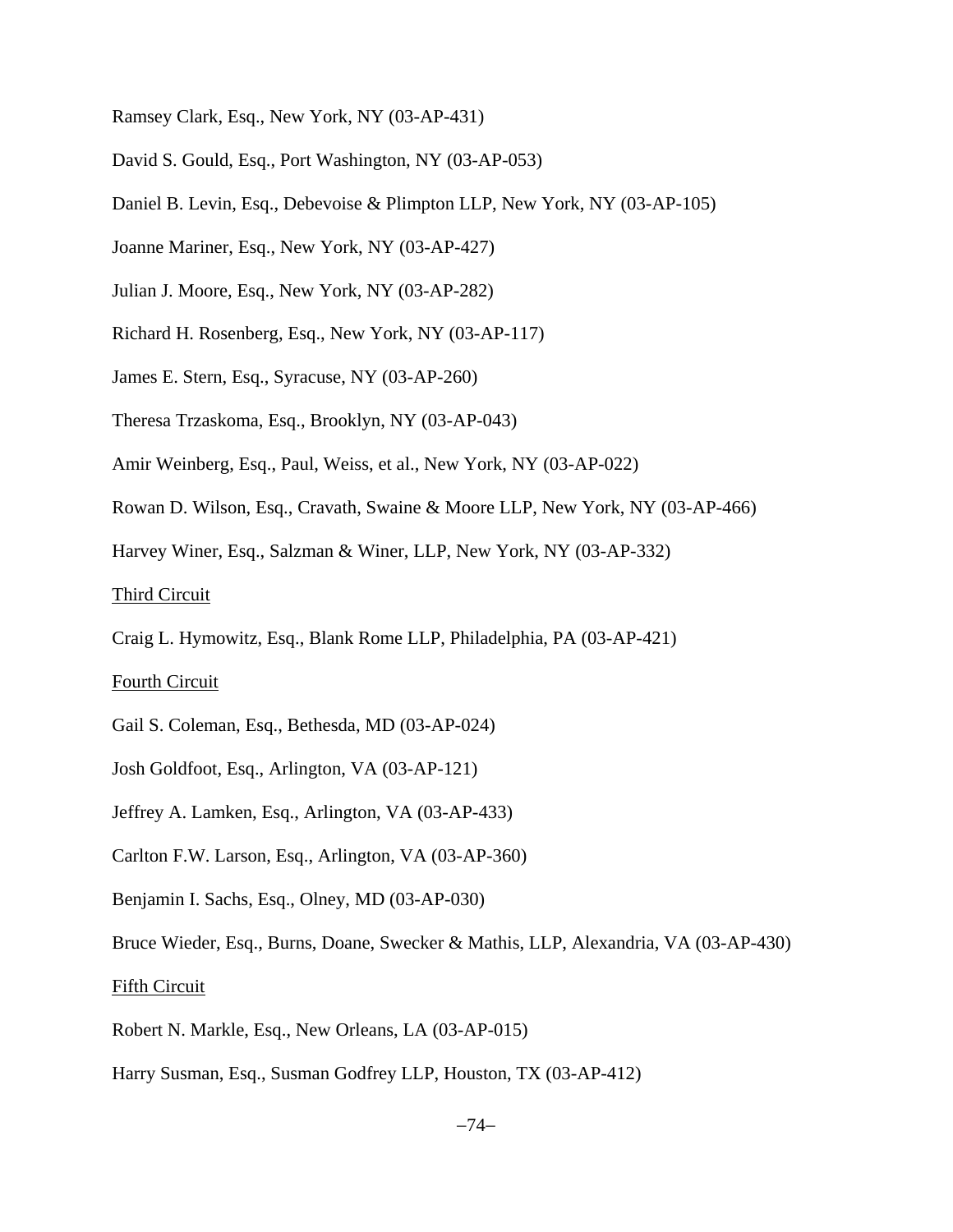#### Sixth Circuit

- Richard Crane, Esq., Nashville, TN (03-AP-125)
- Joseph R. Dreitler, Esq., Jones Day , Columbus, OH (03-AP-309)
- Charles M. Miller, Esq., Law Clerk, Supreme Court of Ohio, Columbus, OH (03-AP-228)

Seventh Circuit

Fred H. Bartlit, Jr., Esq., Bartlit Beck et al., Chicago, IL (03-AP-266)

Sean W. Gallagher, Esq., Bartlit Beck et al., Chicago, IL (03-AP-245)

- Robert K. Niewijk, Esq., Oak Park, IL (03-AP-095)
- Mark Ouweleen, Esq., Bartlit Beck et al., Chicago, IL (03-AP-258)
- David B.H. Williams, Esq., Williams, Bax & Ellis, P.C., Chicago, IL (03-AP-313)

Eighth Circuit

- Veronica L. Duffy, Esq., Duffy & Duffy, Rapid City, SD (03-AP-001)
- Jonathan C. Wilson, Esq., Davis, Brown, et al., Des Moines, IA (03-AP-306)

#### Ninth Circuit

Daniel J. Albregts, Esq., Las Vegas, NV (03-AP-358)

Bernard J. Allard, Esq., Popelka Allard, A.P.C., San Jose, CA (03-AP-050)

Marilyn Weiss Alper, Esq., Senior Judicial Research Attorney, California Court of Appeal, Second Appellate District, Los Angeles, CA (03-AP-304)

Fred H. Altshuler, Esq., Altshuler, Berzon, et al., San Francisco, CA (03-AP-244)

Honey Kessler Amado, Esq., Beverly Hills, CA (03-AP-457)

Robert G. Badal, Esq., Los Angeles, CA (03-AP-462) (on behalf of himself and 4 colleagues)

Donna Bader, Esq., Laguna Beach, CA (03-AP-185)

Scott Bales, Esq., Lewis and Roca LLP, Phoenix, AZ (03-AP-416)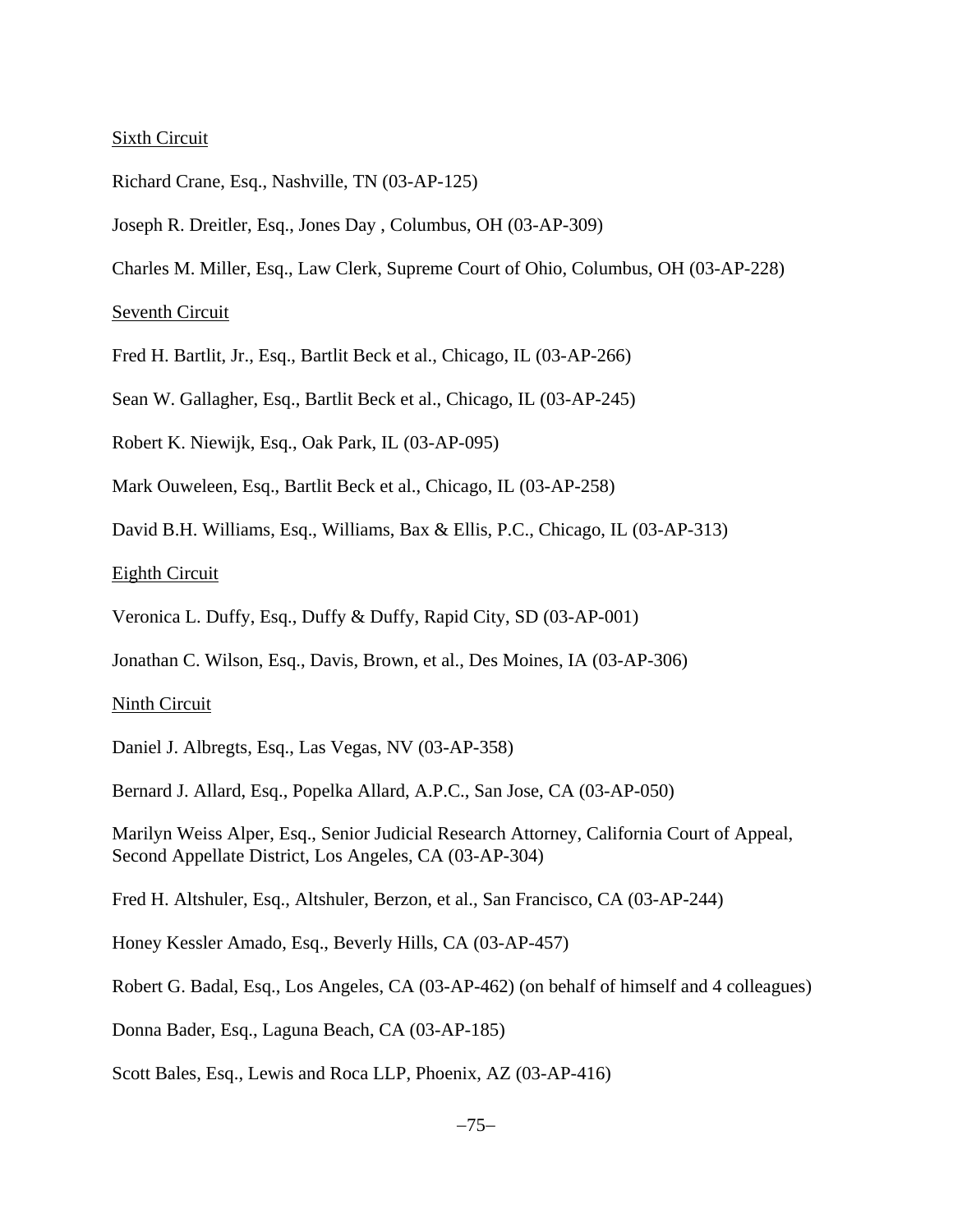Sondra K. Barbour, Esq., McKenna Long & Aldridge LLP, Los Angeles, CA (03-AP-389)

Michael Barclay, Esq., Palo Alto, CA (03-AP-142)

Michael Bergfeld, Esq., Burbank, CA (03-AP-215)

Stephen P. Berzon, Esq., Altshuler, Berzon, et al., San Francisco, CA (03-AP-267)

Douglas W. Bordewieck, Esq., and Arthur Fine, Esq., Mitchell Silberberg & Knupp LLP, Los Angeles, CA (03-AP-060)

Richard H. Borow, Esq., Irell & Manella LLP, Los Angeles, CA (03-AP-112)

Gary L. Bostwick, Esq., Sheppard Mullin Richter & Hampton LLP, Los Angeles, CA (03-AP-356)

Jerald L. Brainin, Esq., Los Angeles, CA (03-AP-191)

Michael A. Brodsky, Esq., Law Offices of Michael A. Brodsky, San Francisco, CA (03-AP-200)

Karyn H. Bucur, Esq., Laguna Hills, CA (03-AP-171)

Lawrence A. Callaghan, Esq., Tucker Ellis & West LLP, San Francisco, CA (03-AP-321)

John P. Cardosi, Esq., Popelka Allard, A.P.C., San Jose, CA (03-AP-040)

William C. Carrico, Esq., Las Vegas, NV (03-AP-450)

Vince G. Chhabria, Esq., Covington & Burling, San Francisco, CA (03-AP-253)

Danny Chou, Esq., Staff Attorney, California Supreme Court, Sacramento, CA (03-AP-254)

John J. Cleary, Esq., Cleary & Sevilla, LLP, San Diego, CA (03-AP-242)

Marc S. Cohen, Esq., Kaye Scholer LLP, Los Angeles, CA (03-AP-349) (on behalf of himself and 1 colleague)

Bennett Evan Cooper, Esq., Steptoe & Johnson LLP, Phoenix, AZ (03-AP-432)

Joseph W. Cotchett, Esq., Cotchett, Pitre, Simon & McCarthy, Burlingame, CA (03-AP-144) (on behalf of himself and 6 colleagues)

C. Brooks Cutter, Esq., Kershaw Cutter Ratinoff & York, LLP, Sacramento, CA (03-AP-308)

Jeffrey B. Demain, Esq., Altshuler, Berzon, et al., San Francisco, CA (03-AP-391)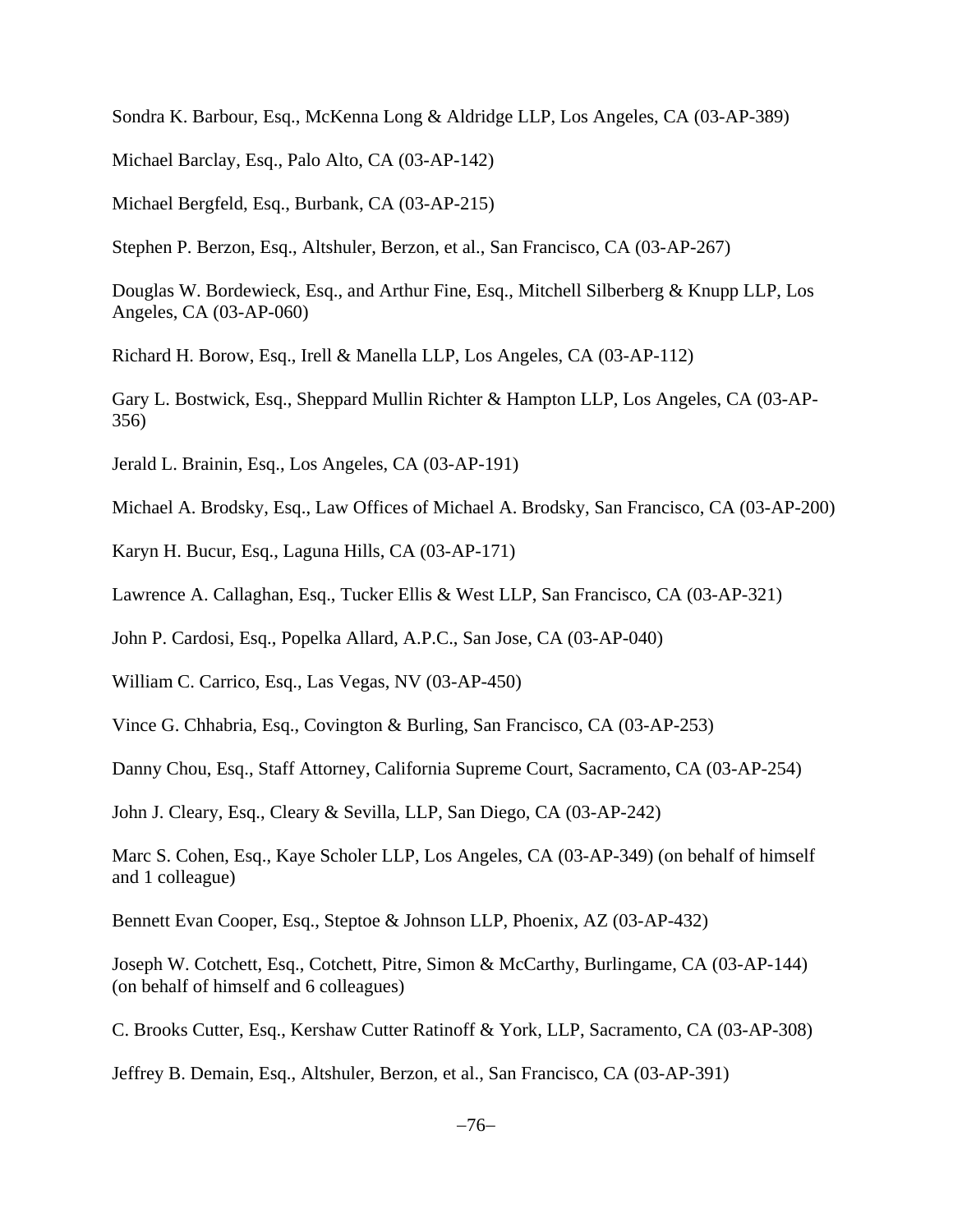- P. Cameron DeVore, Esq., Davis Wright Tremaine LLP, Seattle, WA (03-AP-107)
- Kathryn E. Dobel, Esq., Berkeley, CA (03-AP-042)
- Melinda Eades, Esq., Los Angeles, CA (03-AP-325)
- Stephen R. English, Esq., English, Munger & Rice, Los Angeles, CA (03-AP-353)
- Gabriel A. Espinosa, Esq., Law Offices of H. Joseph Nourmand, Los Angeles, CA (03-AP-090)
- Jerome B. Falk, Jr., Esq., Howard, Rice, et al., San Francisco, CA (03-AP-151)
- Justin Farar, Esq., Los Angeles, CA (03-AP-187)
- Douglas Feick, Esq., Menlo Park, CA (03-AP-264)
- Gregory S. Fisher, Esq., Jaburg & Wilk, P.C., Phoenix, AZ (03-AP-049)
- Troy Foster, Esq., Palo Alto, CA (03-AP-348)
- Donald S. Frick, Esq., Sacramento, CA (03-AP-176)
- Gretchen Fusilier, Esq., Carlsbad, CA (03-AP-183)
- Albert S. Goldbert, Esq., Goldbert & Associates, Los Angeles, CA (03-AP-420)
- Michael L. Goldman, Esq., Palo Alto, CA (03-AP-381)
- Paul Grossman, Esq., Paul, Hastings, Janofsky & Walker, Los Angeles, CA (03-AP-263)
- Andrew J. Guilford, Esq., Costa Mesa, CA (03-AP-387)
- Gayle D. Gunkut, Esq., The Williams Law Firm, Newport Beach, CA (03-AP-018)
- Leslie A. Hakala, Esq., Los Angeles, CA (03-AP-161)
- Martha Hall, Esq., DiIorio & Hall, A.P.C., San Diego, CA (03-AP-154)
- Nicole Hancock, Esq., Stoel Rives LLP, Boise, ID (03-AP-152)
- Christopher Hays, Esq., San Francisco, CA (03-AP-037)
- L. Rachel Helyar, Esq., Akin Gump et al., Los Angeles, CA (03-AP-455)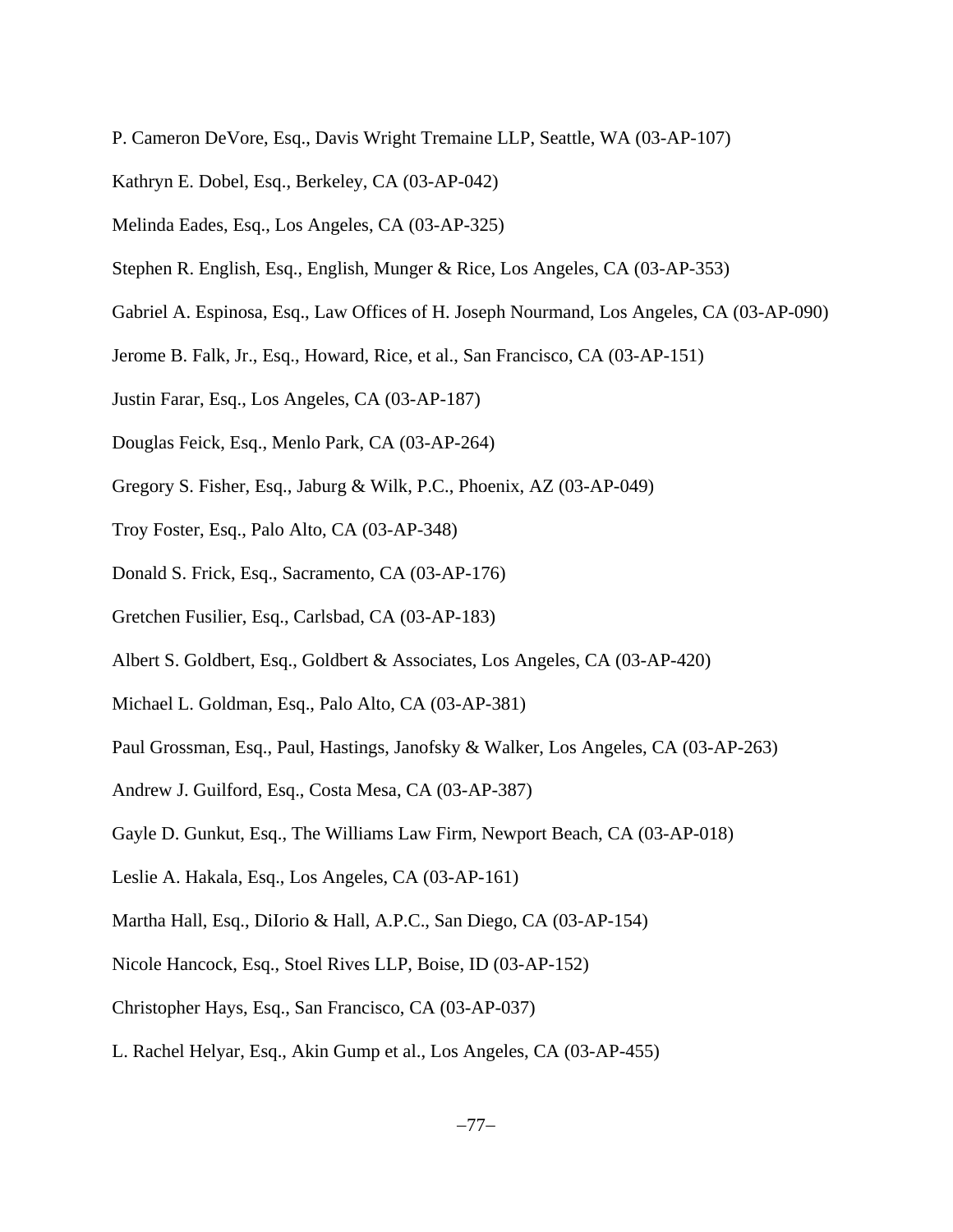- Robert A. Holland, Esq., Sidley Austin Brown & Wood LLP, Los Angeles, CA (03-AP-331)
- Ellis J. Horvitz, Esq., Horvitz & Levy LLP, Encino, CA (03-AP-103)
- Shirley M. Hufstedler, Esq., Morrison & Foerster LLP, Los Angeles, CA (03-AP-106)
- Sandra S. Ikuta, Esq., O'Melveny & Myers LLP, Los Angeles, CA (03-AP-085)
- Mark B. Jacobs, Esq., Harvey Siskind Jacobs LLP, San Francisco, CA (03-AP-070)
- Knut S. Johnson, Esq., San Diego, CA (03-AP-175)
- Eric H. Joss, Esq., Paul, Hastings, Janofsky & Walker LLP, Los Angeles, CA (03-AP-262)
- Hayward J. Kaiser, Esq., Los Angeles, CA (03-AP-202)
- Raoul D. Kennedy, Esq., Skadden Arps et al., San Francisco, CA (03-AP-255)
- Kelly M. Klaus, Esq., Munger, Tolles & Olson LLP, Los Angeles, CA (03-AP-336)
- Kenneth N. Klee, Esq., Klee, Tuchin, Bogdanoff & Stern LLP, Los Angeles, CA (03-AP-084)
- Cheryl L. Kopitzke, Esq., Mitchell, Silberberg & Knupp LLP, Los Angeles, CA (03-AP-044)
- Theodore J. Kozloff, Esq., Skadden, Arps, et al., San Francisco, CA (03-AP-141)
- Stephen A. Kroft, Esq., McDermott, Will & Emery, Los Angeles, CA (03-AP-101)
- Karen L. Landau, Esq., Oakland, CA (03-AP-247)
- J. Al Latham, Jr., Esq., Paul, Hastings, Janofsky & Walker LLP, Los Angeles, CA (03-AP-259)
- Robert LeMoine, Esq., Los Angeles, CA (03-AP-326)

Ingrid Leverett, Esq., Krieg, Keller, et al., San Francisco, CA (03-AP-276)

Susan Lew, Esq., Court Attorney, San Francisco Superior Court, San Francisco, CA (03-AP-257)

Eric C. Liebeler, Esq., Kirkland & Ellis LLP, Los Angeles, CA (03-AP-025)

Ethan Lipsig, Esq., Paul, Hastings, Janofsky & Walker, LLP, Los Angeles, CA (03-AP-425)

Jonathan A. Loeb, Esq., Alschuler Grossman Stein & Kahan LLP, Santa Monica, CA (03-AP-146)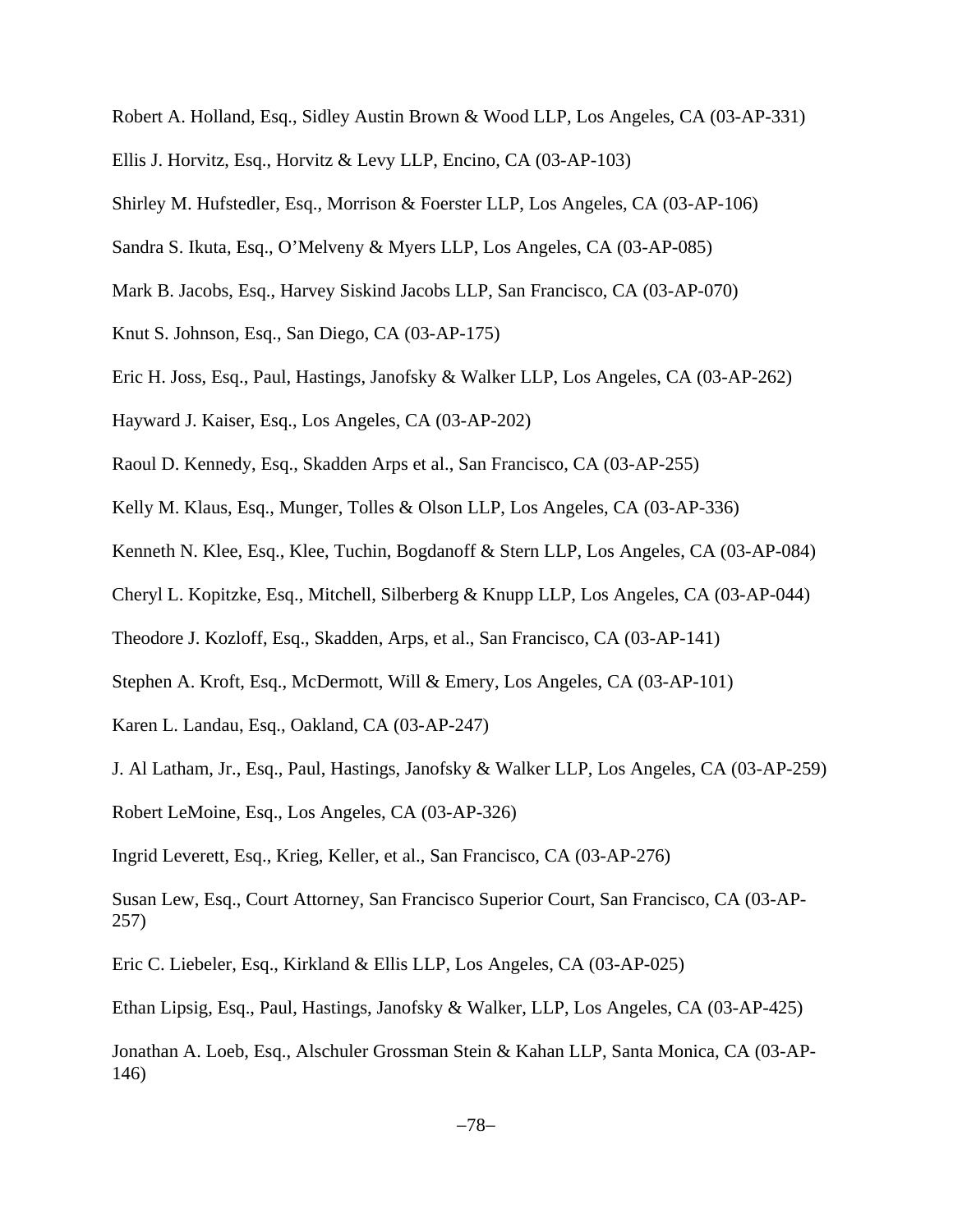Patricia Lofton, Esq., Horvitz & Levy LLP, Encino, CA (03-AP-203)

Michael E. Lopez, Esq., Quinn Emanuel et al., Los Angeles, CA (03-AP-207)

David M. Luboff, Esq., Jaffe & Clemens, Beverly Hills, CA (03-AP-204)

Elwood Lui, Esq., and Alan E. Friedman, Esq., Jones Day, Los Angeles, CA (03-AP-444)

Christian E. Mammen, Esq., San Francisco, CA (03-AP-345) (on behalf of himself and 2 colleagues)

Richard D. Marks, Esq., Law Offices of Richard D. Marks, Calabasas, CA (03-AP-196)

Robin Meadow, Esq., Greines, Martin, Stein & Richland LLP, Los Angeles, CA (03-AP-468)

Lynn C. Merring, Esq., Stradling Yocca Carlson & Rauth, Newport Beach, CA (03-AP-481)

Robert A. Merring, Esq., Newport Beach, CA (03-AP-098)

Daniel E. Mitchel, Esq., Reference Librarian, Witkin California State Law Library, Sacramento, CA (03-AP-004)

Guy Mizrahi, Esq., Forgey & Hurrell LLP, Los Angeles, CA (03-AP-311)

W. Dea Montague, Esq., Mesa, AZ (03-AP-188)

Sheryl Musgrove, Esq., Assistant Borough Attorney, Kenai Peninsula Borough, Soldotna, AK (03-AP-087)

Stephen C. Neal, Esq., Palo Alto, CA (03-AP-218)

Gretchen M. Nelson, Esq., Kreindler & Kreindler LLP, Los Angeles, CA (03-AP-352)

Christopher M. Newman, Esq., Irell & Manella, LLP, Los Angeles, CA (03-AP-020)

Gregory Nicolaysen, Esq., Encino, CA (03-AP-178)

William A. Norris, Esq., Akin, Gump, et al., Los Angeles, CA (03-AP-094)

H. Joseph Nourmand, Esq., Los Angeles, CA (03-AP-128)

Michael J. O'Connor, Esq., White O'Connor Curry & Avanzado LLP, Los Angeles, CA (03-AP-341)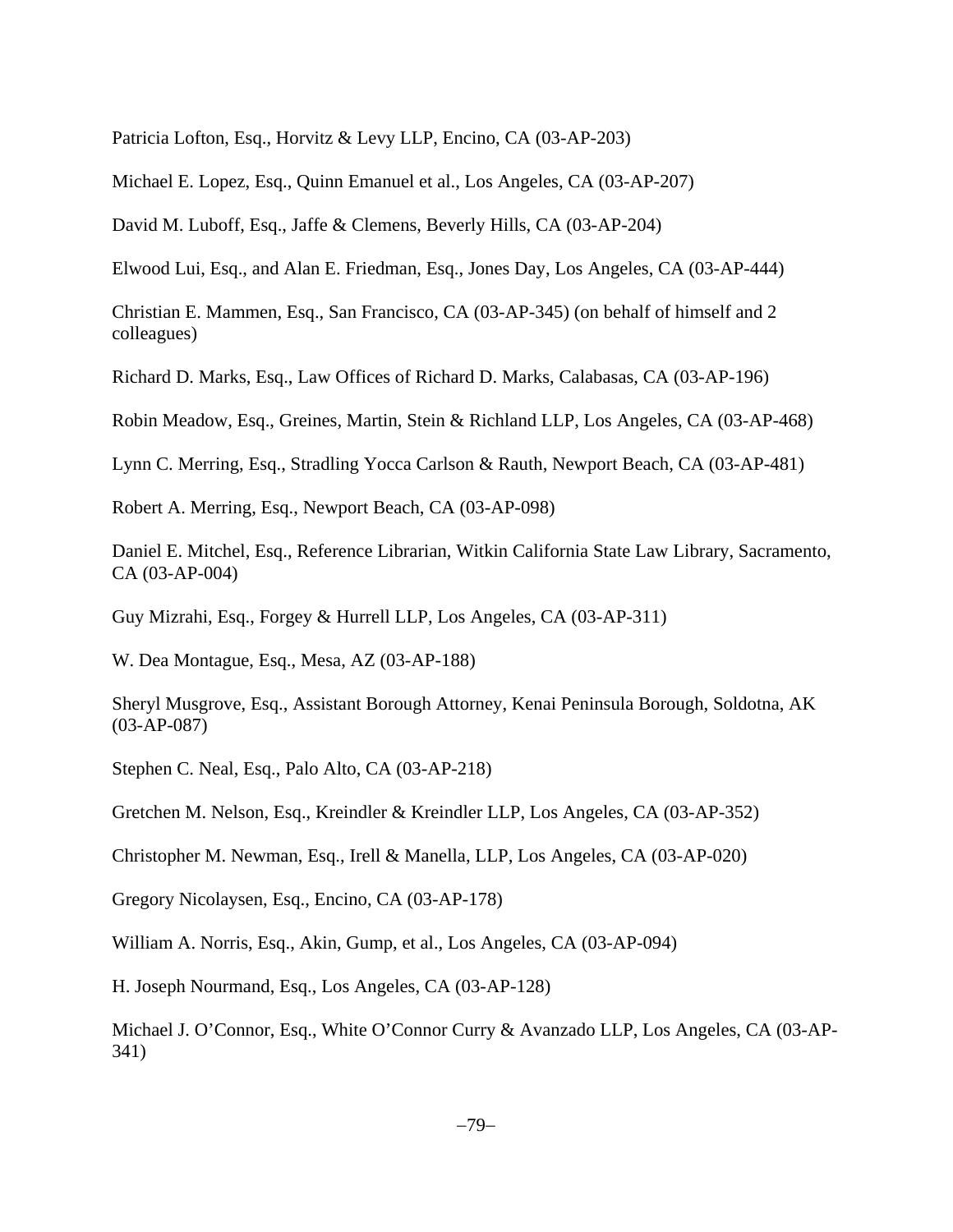Christopher R.J. Pace, Esq., San Diego, CA (03-AP-249)

Holly R. Paul, Esq., Clerk to U.S. Magistrate Judge, Burbank, CA (03-AP-328)

David C. Pauling, Esq., San Mateo, CA (03-AP-220)

Lisa Perrochet, Esq., Horvitz & Levy LLP, Encino, CA (03-AP-150)

Patricia Plunkett, Esq., Legal Research and Writing Instructor, Boalt Hall School of Law, Berkeley, CA (03-AP-437)

Mark S. Pulliam, Esq., San Diego, CA (03-AP-197)

Bruce M. Ramer, Esq., Gang, Tyre, Ramer & Brown, Beverly Hills, CA (03-AP-365)

Kent L. Richland, Esq., Greines, Martin, Stein & Richland LLP, Los Angeles, CA (03-AP-364)

William T. Rintala, Esq., Rintala, Smoot, Jaenicke & Rees LLP, Los Angeles, CA (03-AP-243)

James M. Rockett, Esq., Bingham McCutchen LLP, San Francisco, CA (03-AP-039)

Robert H. Rotstein, Esq., McDermott, Will & Emery, Los Angeles, CA (03-AP-036)

Andrew E. Rubin, Esq., Los Angeles, CA (03-AP-270)

Harvey I. Saferstein, Esq., Mintz Levin et al., Santa Monica, CA (03-AP-186)

Kelli L. Sager, Esq., Davis Wright Tremaine LLP, Los Angeles, CA (03-AP-343)

S. Ann Salisbury, Esq., Kutak Rock LLP, Pasadena, CA (03-AP-419)

David A. Schwarz, Esq., Irell & Manella LLP, Los Angeles, CA (03-AP-362)

Gerald Serlin, Esq., Benedon & Serlin, Woodland Hills, CA (03-AP-057)

Charles M. Sevilla, Esq., Cleary & Sevilla, LLP, San Diego, CA (03-AP-099)

K. John Shaffer, Esq., Los Angeles, CA (03-AP-376)

Rosetta Shatkin, Esq., Oakland, CA (03-AP-127)

Robert Sargent Shriver III, Esq., Beverly Hills, CA (03-AP-031)

Lawrence J. Siskind, Esq., Harvey Siskind Jacobs LLP, San Francisco, CA (03-AP-073)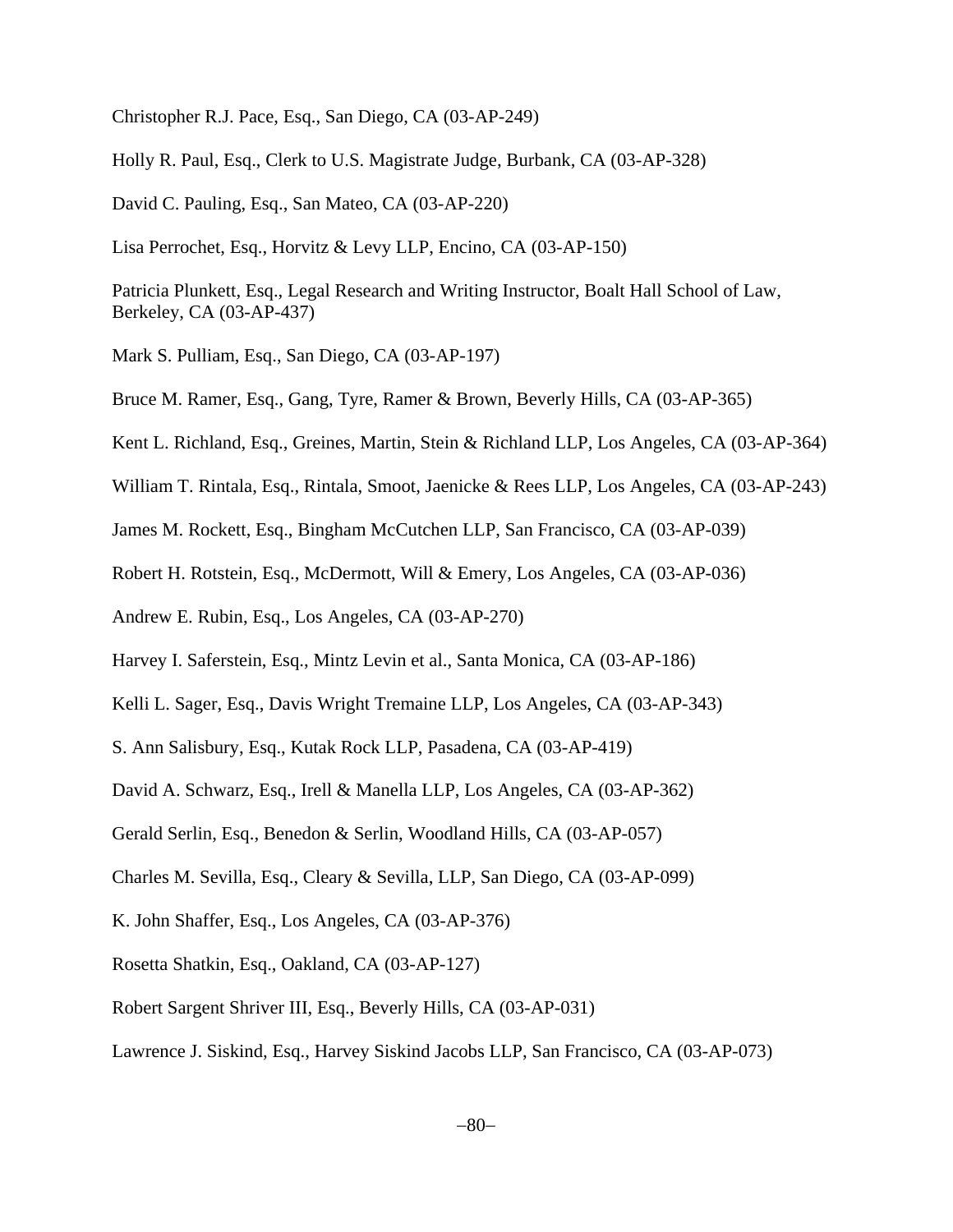Gerald Smith, Esq., Benedon & Serlin, Woodland Hills, CA (03-AP-079)

Chris Sprigman, Esq., Center for Internet and Society, Stanford Law School, Stanford, CA (03- AP-033)

David M. Stern, Esq., Klee, Tuchin, Bogdanoff & Stern LLP, Los Angeles, CA (03-AP-337)

Guy W. Stilson, Esq., Low, Ball & Lynch, San Francisco, CA (03-AP-051)

John A. Taylor, Jr., Esq., Horvitz & Levy LLP, Encino, CA (03-AP-232)

W. John Thiel, Esq., Holland & Thiel, Boise, ID (03-AP-180)

Michael D. Thomas, Esq., Nixon Peabody LLP, San Francisco, CA (03-AP-423)

Marcy J. Tiffany, Esq., Wyner & Tiffany, Torrance, CA (03-AP-166)

Nancy Tompkins, Esq., Townsend and Townsend and Crew LLP, San Francisco, CA (03-AP-277)

John Trasvina, Esq., San Francisco, CA (03-AP-055)

Anne M. Voigts, Esq., Pacifica, CA (03-AP-482)

Monica J. Wahl, Esq., CA (03-AP-373)

Paul J. Watford, Esq., Munger, Tolles & Olson LLP, Los Angeles, CA (03-AP-113)

Elia Weinbach, Esq., Mitchell, Silberberg & Knupp LLP, Los Angeles, CA (03-AP-023)

Don Willenburg, Esq., Carroll, Burdick & McDonough LLP, San Francisco, CA (03-AP-123)

J. Craig Williams, Esq., The Williams Law Firm, Newport Beach, CA (03-AP-017)

Stephanie Rae Williams, Esq., Sedgwick, Detert, Moran & Arnold LLP, Los Angeles, CA (03- AP-316) (on behalf of herself and 3 colleagues)

Barbara A. Winters, Esq., Howard Rice et al., San Francisco, CA (03-AP-483)

Victor H. Woodworth, Esq., Newport Beach, CA (03-AP-224) Steven Wyner, Esq., Wyner & Tiffany, Torrance, CA (03-AP-034)

Stephen Yagman, Esq., Yagman & Yagman & Reichmann & Bloomfield, Venice Beach, CA (03-AP-234)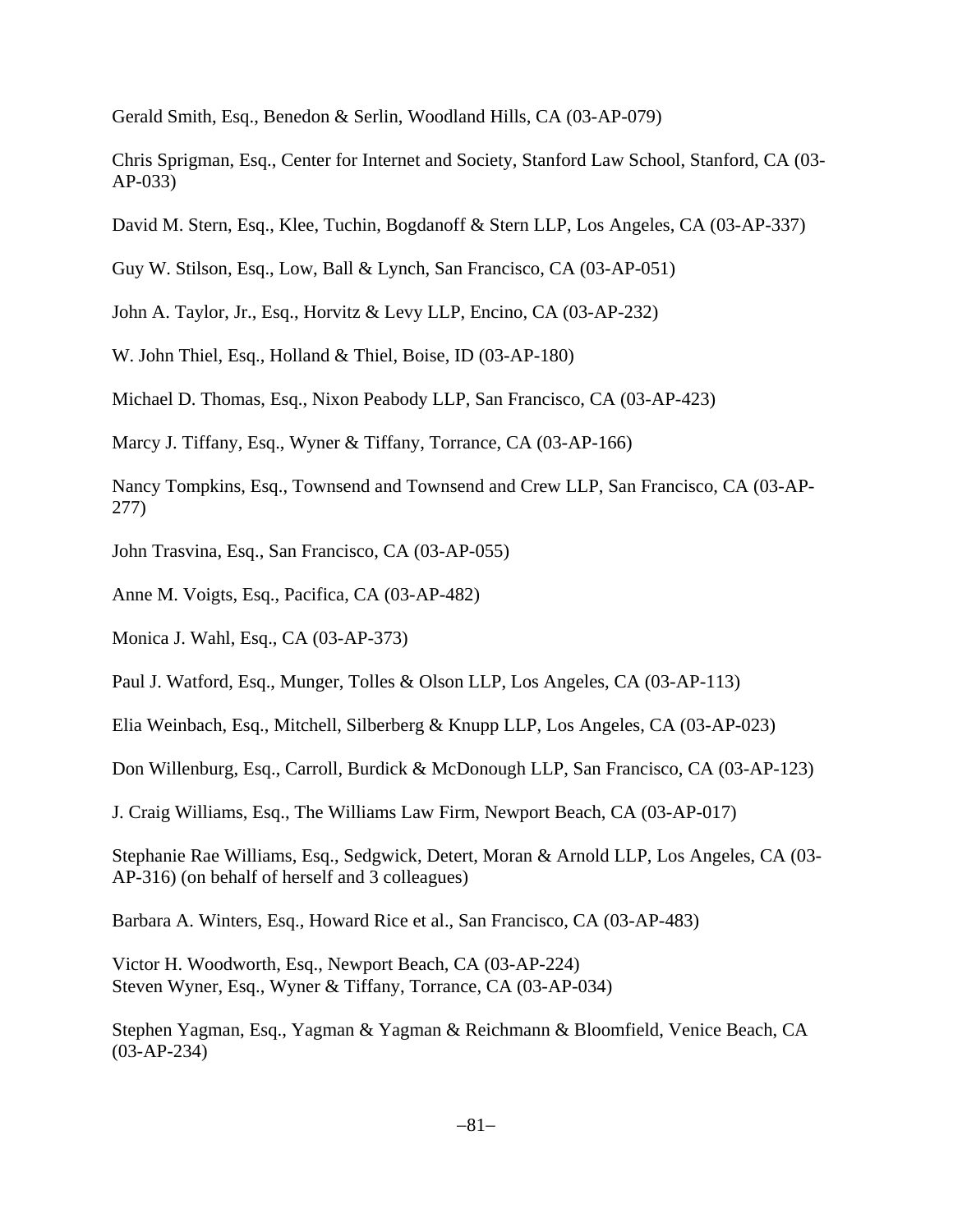- Michael D. Young, Esq., Weston Benshoof et al., Los Angeles, CA (03-AP-109)
- Martin Zankel, Esq., Bartko, Zankel, Tarrant & Miller, San Francisco, CA (03-AP-041) Tenth Circuit
- John A. Darden, Esq., The Darden Law Firm P.A., Las Cruces, NM (03-AP-019)

### Eleventh Circuit

- Stephen N. Bernstein, Esq., Stephen N. Bernstein, P.A., Gainesville, FL (03-AP-475)
- Barry W. Beroset, Esq., Beroset & Keene, Pensacola, FL (03-AP-463)
- Barry A. Cohen, Esq., Cohen, Jayson & Foster, P.A., Tampa, FL (03-AP-363)
- Bradley A. Conway, Esq., Bradley A. Conway, P.A., Orlando, FL (03-AP-448)
- Kevin A. Cranman, Esq., Atlanta, GA (03-AP-299)
- Armando Garcia, Esq., Garcia and Seliger, Quincy, FL (03-AP-451)
- Walter L. Grantham, Jr., Esq., Clearwater, FL (03-AP-476)
- James K. Jenkins, Esq., Maloy & Jenkins, Atlanta, GA (03-AP-275)
- Peter Kontio, Esq., and Todd David, Esq., Alston & Bird LLP, Atlanta, GA (03-AP-470)
- Louis Kwall, Esq., Kwall, Showers & Coleman, P.A., Clearwater, FL (03-AP-447)
- David R. Parry, Esq., Bauer, Crider, Pellegrino & Parry, Clearwater, FL (03-AP-424)
- Christopher P. Saxer, Esq., Fort Walton Beach, FL (03-AP-480)
- Mark Snyderman, Esq., Dunwoody, GA (03-AP-472)
- Alan R. Soven, Esq., Miami, FL (03-AP-452)

#### **Overseas**

John McGuire, Esq., Cleary, Gottlieb, Steen & Hamilton, London, England (03-AP-407)

Igor V. Timofeyev, Esq., Associate Legal Officer, Office of the President, International Criminal Tribunal for the Former Yugoslavia, The Hague, Netherlands (03-AP-411)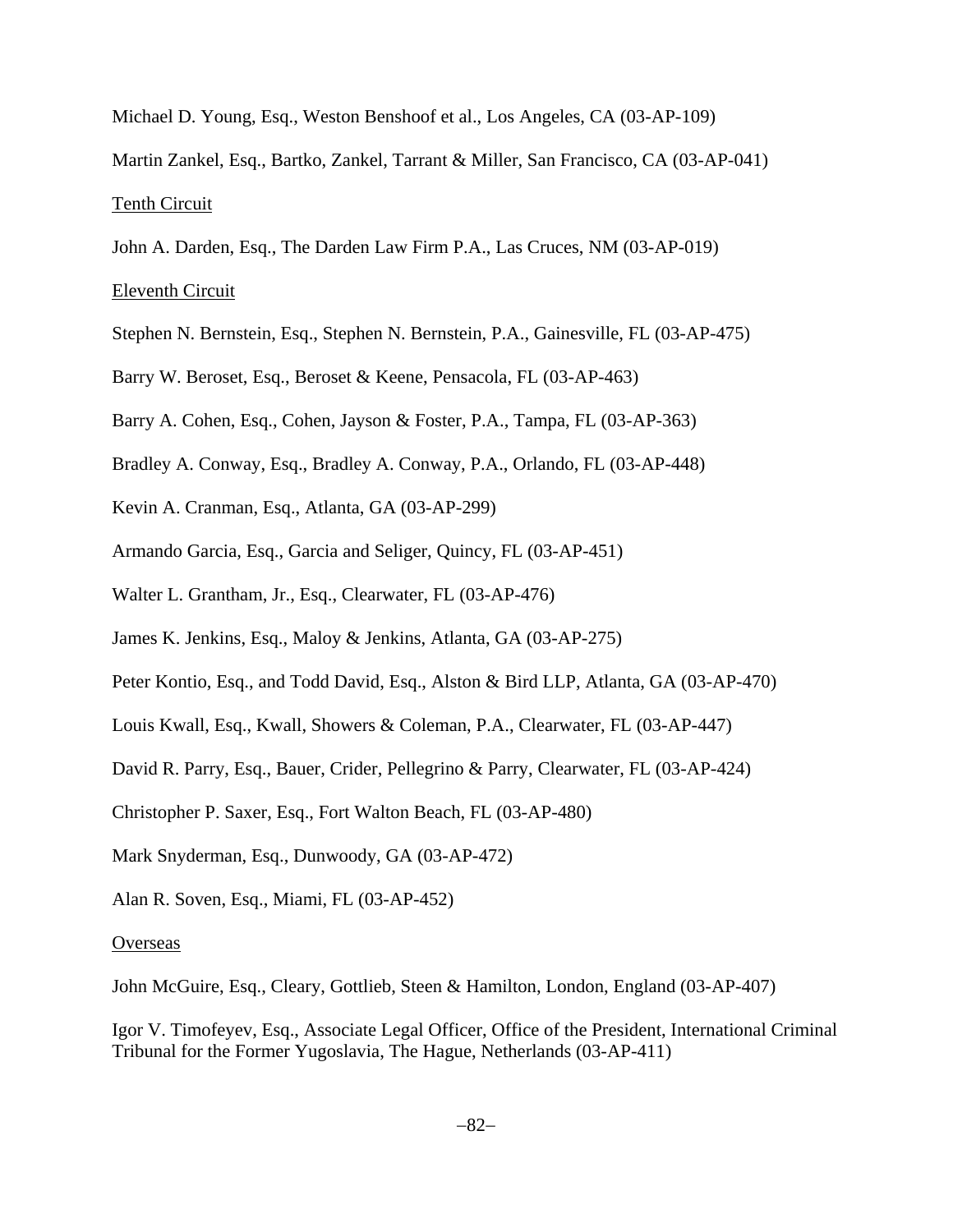Jana L. Torok, Esq., Camp Casey, Korea (03-AP-236)

## **In-House Attorneys**

### D.C. Circuit

John P. Frantz, Esq., Verizon Communications, Washington, D.C. (03-AP-261)

## Second Circuit

William P. Barr, Esq., Executive Vice President and General Counsel, Verizon, New York, NY (03-AP-272)

Paul T. Cappuccio, Esq., Executive Vice President and General Counsel, Time Warner Inc., New York, NY (03-AP-064)

## Ninth Circuit

Marc D. Bond, Esq., Assistant Counsel, Law Department, Union Oil Company of California, Anchorage, AK (03-AP-058)

Jeffrey B. Coyne, Esq., Vice President, General Counsel, and Corporate Secretary, Newport Corporation, Irvine, CA (03-AP-145)

James R. Edwards, Esq., Senior Legal Counsel, Corporate Legal Department, Qualcomm, San Diego, CA (03-AP-120)

Gregory T.H. Lee, Esq., President, Eureka Casinos, Las Vegas, NV (03-AP-157)

John M. Nettleton, Esq., Corporate Counsel, Starbucks Coffee Company, Seattle, WA (03-AP-226)

Adam J. Pliska, Esq., Director of Business & Legal Affairs, World Poker Tour, West Hollywood, CA (03-AP-440)

Sheldon W. Presser, Esq., Senior Vice President & Deputy General Counsel, Warner Bros. Entertainment Inc., Burbank, CA (03-AP-346)

Jerri L. Solomon, Esq., Senior Corporate Counsel, Farmers Group, Inc., Los Angeles, CA (03- AP-417)

Thomas F. Tait, Esq., President, Tait & Associates, Inc., Santa Ana, CA (03-AP-140)

John Vaughan, Esq., President and CEO, T and T Industries, Inc., Fullerton, CA (03-AP-108)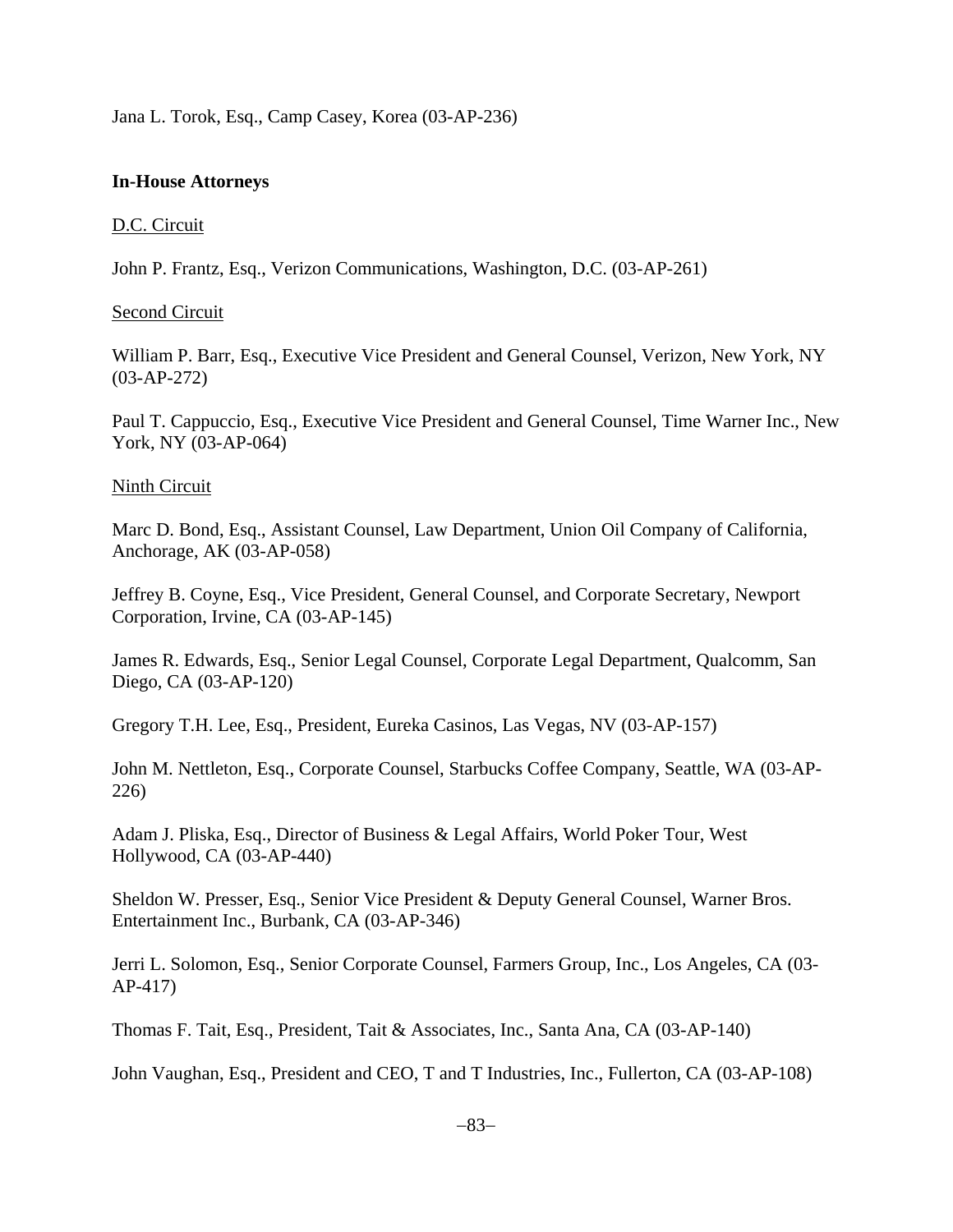# Eleventh Circuit

Michael Bishop, Esq., Chief Intellectual Property Counsel, BellSouth Corporation, Atlanta, GA (03-AP-315)

Deval L. Patrick, Esq., Executive Vice President, General Counsel, and Corporate Secretary, The Coca-Cola Company, Atlanta, GA (03-AP-027)

# **Non-Attorneys or Status Not Clear**

Fifth Circuit

Roberta Gonzalez, Pflugerville, TX (03-AP-118)

Seventh Circuit

Carole Tkacz, Gary, IN (03-AP-163)

Ninth Circuit

Dr. Philip K. Anthony, CEO, Bowne DecisionQuest, Torrance, CA (03-AP-206)

Chris L. Britt, President, Marwit Capital, Newport Beach, CA (03-AP-147)

Hartwell Harris, Law Student, Boalt Hall School of Law, Berkeley, CA (03-AP-205)

Mark Kerslake, Province Group, Newport Beach, CA (03-AP-143)

Farahnaz Nourmand, Los Angeles, CA (03-AP-089)

Bethany L. O'Neill, San Diego, CA (03-AP-189)

John A. Sandberg, President, Sandberg Furniture, Los Angeles, CA (03-AP-148) Homan Taghdiri, Los Angeles, CA (03-AP-088)

Wayne Willis, Los Altos, CA (03-AP-300)

Unknown

Katherine Kimball Windsor (03-AP-241)

# **Organizations**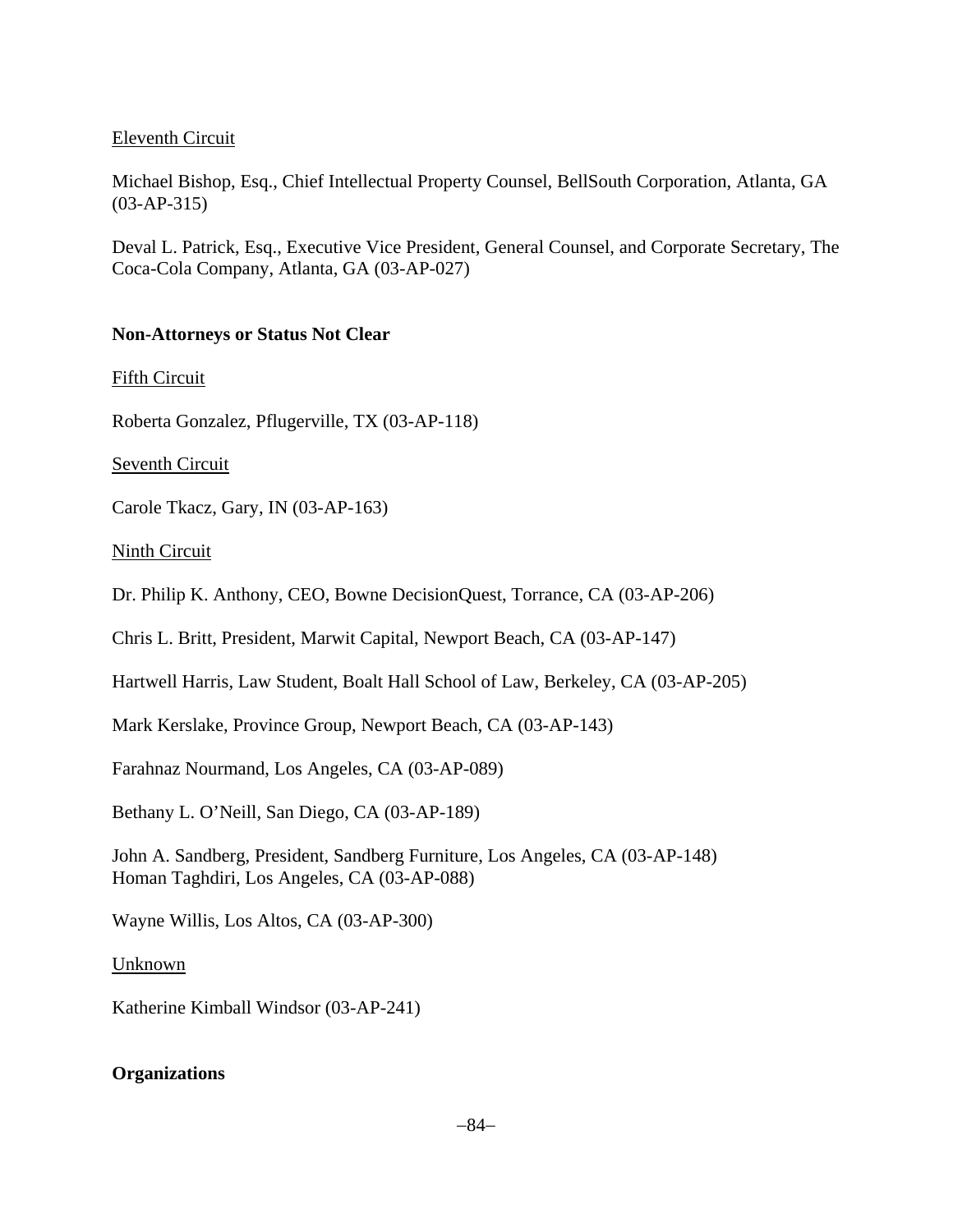ACLU Foundation of Southern California, Los Angeles, CA (03-AP-235)

Advisory Council of the United States Court of Appeals for the Federal Circuit, Washington, DC (03-AP-410)

Appellate Courts Committee, Los Angeles County Bar Association, Los Angeles, CA (03-AP-201)

Attorney General's Office, State of California, Sacramento, CA (03-AP-395)

Attorney General's Office, State of Washington, Olympia, WA (03-AP-382)

California La Raza Lawyers Association, Los Angeles, CA (03-AP-268)

Committee on Appellate Courts, State Bar of California, San Francisco, CA (03-AP-319)

Committee on Federal Courts, State Bar of California, San Francisco, CA (03-AP-393)

Federal Circuit Bar Association, Washington, DC (03-AP-409)

Hispanic National Bar Association, Washington, DC (03-AP-415)

Litigation Section, Los Angeles County Bar Association, Los Angeles, CA (03-AP-347)

Northern District of California Chapter, Federal Bar Association, San Francisco, CA (03-AP-374)

Orange County Chapter, Federal Bar Association, Irvine, CA (03-AP-429)

#### **b. Commentators Who Favor Proposed Rule**

#### **Federal Circuit Court Judges**

Judge Frank H. Easterbrook (CA7) (03-AP-367)

Judge David M. Ebel (CA10) (03-AP-010)

Judge Kenneth F. Ripple (CA7) (03-AP-335)

Judge A. Wallace Tashima (CA9) (03-AP-288)

## **Law Professors**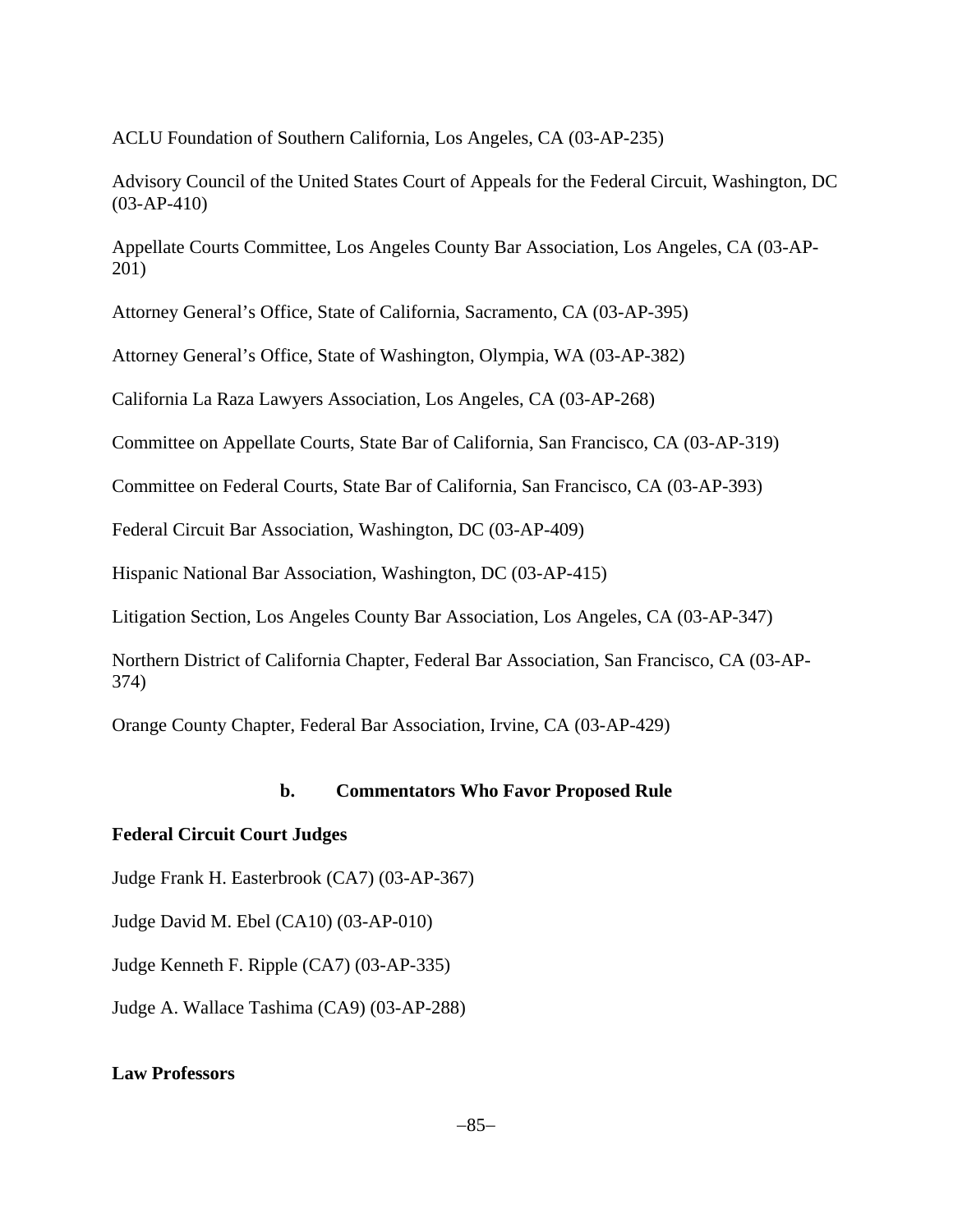Prof. Stephen R. Barnett, Boalt Hall School of Law (03-AP-032)

Prof. Richard B. Cappalli, Temple University, James E. Beasley School of Law (03-AP-435)

Prof. Andrew M. Siegel, University of South Carolina School of Law (03-AP-219)

Prof. Michael B.W. Sinclair, New York Law School (03-AP-283)

## **Attorneys in Private or Government Practice**

#### D.C. Circuit

Ashley Doherty, Esq., Washington, DC (03-AP-225)

Elizabeth J. Pawlak, Esq., Pawlak & Associates, Washington, DC (03-AP-449)

Second Circuit

Philip Allen Lacovara, Esq., Mayer, Brown, Rowe & Maw LLP, New York, NY (03-AP-016)

#### Third Circuit

David R. Fine, Esq., Kirkpatrick & Lockhart LLP, Harrisburg, PA (03-AP-223)

#### Fourth Circuit

Dr. Mark S. Bellamy, Esq., Virginia Beach, VA (03-AP-324)

Kerry Hubers, Esq., Alexandria, VA (03-AP-209)

Roy M. Jessee, Esq., Mullins, Harris & Jessee, P.C., Norton, VA (03-AP-230)

Steven R. Minor, Esq., Elliott Lawson & Minor, Bristol, VA (03-AP-210)

#### Fifth Circuit

Stephen R. Marsh, Esq., Wichita Falls, TX (03-AP-216)

Sixth Circuit

Kurt L. Grossman, Wood, Herron & Evans LLP, Cincinnati, OH (03-AP-426)

Charles E. Young, Jr., Esq., Knoxville, TN (03-AP-214)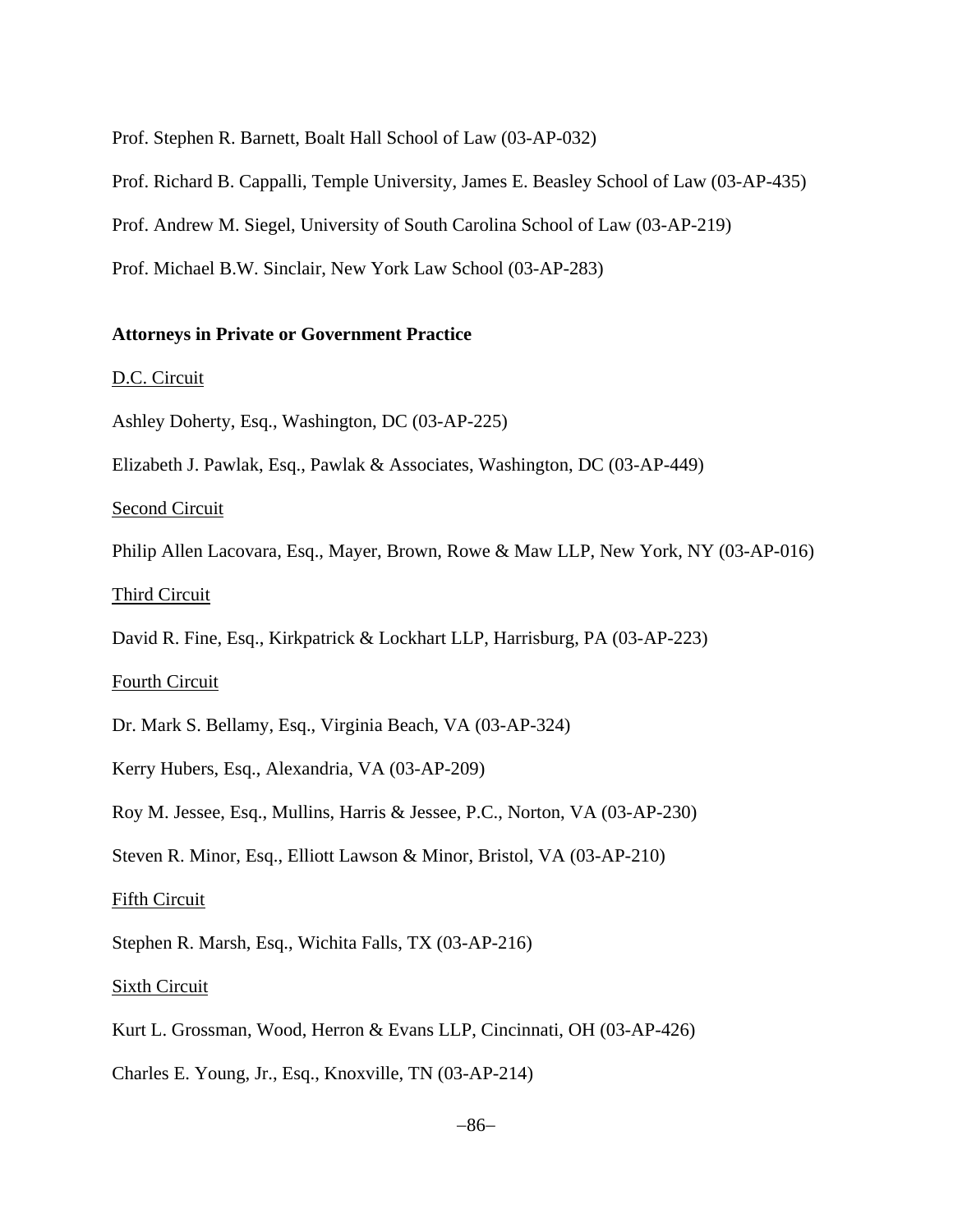### Seventh Circuit

Beverly B. Mann, Esq., Chicago, IL (03-AP-408)

#### Eighth Circuit

- Mark G. Arnold, Esq., Husch & Eppenberger, LLC, St. Louis, MO (03-AP-002)
- Hugh R. Law, Esq., Lowenhaupt & Chasnoff, LLC, St. Louis, MO (03-AP-212)

David J. Weimer, Esq., Kramer & Frank, P.C., Kansas City, MO (03-AP-005)

#### Ninth Circuit

Anonymous (03-AP-238)

- Gary Michael Coutin, Esq., San Francisco, CA (03-AP-465)
- David W. Floren, Esq., Santa Rosa, CA (03-AP-227)
- James B. Friderici, Esq., Delaney, Wiles, et al., Anchorage, AK (03-AP-006)
- Robert Don Grifford, Esq., Reno, NV (03-AP-213)
- James B. Morse, Jr., Esq., Tempe, AZ (03-AP-222)
- Kenneth J. Schmier, Esq., Committee for the Rule of Law, Emeryville, CA (03-AP-239)

Jonathan M. Shaw, Esq., Susman Godfrey LLP, Seattle, WA (03-AP-208)

Leslie R. Weatherhead, Esq., Witherspoon, Kelley, Davenport & Toole, Spokane, WA (03-AP-473)

#### Tenth Circuit

Daniel E. Monnat, Esq., Monnat & Spurrier, Wichita, KS (03-AP-271)

Samuel M. Ventola, Esq., Rothgerber, Johnson & Lyons, Denver, CO (03-AP-217)

#### Eleventh Circuit

J. Christopher Desmond, Esq., Law Clerk, U.S. District Court for the Southern District of Georgia, Savannah, GA (03-AP-211)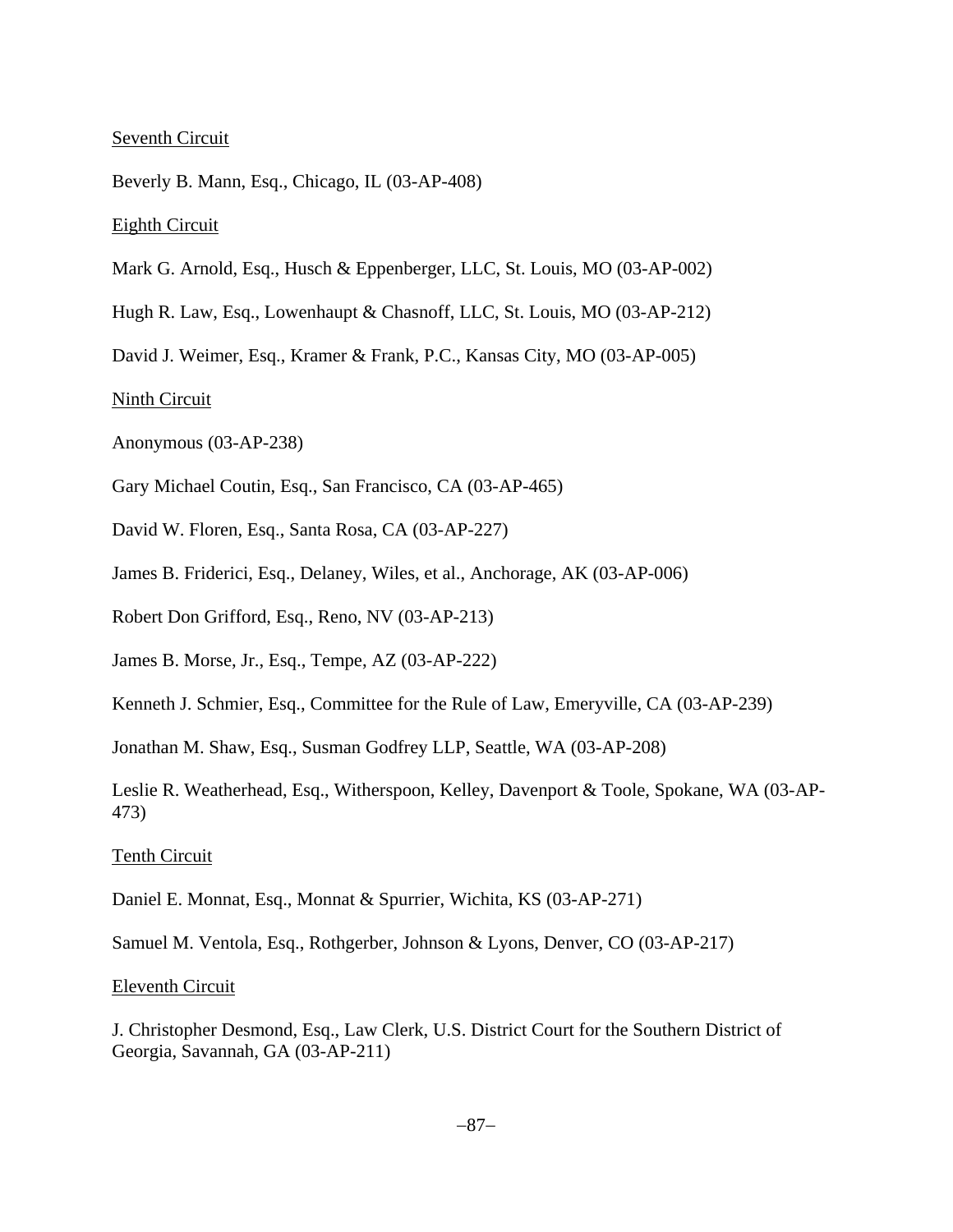Michael N. Loebl, Esq., Fulcher, Hagler, et al., Augusta, GA (03-AP-454)

Craig N. Rosler, Esq., Birmingham, AL (03-AP-149)

## **In-House Attorneys**

Ira Brad Matetsky, General Counsel, Goya Foods, Inc., Secaucus, NJ (03-AP-434)

# **Non-Attorneys or Status Not Clear**

Jacob Aftergood, Santa Cruz, CA (03-AP-265)

Steven A. Aftergood, Washington, DC (03-AP-286)

Debra D. Coplan, Los Angeles, CA (03-AP-323)

Paul Freda, Los Gatos, CA (03-AP-284)

Laurence Neuton, Los Angeles, CA (03-AP-317)

#### **Organizations**

Association of the Bar of the City of New York and the Association's Committee on Federal Courts, New York, NY (03-AP-464)

Citizens for Voluntary Trade, Arlington, VA (03-AP-414; 03-AP-456)

Committee on Courts of Appellate Jurisdiction, New York State Bar Association, Albany, NY (03-AP-097)

Committee on U.S. Courts, State Bar of Michigan, Lansing, MI (03-AP-394)

Public Citizen Litigation Group, Washington, DC (03-AP-008)

Trial Lawyers for Public Justice and the TLPJ Foundation, Washington, DC (03-AP-406)

#### **c. Requests to Testify**

Jessie Allen, Esq., on behalf of Brennan Center for Justice, New York University School of Law, New York, NY (03-AP-035)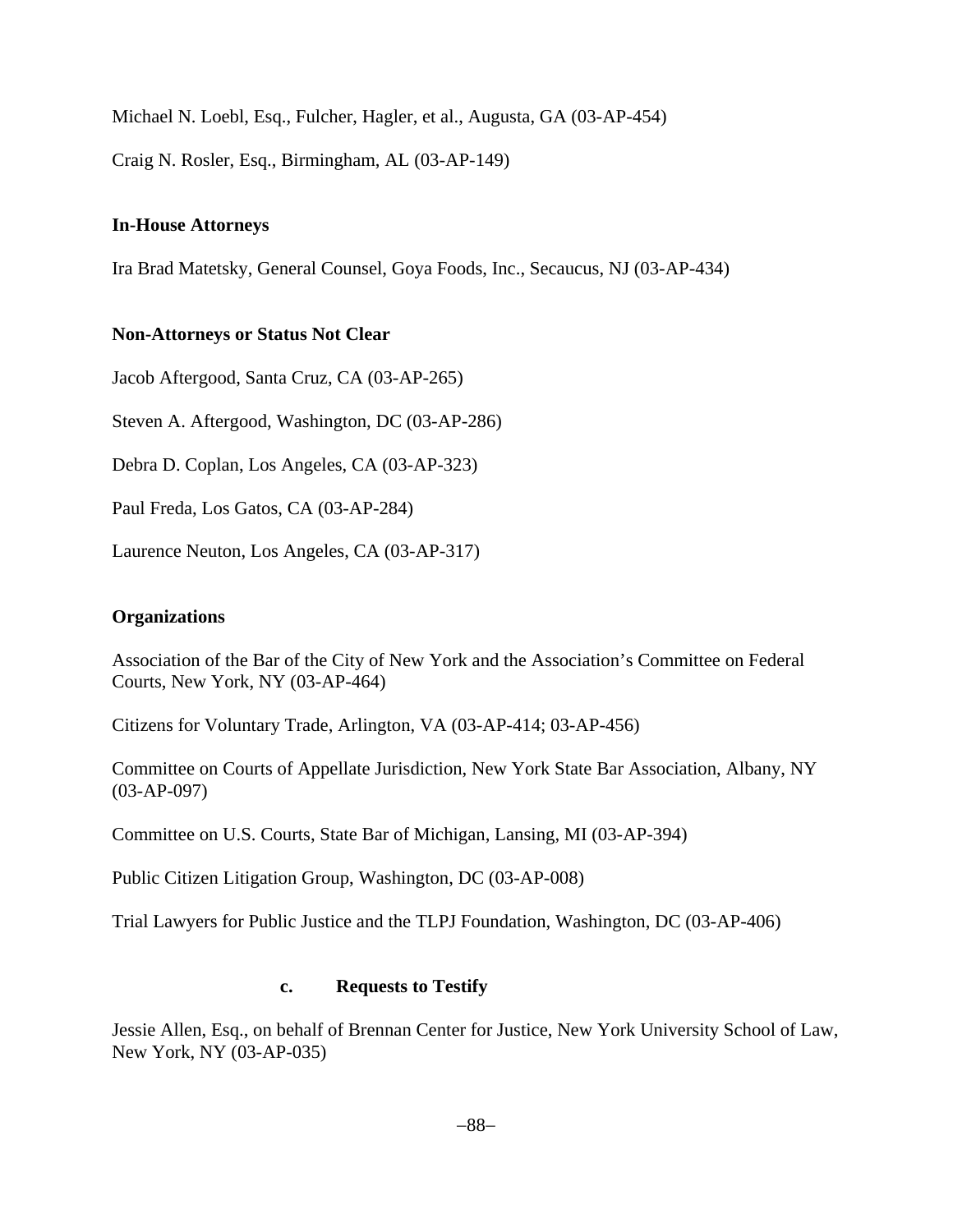Judah Best, Esq., on behalf of Section of Litigation of American Bar Association, Washington, DC (03-AP-069)

William T. Hangley, Esq., and James W. Morris, III, Esq., on behalf of American College of Trial Lawyers, Philadelphia, PA (03-AP-083)

Steven I. Wallach, Esq., Morrison, Cohen, Singer & Weinstein, LLP, New York, NY (03-AP-003)

## **D. Recommendation**

Given the strong public interest in Rule 32.1, this memorandum will likely be read by many who are not members of the Committee, and therefore I should probably start by emphasizing that what follows is merely my recommendation. It does not necessarily represent the views of the Chair or any member of the Committee. As Reporter, I give the Committee my best advice and help the Committee implement its decisions, but those decisions are emphatically the Committee's, and the Committee can and often does disagree with me. (Indeed, in the specific case of Rule 32.1, the Committee has already disagreed with me once, as I will describe below.)

I recommend that Rule 32.1 be removed from the Committee's study agenda — or, failing that, that further action on Rule 32.1 be postponed to give the Federal Judicial Center ("FJC") time to study some of the issues raised by the commentators.

In the seven years that I have served as Reporter to the Committee, I have often been impressed by the unique credibility enjoyed by the Rules Enabling Act ("REA") process. Several factors account for that credibility, but one of the most important, I think, is that the REA process generally works on a consensus or near-consensus basis. For the most part, the advisory committees identify technical problems and propose uncontroversial solutions.

There are exceptions, of course. Judges like to do things the way judges like to do things, so even a proposal about something like word limits on briefs filed in cross-appeals can attract strong arguments. Generally, though, the advisory committees work hard to find common ground and build consensus. As a result, objections to proposed rules are usually neither many nor passionate.

Only rarely do advisory committees take on truly controversial issues and push ahead over the strong opposition of substantial numbers of judges. These rare occasions have at least two things in common. First, the advisory committees are addressing truly serious problems. Second, the advisory committees have a high level of confidence that, despite opposition, the proposals are correct on the merits.

Obviously, rules governing the citation of unpublished opinions are controversial. At our April 2001 meeting, Judge Will Garwood and I argued against proceeding with the Justice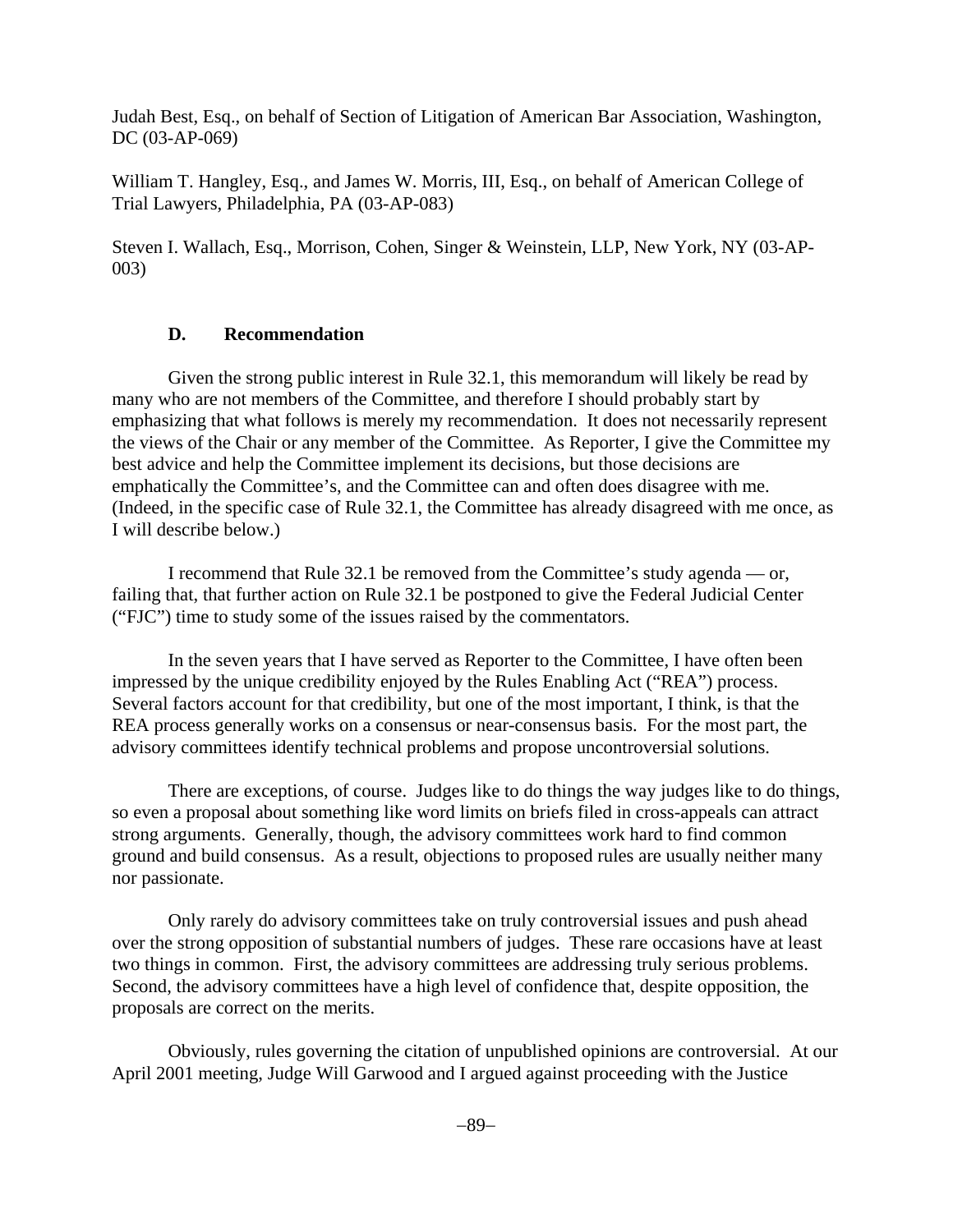Department's proposal to abolish no-citation rules<sup>2</sup> precisely because we knew from our surveys of the chief judges that the proposal would generate much controversy, that it would likely not be approved by the Judicial Conference, and that even publishing the proposal for comment would use up a great deal of this Committee's time and "capital."

Obviously, a majority of the Committee disagreed with our arguments, but, with respect, I continue to believe that we were right about the strength of the opposition to national rulemaking on the topic of unpublished opinions. I recognize, of course, that most of the opposition to Rule 32.1 came from one circuit, where a campaign against the rule was led by some of that circuit's judges. But even taking that into account, one cannot deny that many outstanding judges and lawyers of various backgrounds, temperaments, and philosophies have thought carefully about Rule 32.1, strongly object to it, and will feel aggrieved if Rule 32.1 is approved over their objections.

Rule 32.1 is therefore one of those rare proposals that is highly controversial. I ask, then, whether the two features I described above are true: Does Rule 32.1 address a truly serious problem? And, if so, does the Committee have a high level of confidence that Rule 32.1 is correct on the merits?

For me, the first question is easier than the second. I agree with those opponents of Rule 32.1 who ask, in essence: "What's the big deal? What's the problem crying out for a solution? Are no-citation rules really inflicting a lot of harm on a lot of people?" I know that there are answers to those questions, having summarized those answers above. But, at the end of the day, I am just not convinced that no-citation rules pose a problem of the same magnitude as discovery abuse, misuse of class actions, or admissibility of expert testimony — problems that have been addressed in the past by controversial rules. My conclusion is bolstered by the fact that nocitation rules already seem to be on their way to extinction; whatever harm they cause, they cause less of it every year.

I find the merits to be a closer call. I started as an agnostic on the question of whether no-citation rules are necessary or wise. The comments persuade me that they are not — and that Rule 32.1 is probably right on the merits. Sometimes one is influenced to support a proposal by the strength of the arguments for it, and other times one is influenced to support a proposal by the weakness of the arguments against it. My support for Rule 32.1 is more a product of the latter than the former.

Some of the arguments against Rule 32.1 strike me as clearly incorrect. For example, the argument that Rule 32.1 exceeds the authority granted by 28 U.S.C. § 2072 has several problems, not the least of which is that the no-citation rules that Rule 32.1 seeks to abolish are

 <sup>2</sup>  $2^2$ An identical proposal had been removed from the Committee's study agenda in April 1998 after nearly all of the chief judges surveyed by Judge Garwood opposed it.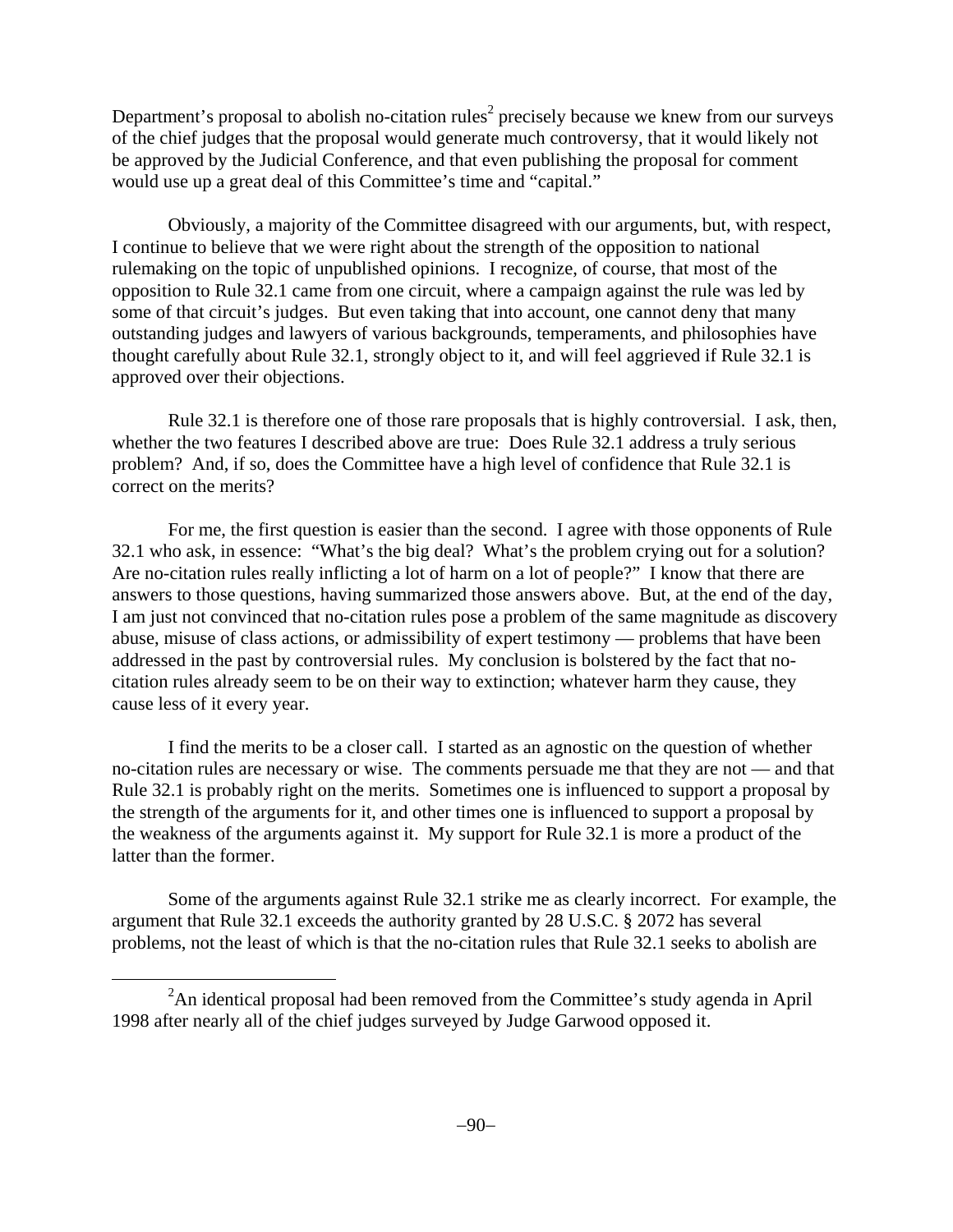themselves promulgated under Rule 47(a), which gives each court of appeals authority to "make and amend rules governing its practice." I cannot agree that a court of appeals has power to use its local rules to *bar* citation, but the Supreme Court does not have power to use the Appellate Rules to *permit* citation. If a no-citation rule is a rule of "practice" for purposes of Rule 47(a), then surely Rule 32.1 is a rule of "practice" for purposes of § 2072.

Other arguments against Rule 32.1 are internally inconsistent. To cite one example, opponents argue both (1) that unpublished opinions contain nothing of value and (2) that, if unpublished opinions could be cited, attorneys would have a professional obligation to research them, briefs would be full of citations to them, district courts would feel bound to follow them, and circuit courts would have to distinguish and explain them. To cite another, opponents argue both (1) that unpublished opinions often do not accurately describe the reasoning behind a decision and (2) that it is important that courts be able to continue to issue unpublished opinions because the parties are entitled to know the reasoning behind a decision. Opponents walk fine lines in trying to reconcile these and other tensions within their arguments, but I don't think they always succeed.

Still other arguments against Rule 32.1 suffer from gaps in their reasoning. Commentators often stated — with little or no elaboration — that, if Rule 32.1 was approved, *x* would occur, and then devoted paragraphs to describing how awful *x* would be. What was often missing was a careful explanation of why Rule 32.1 would necessarily lead to *x* in the first place. Take, for example, the following "talking point," which appeared in almost identical form in dozens of letters:

"If unpublished opinions *could* be cited, lawyers would have no choice but to treat them as a significant source of authority. [*Why?*] As a matter of prudence, and probably professional ethics, practitioners could not ignore relevant opinions decided by the very circuit court before which they are now litigating. [*Why?*] Even if courts did not regard unpublished dispositions as controlling, lawyers would still be obliged to afford them significant weight in practicing before circuit courts. [*Why?*]" [03-AP-025]

This paragraph basically repeats the same assertion three times. The assertion may very well be true, but repetition does not make it so.

Many of the arguments against Rule 32.1 were exaggerated. For example, I was not impressed with the argument that judges would be obliged to read every unpublished opinion cited in every brief — and, because those opinions are so cryptic, judges would have to call up the records and read the briefs to try to figure out what they really held. I clerked on two federal appellate courts, and I know that judges and their law clerks rarely read every *precedential* source that is cited in a brief, much less every non-precedential authority. A 10-case string cite is a 10-case string cite, and no one reads all 10 cases — whether published or not — unless there is good reason to do so. Judges and their law clerks have always used discretion in doing research, and they would continue to use discretion if Rule 32.1 was approved.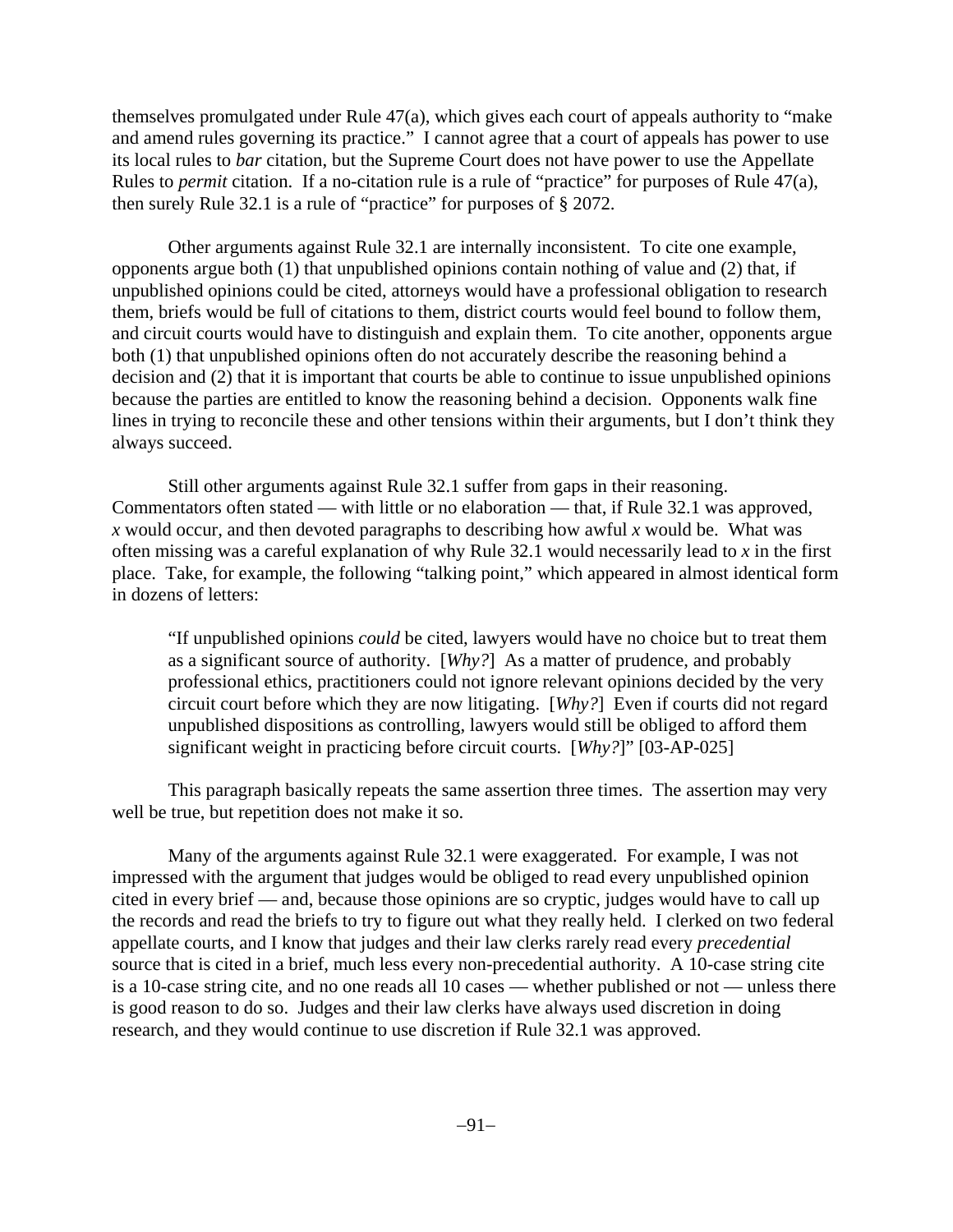What most struck me about the arguments against Rule 32.1 is that they sometimes made a better normative case *for* Rule 32.1 than the arguments of the rule's supporters. Take, for example, the following argument, made in a letter signed by several judges:

"[Unpublished orders will be] thrown back in our faces . . . no matter how often we state that unpublished orders though citable (if the proposed rule is adopted) are not precedents. For if a lawyer states in its brief that in our unpublished opinion in *A v. B* we said X and in *C v. D* we said Y and in this case the other side wants us to say Z, we can hardly reply that when we don't publish we say what we please and take no responsibility. We will have a moral duty to explain, distinguish, reaffirm, overrule, etc. any unpublished order brought to our attention by counsel. Citability would upgrade case-specific orders that this circuit has intentionally confined to the law of that particular case to de facto precedents that we must address." [03-AP-396]

Putting aside whether this prediction is sound as an empirical matter, I am struck by the notion that the "moral duty" referred to by the letter is characterized as a duty that does not arise when a court *does* something, but only when what the court does is *pointed out* to it. In other words, the moral duty is not a duty to do or not to do something, but rather a duty to respond after someone calls the court's attention to its own actions. And, we are told, it is imperative to prevent this moral duty from arising by silencing litigants.

This is a rather revealing argument. Indeed, even the use of the term "thrown back in our faces" to describe the citation of an unpublished opinion is telling. It implies that "say[ing] what we please and tak[ing] no responsibility" is *exactly* what courts want to do in unpublished opinions. It also implies that the real objection to Rule 32.1 is not that it would prevent courts from continuing to issue unpublished opinions that are sloppily drafted by clerks and all of that, but that it would make judges *take responsibility* for the way they produce unpublished opinions. And that, it seems to me, is one of the best arguments that can be made for Rule 32.1.

On balance, I obviously was not persuaded by many of the arguments against Rule 32.1. At the same time, I was not entirely convinced that Rule 32.1 should be approved. Here is my major concern:

I do not doubt that the judges on at least some circuits are absolutely overwhelmed. I also agree that, with so little margin for error, this Committee must be extremely careful before approving a rule change that might substantially increase the workload of federal judges. I think it undeniable that Rule 32.1 would change — at least in some circuits and at least to some extent — both the purpose of and the audience for unpublished opinions. It is not unreasonable to fear that, as a result, *something* about the drafting of unpublished opinions might change.

This is, of course, an empirical question — indeed, it is *the* empirical question that is at the heart of the disagreement over Rule 32.1. Although supporters and opponents have normative differences, what underlies their dispute is an enormous gulf between their perceptions about what would happen if Rule 32.1 was approved. How would the lives of judges and attorneys change? Supporters answer "not much and for the better." Opponents answer "a great deal and for the worse."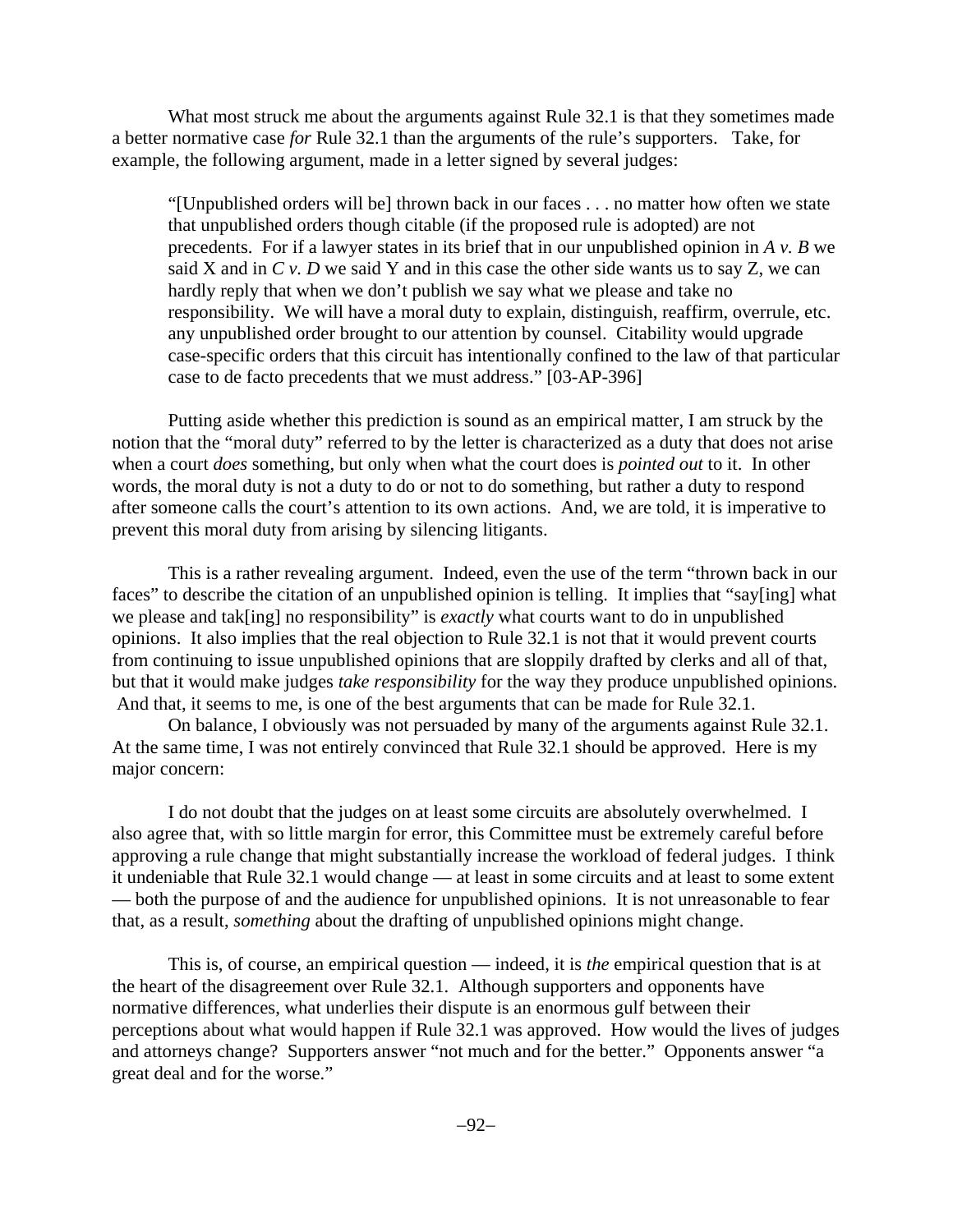At this point, I just don't think the Committee has the information it needs to confidently assess who is right. It is possible, though, that the Committee could collect that information with the help of the FJC. As noted by Rule 32.1's supporters, many federal and state appellate courts have abolished or liberalized no-citation rules in recent years. These jurisdictions can provide evidence about the effect of those actions on judges and attorneys.

It is also true, as noted by Rule 32.1's opponents, that the data will have to be analyzed with care, and that apple-to-apple comparisons will be difficult. Rule 32.1 would combine with the E-Government Act to create a system in which (1) all unpublished opinions would be available online and (2) the circuits would not be able to discourage or restrict the citation of those opinions in any way. No federal circuit has had any experience with such a system either because the circuit discourages or restricts citation or because the circuit's unpublished opinions have only recently been made available to Westlaw and Lexis (or, in the case of the Eleventh Circuit, are still not made available).

Despite these problems, data collected by a well-designed study could be quite helpful. But it may not be worth doing that study, as no amount of data is likely to sway the most ardent supporters and opponents of Rule 32.1. Instead, they will (with some justification) cite the differences between Rule 32.1 and current circuit practices and argue that, because of these differences, data contrary to their positions prove nothing.

In short, I recommend that the Committee remove Rule 32.1 from its study agenda or, if the Committee thinks it would be worthwhile, postpone further action on Rule 32.1 to give the FJC time to study the empirical claims made by supporters and opponents of the rule.

Two additional points:

1. I obviously do not favor approving Rule 32.1 at this time, but, in the interest of completeness, here is what I consider to be the best argument for going forward with the rule:

Let us suppose that the worst-case scenario predicted by Rule 32.1's opponents comes true. Let us suppose that Rule 32.1 is approved and, as a result, judges change their practices. Judges devote more time to writing some unpublished opinions, so that they cannot be misused or misunderstood — and, as to the others (the vast majority), judges write no opinion at all but instead substitute one-line dispositions.

Is this worst-case scenario really so bad? Is it clear that this system is not preferable to the current system? Consider two of the arguments made frequently by opponents of Rule 32.1:

First, many of Rule 32.1's opponents stress the poor quality of unpublished opinions. They tell us that the opinions are drafted hurriedly by law clerks — often by cutting-and-pasting bench memos. They tell us that judges spend little time reviewing the language of the opinions, being concerned only about the result. They tell us that the opinions may not accurately reflect the views of even a single judge. They tell us that the opinions do not adequately describe the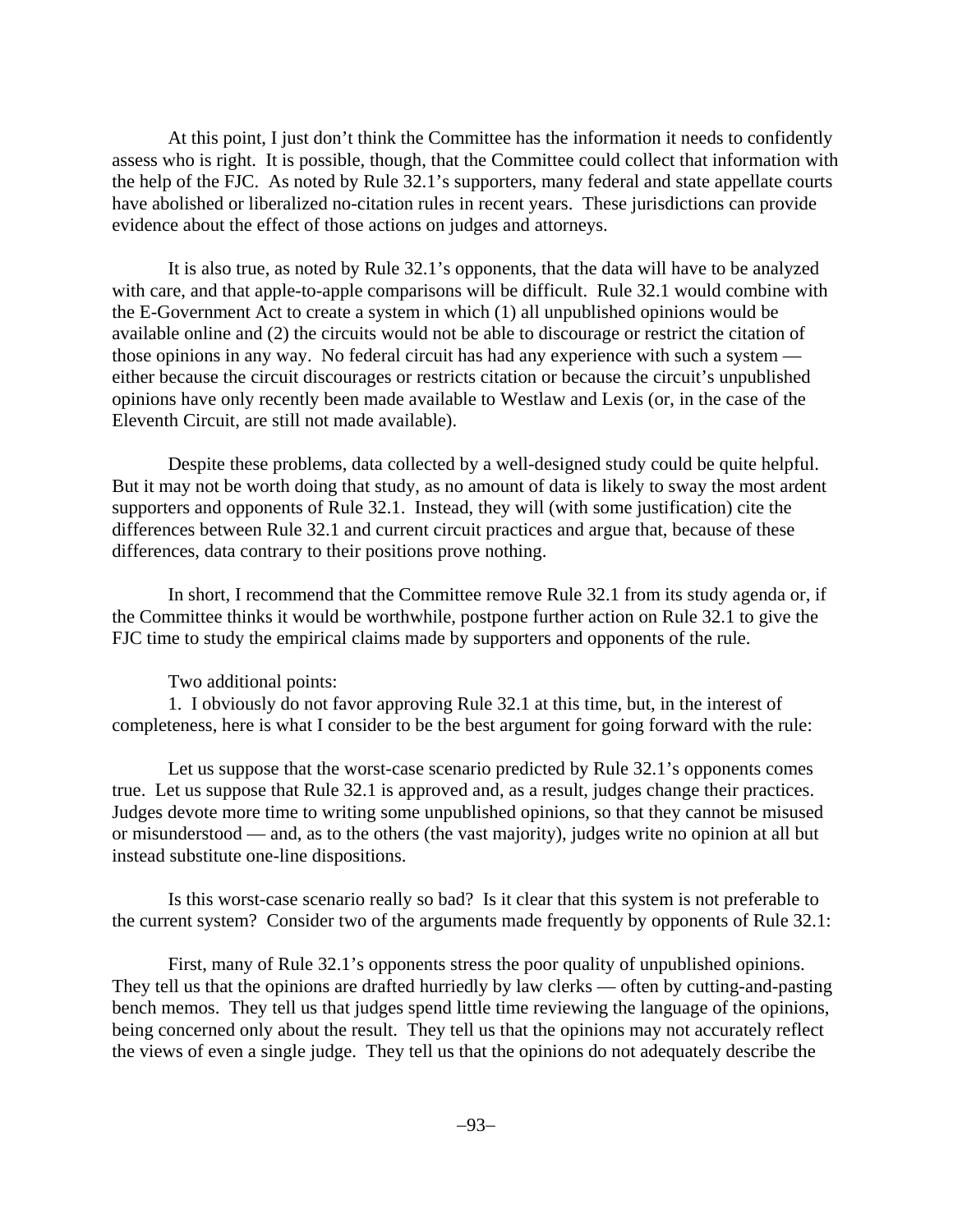facts and are not precise in the way that they describe the law. In a word, the quality of the opinions is lousy.

Second, many of Rule 32.1's opponents complain that the world is already awash in too much law. There are too many decisions to read. It is too expensive to do legal research. There are too many ambiguities and conflicts in the law because too many courts have said the same things too many times — inevitably in slightly different ways. Unpublished opinions already contribute to this problem, because, even in jurisdictions in which they cannot be cited, they are regularly read. (Does anyone think that the attorneys in *Rivera-Sanchez* did not read any of the Ninth Circuit's 20 previous directly-on-point decisions because those decisions were unpublished?)

If one accepts these two arguments, then wouldn't the ideal solution be to get rid of unpublished opinions altogether? Would it not be *good* if Rule 32.1 resulted in judges issuing (1) full, published, citable, precedential decisions in cases that warrant them and (2) one-line (or perhaps one-paragraph) orders in cases that do not? Would not a world of fewer and better opinions be preferable for everyone? One leading opponent of Rule 32.1 analogized unpublished opinions to "sausage [that is] not safe for human consumption." [03-AP-169] Isn't the best way to deal with such "sausage" to *stop making it*?

The more I think about the comments on Rule 32.1, the more I am struck by how strange the current system is. Unpublished opinions are the crazy uncle in the attic of the federal judiciary, and no-citation rules are the whispered instructions to party guests not to hurt the hosts' feelings by mentioning that uncle. One commentator — a former Ninth Circuit clerk and opponent of Rule 32.1 — described the current system well:

"No one knows what to do with unpublished circuit decisions. Even in circuits that allow citation, such as the Tenth Circuit, they represent a limbo of pseudo-precedent that is not binding but yet has more effect than merely legal advocacy. The respect they are given varies from near zero to that given binding precedent; they may be treated like a law review article, a Federal Supplement decision from another circuit, or a published opinion of the authoring court itself. Anyone who states that lawyers and judges have a common understanding of how to handle unpublished decisions is either misinformed or less than candid." [03-AP-432]

Right now, federal courts handle the problem of this "limbo of pseudo-precedent" by *ignoring* it — by averting their gaze. If Rule 32.1 makes it impossible for judges to avert their gaze — and, as a result, judges stop issuing lousy unpublished opinions in favor of either good published opinions or one-line orders — I personally would regard that as an improvement over the current system.

I recognize, of course, that many will object that one-line dispositions deprive the parties of an explanation of the outcome of their appeals, leaving them feeling cheated and eroding their confidence in the judicial system. No doubt there is something to this, but bear in mind the following: First, the judicial system already issues millions of one-word decisions, from a trial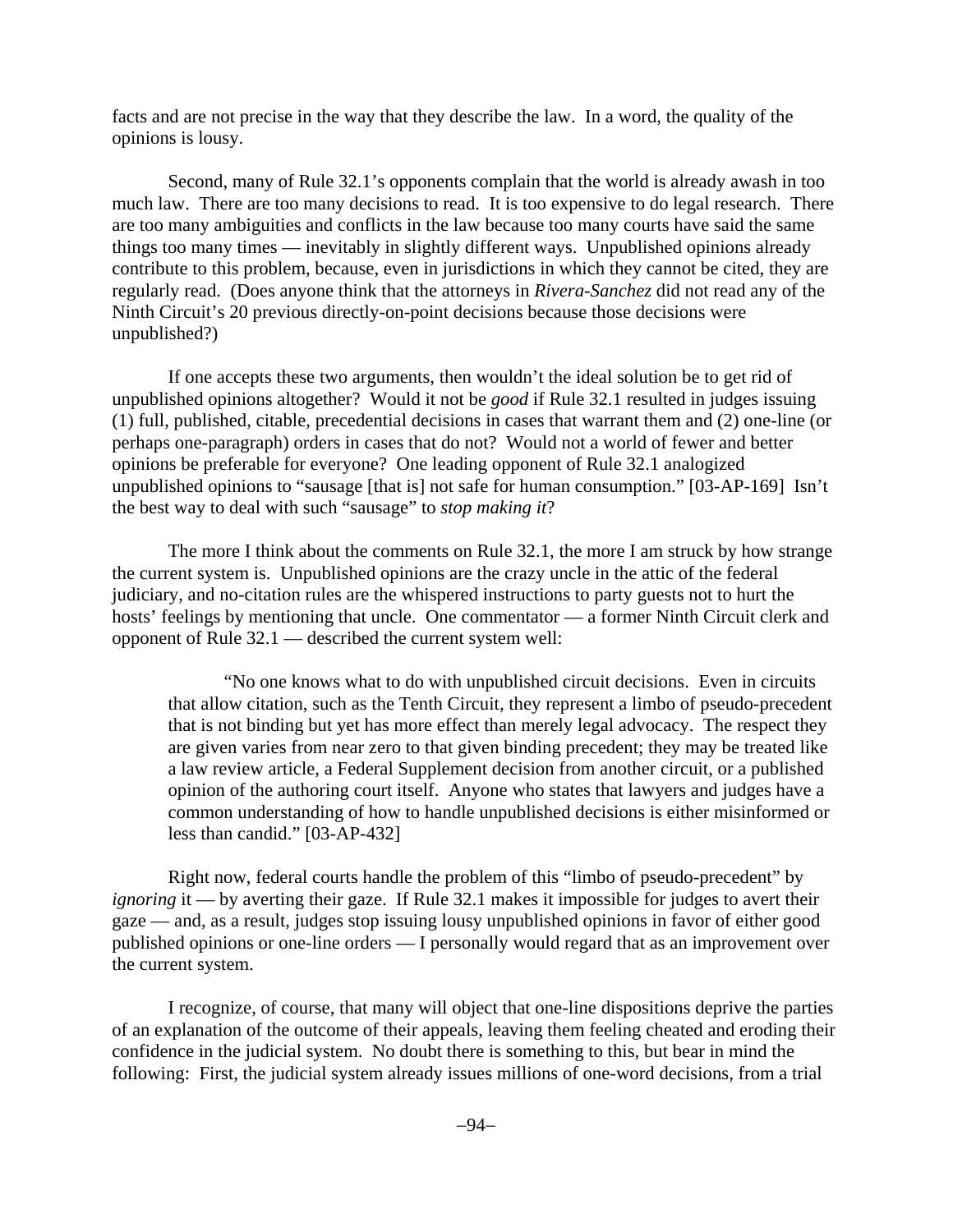judge's "sustained" in response to an objection at trial to the Supreme Court's "denied" in response to a petition for a writ of certiorari. People may not like it, but they seem to live with it. Second, providing reasons for every appellate decision may no longer be possible, given that the resources of the courts are not keeping pace with rising caseloads. Congress cannot give courts fewer resources to handle more cases and expect nothing to change. Finally, given what we've been told about unpublished opinions, I wonder whether they are preferable to one-line dispositions. Is an inaccurate explanation really better than no explanation at all?

2. Regarding the drafting of Rule 32.1: Although we struggled with the wording and although none of us was entirely satisfied with the drafting — we received little feedback regarding drafting from either the commentators or the Style Subcommittee. The major complaint was Prof. Barnett's. He believes that the rule should be stated affirmatively ("unpublished opinions may be cited"), not negatively ("restrictions may not be placed on the citation of unpublished opinions"). He does not share the Committee's concern that judges who oppose Rule 32.1 will try to undermine it by imposing restrictions on the citation of unpublished opinions, such as warnings that such citation is disfavored or instructions that such citation is not allowed unless no published decision is on point. In any event, Prof. Barnett believes that circuits *should* be free to impose such restrictions.

I have a great deal of respect for Prof. Barnett, but I do not agree with him on either point. First, even reading a small sample of the comments opposing Rule 32.1 makes clear the depth of feeling against citing unpublished opinions. I was struck in particular by one judge's not-too-subtle threat that, if Rule 32.1 is adopted, his circuit will simply ignore it by using the authority given to courts in Rule 2 to "suspend any provision of these rules in a particular case." [03-AP-289] Second, this Committee and the Standing Committee should not expend a great deal of their "capital" in a major political struggle in order to change the rules of 4 of the 13 circuits from altogether banning the citation of unpublished opinions to banning it unless there is no published decision on point. That hardly seems worth the candle. If the Committee is going to press forward, it should press forward with a version of Rule 32.1 that would make a real difference — one that does not permit any restrictions on the citation of unpublished opinions.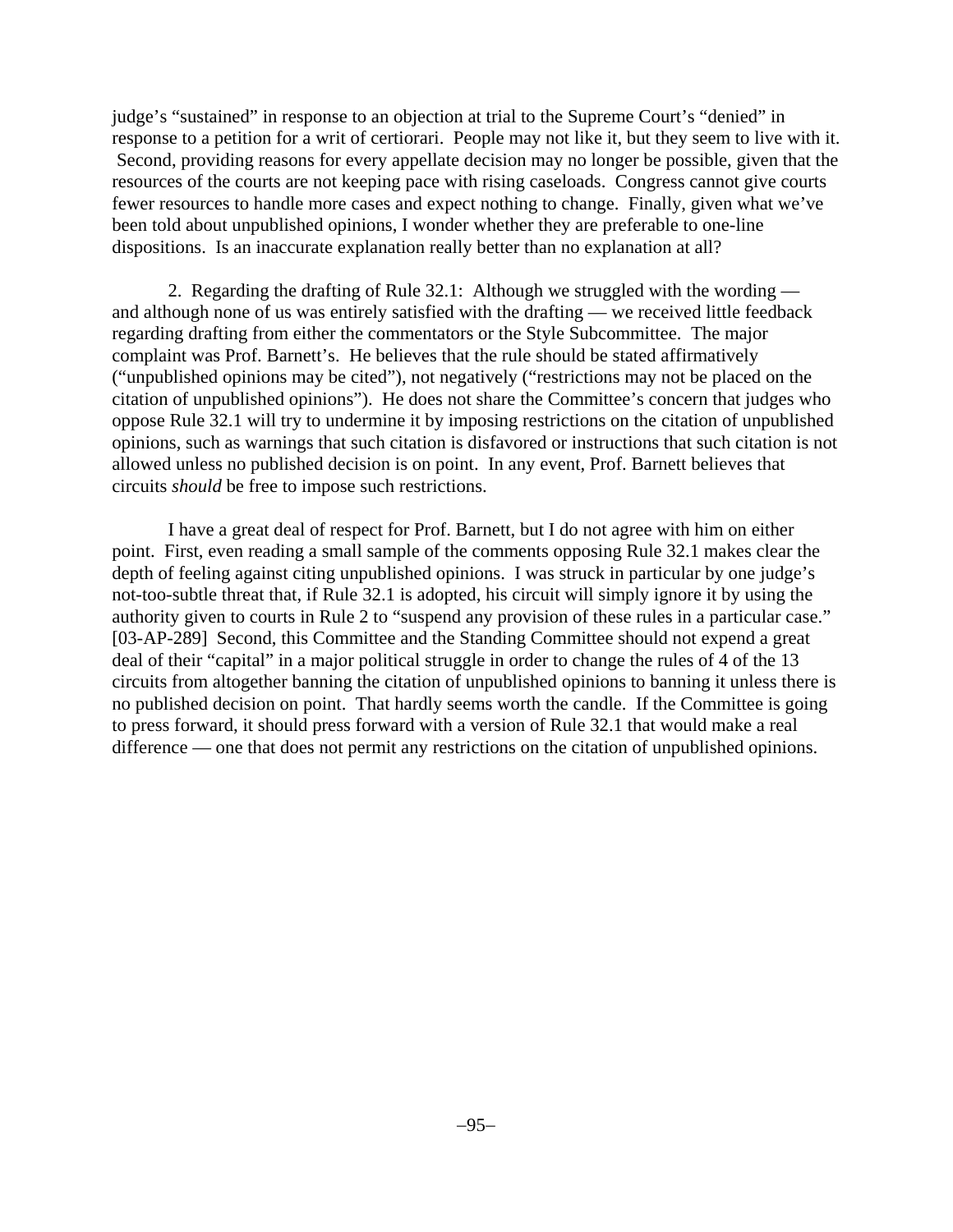# **VI. Rule 35(a)**

# **A. Introduction**

Two national standards — 28 U.S.C. § 46(c) and Rule  $35(a)$  — provide that a hearing or rehearing en banc may be ordered by "a majority of the circuit judges who are in regular active service." Although these standards apply to all of the courts of appeals, the circuits follow two different approaches when one or more active judges are disqualified. Seven circuits follow the "absolute majority" approach (disqualified judges count in the base in considering whether a "majority" of judges have voted for hearing or rehearing en banc), while six follow the "case majority" approach (disqualified judges do not count in the base). Two circuits — the First and the Third — explicitly qualify the case majority approach by providing that a majority of all judges — disqualified or not — must be eligible to participate in the case; it is not clear whether the other four case majority circuits agree with this qualification.

The Committee proposed amending Rule 35(a) to adopt the case majority approach.

# **B. Text of Rule and Committee Note**

# **Rule 35. En Banc Determination**

# **(a) When Hearing or Rehearing En Banc May Be Ordered.** A majority of the circuit

judges who are in regular active service and who are not disqualified may order that an appeal or other proceeding be heard or reheard by the court of appeals en banc. An en banc hearing or rehearing is not favored and ordinarily will not be ordered unless:

- (1) en banc consideration is necessary to secure or maintain uniformity of the court's decisions; or
- (2) the proceeding involves a question of exceptional importance.

\* \* \* \* \*

# **Committee Note**

**Subdivision (a).** Two national standards  $-28$  U.S.C. § 46(c) and Rule 35(a) — provide that a hearing or rehearing en banc may be ordered by "a majority of the circuit judges who are in regular active service." Although these standards apply to all of the courts of appeals, the circuits are deeply divided over the interpretation of this language when one or more active judges are disqualified.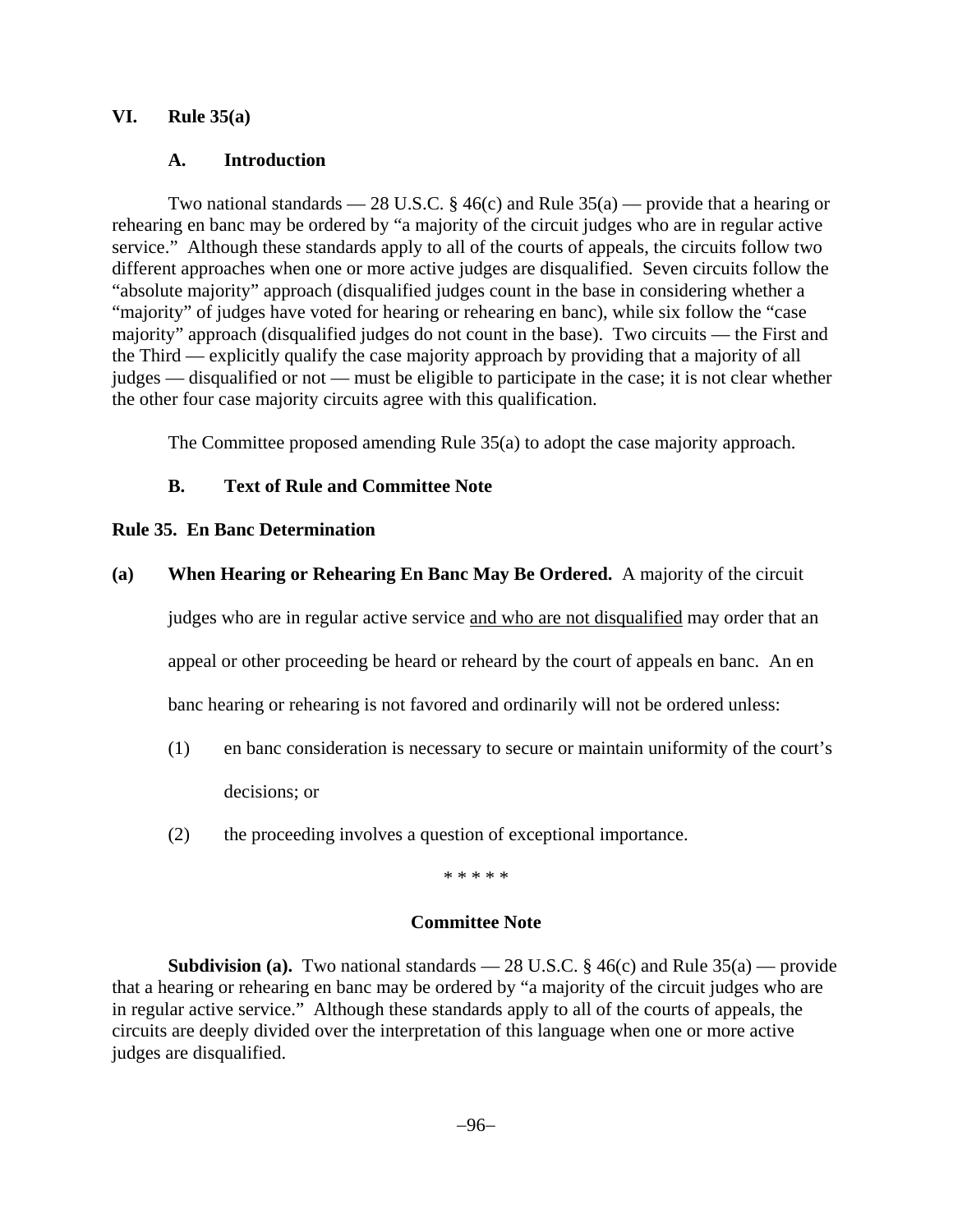The Supreme Court has never addressed this issue. In *Shenker v. Baltimore & Ohio R.R. Co.*, 374 U.S. 1 (1963), the Court rejected a petitioner's claim that his rights under § 46(c) had been violated when the Third Circuit refused to rehear his case en banc. The Third Circuit had eight active judges at the time; four voted in favor of rehearing the case, two against, and two abstained. No judge was disqualified. The Supreme Court ruled against the petitioner, holding, in essence, that § 46(c) did not provide a cause of action, but instead simply gave litigants "the right to know the administrative machinery that will be followed and the right to suggest that the en banc procedure be set in motion in his case." *Id.* at 5. *Shenker* did stress that a court of appeals has broad discretion in establishing internal procedures to handle requests for rehearings — or, as *Shenker* put it, "'to devise its own administrative machinery to provide the *means* whereby a majority may order such a hearing.'" *Id.* (quoting *Western Pac. R.R. Corp. v. Western Pac. R.R. Co.*, 345 U.S. 247, 250 (1953) (emphasis added)). But *Shenker* did not address what is meant by "a majority" in §46(c) (or Rule 35(a), which did not yet exist) — and *Shenker* certainly did not suggest that the phrase should have different meanings in different circuits.

In interpreting that phrase, a majority of the courts of appeals follow the "absolute majority" approach. Marie Leary, Defining the "Majority" Vote Requirement in Federal Rule of Appellate Procedure 35(a) for Rehearings En Banc in the United States Courts of Appeals 8-9 tbl.1 (Federal Judicial Center 2002). Under this approach, disqualified judges are counted in the base in calculating whether a majority of judges have voted to hear a case en banc. Thus, in a circuit with 12 active judges, 7 must vote to hear a case en banc. If 5 of the 12 active judges are disqualified, all 7 non-disqualified judges must vote to hear the case en banc. The votes of 6 of the 7 non-disqualified judges are not enough, as 6 is not a majority of 12.

A substantial minority of the courts of appeals follow the "case majority" approach. *Id.* Under this approach, disqualified judges are not counted in the base in calculating whether a majority of judges have voted to hear a case en banc. Thus, in a case in which 5 of a circuit's 12 active judges are disqualified, only 4 judges (a majority of the 7 non-disqualified judges) must vote to hear a case en banc. (The Third Circuit alone qualifies the case majority approach by providing that a case cannot be heard en banc unless a majority of all active judges disqualified and non-disqualified — are eligible to participate in the case.)

Rule 35(a) has been amended to adopt the case majority approach as a uniform national interpretation of the phrase "a majority of the circuit judges . . . who are in regular active service" in § 46(c). The federal rules of practice and procedure exist to "maintain consistency," which Congress has equated with "promot [ing] the interest of justice." 28 U.S.C. § 2073(b). The courts of appeals should not follow two inconsistent approaches in deciding whether sufficient votes exist to hear a case en banc, especially when there is a governing statute and governing rule that apply to all circuits and that use identical terms, and especially when there is nothing about the local conditions of each circuit that justifies conflicting approaches.

Both the absolute majority approach and the case majority approach are reasonable interpretations of § 46(c), but the absolute majority approach has at least two major disadvantages. First, under the absolute majority approach, a disqualified judge is, as a practical matter, counted as voting against hearing a case en banc. To the extent possible, the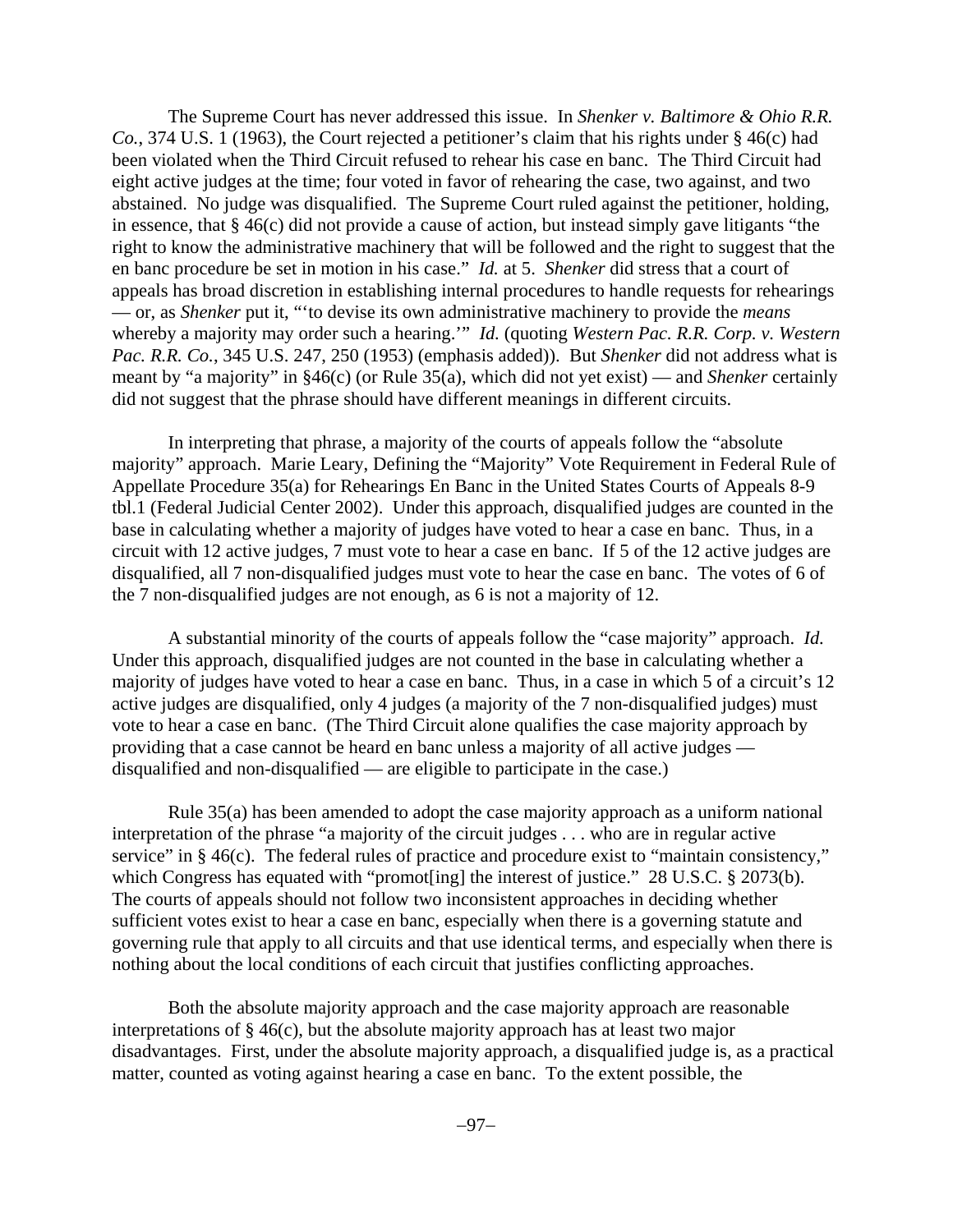disqualification of a judge should not result in the equivalent of a vote for or against hearing a case en banc. Second, the absolute majority approach can leave the en banc court helpless to overturn a panel decision with which almost all of the circuit's active judges disagree. For example, in a case in which 5 of a circuit's 12 active judges are disqualified, the case cannot be heard en banc even if 6 of the 7 non-disqualified judges strongly disagree with the panel opinion. This permits one active judge — perhaps sitting on a panel with a visiting judge — effectively to control circuit precedent, even over the objection of all of his or her colleagues. *See Gulf Power Co. v. FCC*, 226 F.3d 1220, 1222-23 (11th Cir. 2000) (Carnes, J., concerning the denial of reh'g en banc), *rev'd sub nom. Nat'l Cable & Telecomm. Ass'n, Inc. v. Gulf Power Co.*, 534 U.S. 327 (2002). For these reasons, Rule 35(a) has been amended to adopt the case majority approach.

# **C. Summary of Public Comments**

**David J. Weimer, Esq.** (03-AP-005) supports the proposed amendment.

The **Public Citizen Litigation Group** (03-AP-008) "strongly" supports the proposed amendment.

**Chief Judge Michael Boudin** of the First Circuit (03-AP-009; 03-AP-192) reports that his court has abandoned the absolute majority approach in favor of the qualified case majority approach. He also reports that the First Circuit supports the proposed amendment to Rule 35(a), with one important proviso. Judge Boudin draws the attention of the Committee to 28 U.S.C. § 46(d), which provides: "A majority of the number of judges authorized to constitute a court or panel thereof, as provided in paragraph (c), shall constitute a quorum." In Judge Boudin's view, this provision *requires* the "qualification" in the "qualified case majority rule" — that is, the qualification that a case cannot be heard or reheard en banc unless a majority of *all* judges in regular active service are eligible to participate. Judge Boudin believes that the omission of an explicit quorum requirement in the proposed amendment to Rule 35(a) "is not a problem so long as the committee notes . . . make clear that the unqualified rule you propose is not intended to override any existing quorum requirement embodied in section 46(d) or — if I have misread that section — any quorum requirement that a court of appeals might reasonably adopt."

**Judge J. Harvie Wilkinson III** of the Fourth Circuit (03-AP-012) opposes the proposed amendment. He is "not certain why a difference in circuit practice needs to be replaced by a uniform command," especially as "[t]his is not the type of rule that affects filing deadlines or to which practitioners need to conform their conduct." He is also concerned that, under the proposed amendment, "the en banc court could be convened by less than a majority of the active judges, and that a disposition could issue from a majority of the reduced court" — something that he believes would "undermine the purpose of an institutional voice for which the en banc court was designed." Finally, he is also concerned that the proposed amendment would result in an increase in the number of en banc proceedings, consuming much-needed resources and possibly aggravating internal tensions within courts.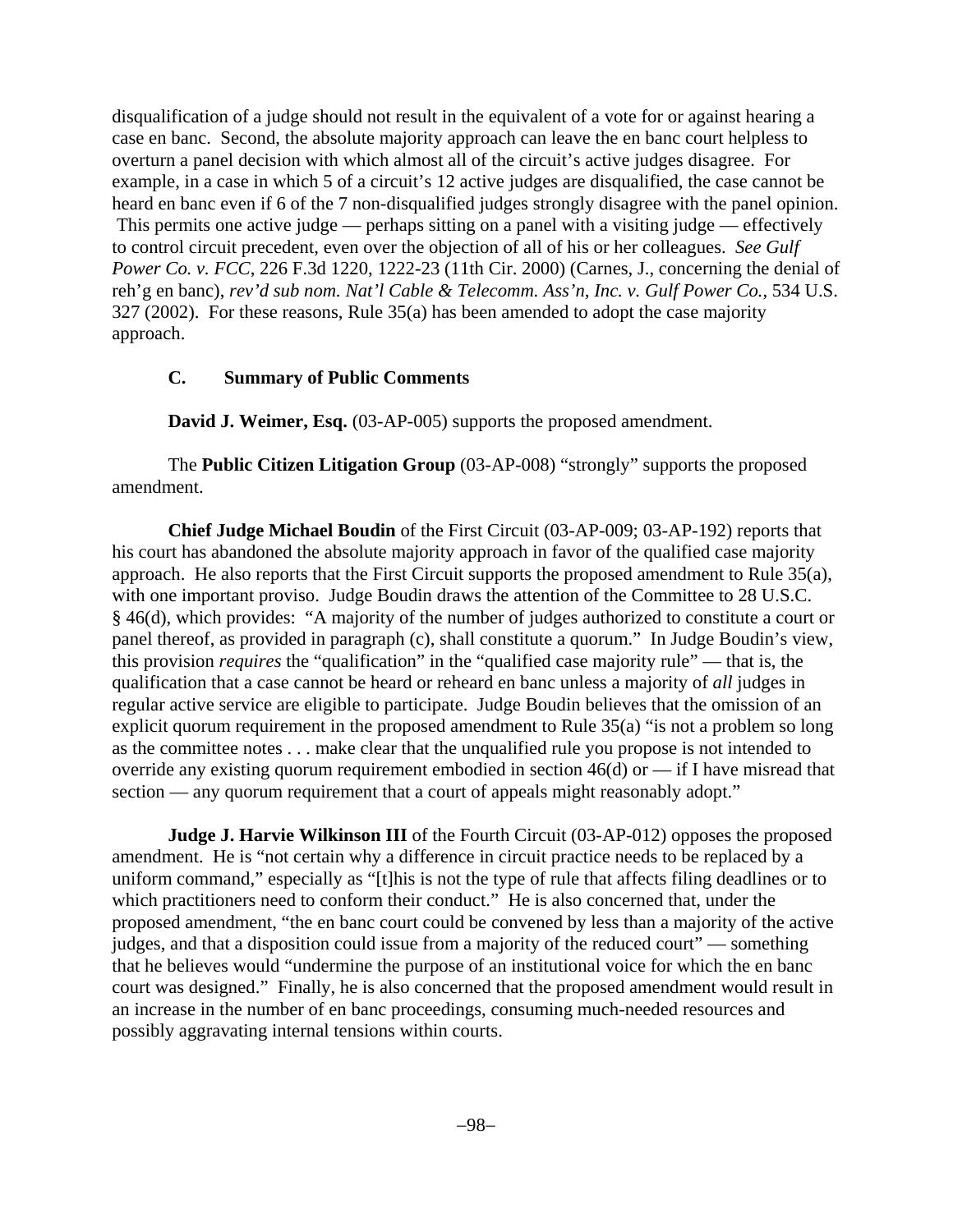**Chief Judge William W. Wilkins** of the Fourth Circuit (03-AP-013) opposes the proposed amendment for the reasons given by Judge Wilkinson.

**Philip Allen Lacovara, Esq.** (03-AP-016) supports the proposed amendment: "The Advisory Committee's proposal for a single, national approach is sound. It represents a reasonable interpretation of the governing statute, 28 U.S.C. § 46(c). By analogy to the '*Chevron* doctrine,' the Advisory Committee's interpretation of the range of permissible options deserves deference."

**Chief Judge Haldane Robert Mayer** of the Federal Circuit (03-AP-086) reports that the judges on the Federal Circuit — which currently follows the absolute majority rule unanimously oppose the proposed amendment. The courts of appeals should be left to interpret Rule 35(a) inconsistently. If uniformity is to be imposed, it should be the absolute majority approach followed by a majority of the circuits, not the case majority approach followed by a minority. The case majority approach is deficient in permitting a small number of judges to issue opinions on behalf of the en banc court; for example, on a 12-member court with 5 members disqualified, 4 judges could issue en banc opinion binding all 12 judges on the court, even if 8 of the 12 judges do not agree with it. En banc review is reserved for cases of exceptional important (or cases involving a conflict of authority), and such cases should be decided only by an absolute majority of judges. Finally, although national uniformity may be important with respect to rules that govern the conduct of the parties, it is not as important when it comes to the internal procedures of each court.

The **Appellate Courts Committee of the Los Angeles County Bar Association** (03- AP-201) supports the proposed amendment, as it is "sensible" to "standardize" en banc procedures and to "exclude from the count those judges who are disqualified."

**Senior Judge S. Jay Plager** of the Federal Circuit (03-AP-297) agrees with Judge Mayer.

The **Committee on Appellate Courts of the State Bar of California** (03-AP-319) "fully supports" the proposed amendment. Practice on this issue should not vary from circuit to circuit. Moreover, the absolute majority approach is objectionable because, under it, "the disqualification of a judge is essentially deemed as a vote against granting an en banc hearing," which is "contrary to the purpose of a judge recusing him/herself."

**Chief Judge Douglas H. Ginsburg** of the D.C. Circuit (03-AP-368) reports that a majority of the active judges of the D.C. Circuit oppose the proposed amendment for the reasons described by Judge Mayer.

**Prof. Arthur D. Hellman** of the University of Pittsburgh School of Law (03-AP-369) strongly supports the proposed amendment, largely for the reasons given by Judge Edward Carnes in his *Gulf Power Co.* opinion. Prof. Hellman writes mainly to respond to the arguments of Judge Mayer: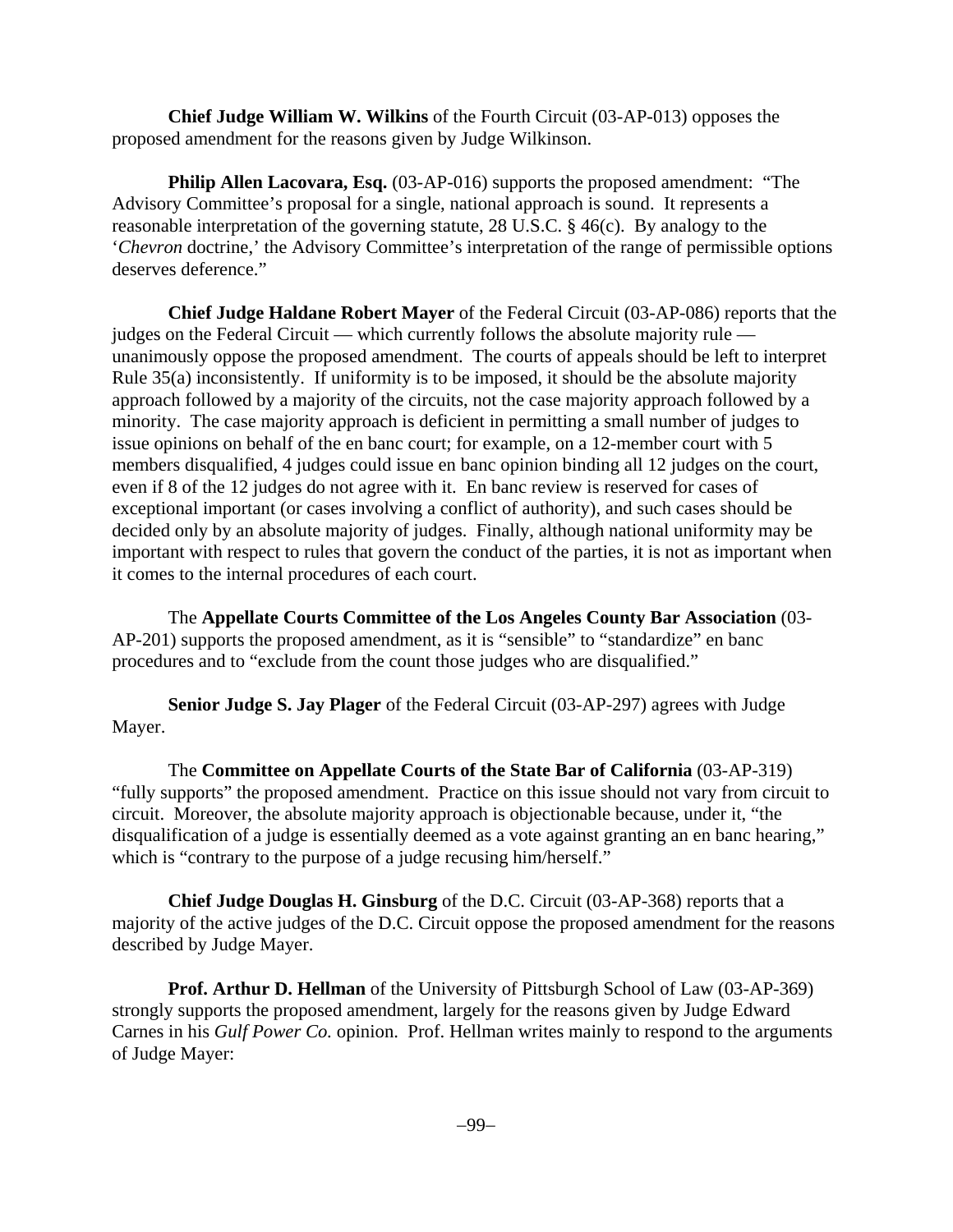Judge Mayer objects that the case majority rule permits a minority of judges to control the law of the circuit. What Judge Mayer fails to acknowledge is that the absolute majority approach does exactly the same thing — and makes such a phenomenon both more likely and more pernicious. Under the absolute majority approach, a three-judge panel — perhaps a panel with one senior judge and one visiting judge in the majority, and one active judge in dissent can decide a case in a manner that is acceptable to *no* active judge. If 6 of the circuit's 12 judges are disqualified, there is nothing that the circuit can do to correct the error.

If the panel's error is one of creating law, then the circuit may be able to take another case presenting the same issue en banc in a few years — that is, if a majority of nondisqualified judges can be mustered. (The stock holdings of the judges and a lack of turnover on the court might mean that it will be many years before a majority of nonrecused judges will be available.) In the meantime, the lower courts of the circuit are stuck applying bad law, and the citizens of the circuit are stuck conforming their behavior to bad law.

Importantly, though, the en banc court will *never* get a chance to correct the injustice inflicted on the parties in the particular case. "[T]he absolute majority rule disables the only *relevant* majority from working its will at the only time when it matters." One function of the appellate courts is to declare and clarify law, but the more important function is to do justice in individual cases.

Judge Mayer's further argument that this issue merely relates to "the internal procedures of each court" ignores one crucial point: "By definition, a judge who is recused from participation in a case should have no influence over that case's outcome. Yet under the absolute majority rule, nonparticipation is equivalent to a 'no' vote." In other words, use of the absolute majority rule is not just a matter of how paper is pushed inside a circuit; it directly affects the rights of the parties. "Recused judges . . . have a direct influence over the outcome of the case," which violates the very notion of recusal.

Prof. Hellman points out that these concerns led to inclusion in the Judicial Improvements Act of 2002 of a provision that would have amended 28 U.S.C. § 46(c) to more clearly impose the case majority rule. That provision was dropped from the bill (which eventually became law) because Congress was informed that the Committee was actively addressing the issue. Prof. Hellman hints that if the proposed amendment to Rule 35(a) is not enacted, Congress may very well impose the case majority rule itself.

The **Committee on Federal Courts of the State Bar of California** (03-AP-393) supports the proposed amendment, largely for the reasons described in the Advisory Committee Note. The Committee believes that fundamental fairness requires that parties be treated alike under the same statute and rule, no matter the circuit in which the parties are litigating. The Committee also believes that recusal of a judge should not result in the equivalent of a vote against rehearing. Finally, the Committee criticizes the absolute majority approach because it can leave the en banc court helpless to overturn a panel decision with which all or almost all of the active judges disagree.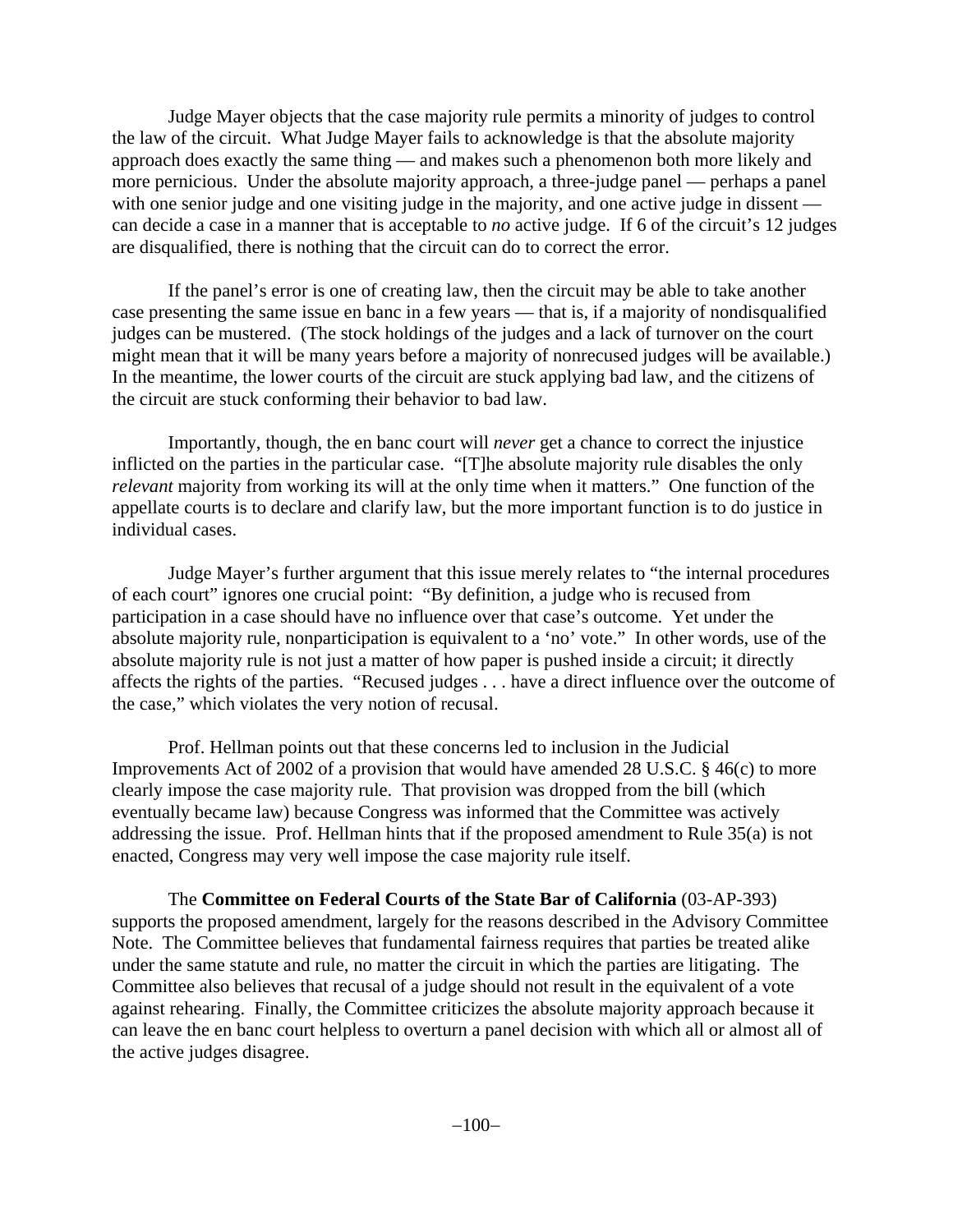**Citizens for Voluntary Trade** (03-AP-414) supports the proposed amendment. The argument of the Federal Circuit that each circuit should be free to choose its own approach has already been rejected by Congress (which enacted a national statute) and the Supreme Court (which promulgated a national rule). The specter of a minority of active judges issuing an en banc opinion for the court — which can occur under the case majority approach — is not terribly troubling, given that several circuits have already adopted the case majority approach and given that *every* en banc opinion of the Ninth Circuit is issued by a minority of active judges (sometimes by less than a quarter of the active judges). More importantly, counting recused judges in the base violates general principles of parliamentary law and unfairly prejudices the litigant seeking rehearing, because it counts each recused judge as the equivalent of a vote against rehearing.

**Chief Judge James B. Loken** of the Eighth Circuit (03-AP-499) reports that "[t]en of the eleven Eighth Circuit judges who responded on this question, including all eight active judges, join the Federal Circuit in opposing the adoption of proposed Rule 35(a)." Those judges opposed Rule 35(a) because they did not believe that a national rule is "necessary []or appropriate." In addition, some judges opposed Rule 35(a) because the case majority rule makes en banc rehearings more likely — and such rehearings "require a large investment of our widelydispersed judicial resources, a geographical factor that is doubtless not uniform among the circuits."

The **Style Subcommittee** (04-AP-A) makes no suggestions.

# **D. Recommendation**

I recommend that the proposal be approved as published, except that I recommend that the Committee Note be revised in certain respects (explained below).

None of the commentators who argues that each circuit should be free to do as it wishes comes to grips with the fact that Congress (in enacting  $\S$  46(c)) and the Supreme Court (in approving Rule 35(a)) have already decided differently. It is highly unlikely that either Congress or the Court intended that "majority" mean one thing in half of the circuits and another thing in the other half. A national standard already *exists*; circuits just conflict in their interpretations of what that standard means.

Judge Wilkinson is correct, of course, that "[t]his is not the type of rule that affects filing deadlines or to which practitioners need to conform their conduct." [03-AP-012] (Judge Mayer made a similar point.) But that is not the same as saying that the rule relates only to the internal operating procedures of the court. In some circuits, recusals act as votes against a party's request for rehearing en banc; in others, recusals do not. The rights of the parties are directly affected.

On the merits of the rule, I have been persuaded that the case majority rule is superior to the absolute majority rule. The case majority rule seems to me, first, to represent a more plausible interpretation of § 46(c) (for reasons that I describe in the revised Committee Note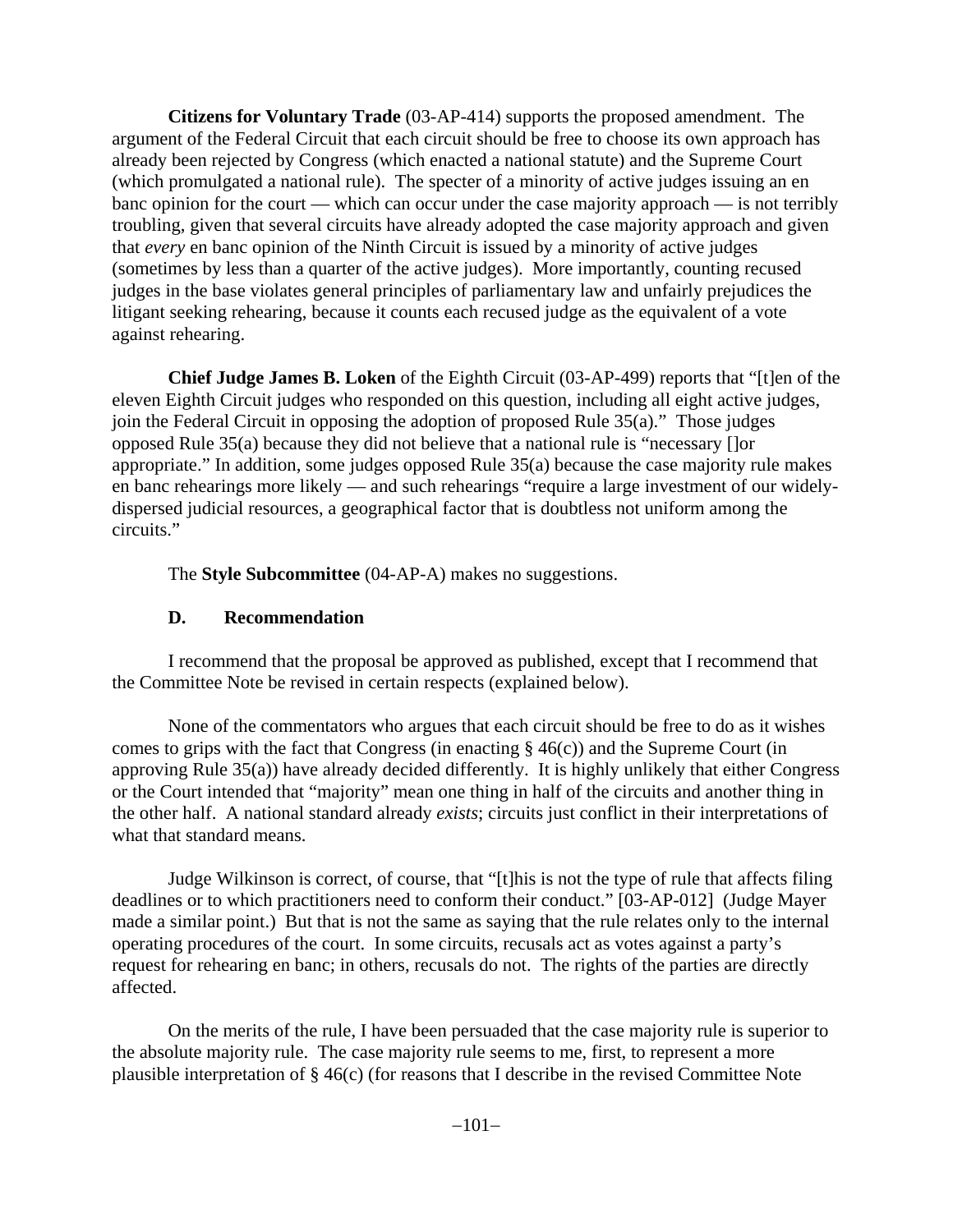below), and, second, to be a better policy choice (for the reasons described by Prof. Hellman). As we have discussed several times, both rules leave open the possibility of a "worst-case scenario": The absolute majority rule makes it possible for a *panel* to determine the law of the circuit over the objection of most (or even all) of the circuit's active judges; the case majority rule makes it possible for an *en banc court* composed of substantially fewer than all of the circuit's active judges to determine the law of the circuit.

On balance, it seems to me that the worst-case scenario that arises under the absolute majority rule is "worse" — considering both the likelihood that it will occur and what will happen when it does occur — than the worst-case scenario that arises under the case majority rule. Morever, the absolute majority rule, unlike the case majority rule, counts every recusal as a vote against rehearing — which, as several commentators pointed out, defeats the purpose of recusals. Finally, circuits can protect themselves to some degree from the case majority rule's worst-case scenario by following the lead of the First and Third Circuits and insisting that a case cannot be heard en banc unless a majority of all active judges are eligible to participate.

While I recommend approval of the amendment to Rule 35(a), I also recommend that the Committee Note be revised in three respects:

1. I recommend that the Committee Note put more emphasis on the fact that the case majority rule is the best interpretation of  $\S$  46(c). One of the strongest arguments in favor of the amendment is that the existence of  $\S 46(c)$  means that there should be a consistent national practice. In addition, Standing Committee members have argued that, in deciding what approach to adopt, this Committee should choose the approach that represents the best interpretation of § 46(c), whether or not that approach is the one that the Committee would choose as an original matter.

2. I recommend that the Committee accommodate Judge Boudin's request. Judge Boudin's reading of § 46(d) is at least plausible (although it is not the only plausible reading). More importantly, Judge Boudin is not asking that either the text of the amendment or the Committee Note *endorse* his reading; rather, he is asking merely that a line or two be added to the Committee Note to make clear that the amendment is not meant to *foreclose* it.

From the beginning, this Committee has regarded the Third Circuit's approach as the best policy choice; its only concern has been reconciling that approach with the language of § 46(c). If the text of the amendment remains unchanged, and if the Committee Note points circuits to the quorum requirement of  $\S 46(d)$ , then it seems likely that most or all circuits will end up with the Third Circuit approach. If a split over the meaning of § 46(d) later develops, the Committee can revisit Rule 35(a) at that time. But there is no reason for the Committee to be more specific about the meaning of § 46(d) now. The statute has almost never been interpreted, most likely because it is difficult to find any example of a "case majority" circuit taking a case en banc when only a minority of its active judges were eligible to participate.

3. In his comment, Prof. Hellman — who is the leading expert on  $\S$  46(c) and Rule 35(a) — has made a couple of points that had not occurred to me and that I think strengthen the case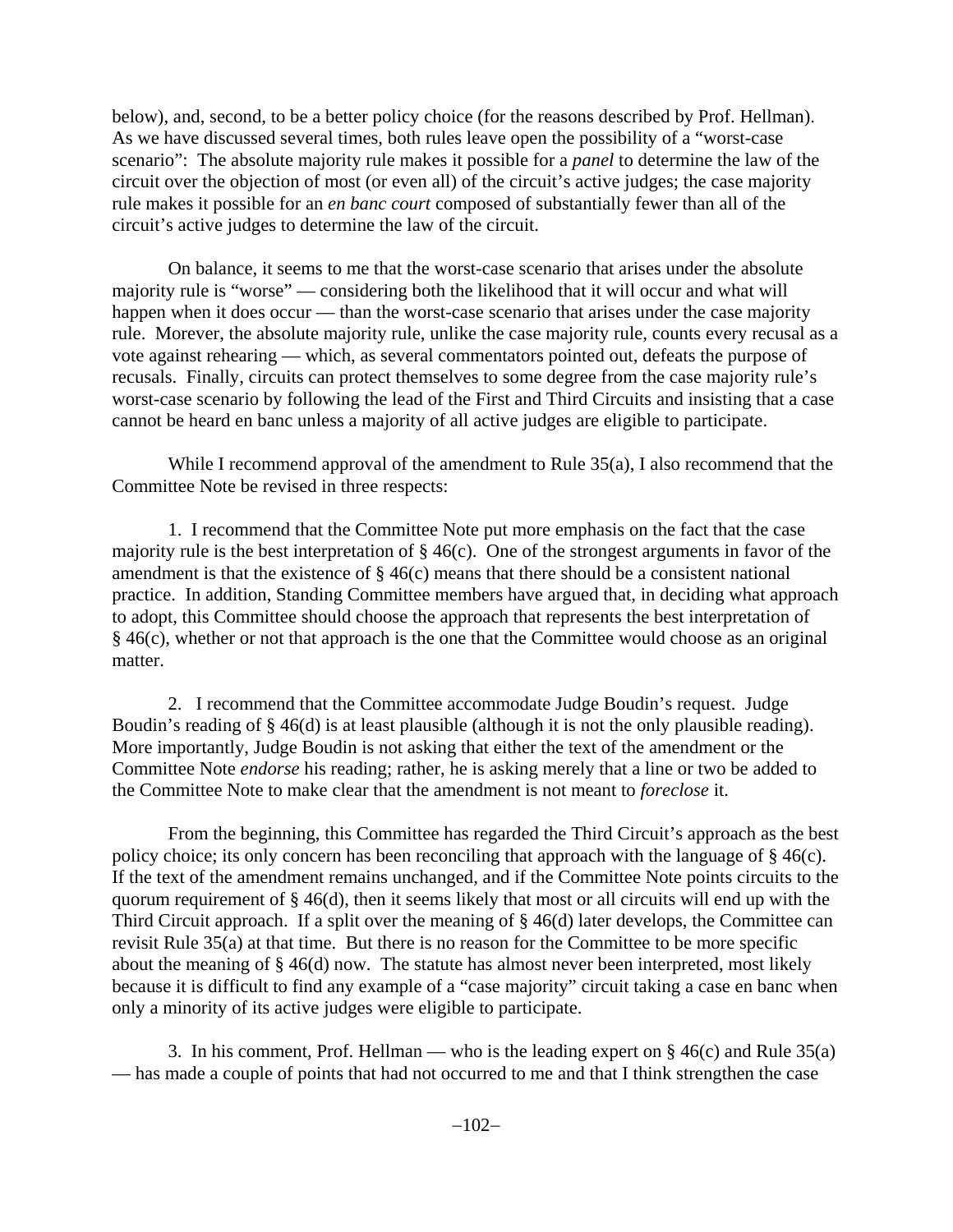for the case majority approach. I have added a few words to the Committee Note to incorporate those points.

## **ALTERNATIVE DRAFT**

## **Rule 35. En Banc Determination**

**(a) When Hearing or Rehearing En Banc May Be Ordered.** A majority of the circuit

judges who are in regular active service and who are not disqualified may order that an appeal or other proceeding be heard or reheard by the court of appeals en banc. An en banc hearing or rehearing is not favored and ordinarily will not be ordered unless:

- (1) en banc consideration is necessary to secure or maintain uniformity of the court's decisions; or
- (2) the proceeding involves a question of exceptional importance.

\* \* \* \* \*

## **Committee Note**

**Subdivision (a).** Two national standards  $-28$  U.S.C. § 46(c) and Rule 35(a) — provide that a hearing or rehearing en banc may be ordered by "a majority of the circuit judges who are in regular active service." Although these standards apply to all of the courts of appeals, the circuits are deeply divided over the interpretation of this language when one or more active judges are disqualified.

The Supreme Court has never addressed this issue. In *Shenker v. Baltimore & Ohio R.R. Co.*, 374 U.S. 1 (1963), the Court rejected a petitioner's claim that his rights under § 46(c) had been violated when the Third Circuit refused to rehear his case en banc. The Third Circuit had eight active judges at the time; four voted in favor of rehearing the case, two against, and two abstained. No judge was disqualified. The Supreme Court ruled against the petitioner, holding, in essence, that § 46(c) did not provide a cause of action, but instead simply gave litigants "the right to know the administrative machinery that will be followed and the right to suggest that the *en banc* procedure be set in motion in his case." *Id.* at 5. *Shenker* did stress that a court of appeals has broad discretion in establishing internal procedures to handle requests for rehearings — or, as *Shenker* put it, "'to devise its own administrative machinery to provide the *means* whereby a majority may order such a hearing.'" *Id.* (quoting *Western Pac. R.R. Corp. v. Western Pacific R.R. Co.*, 345 U.S. 247, 250 (1953) (emphasis added)). But *Shenker* did not address what is meant by "a majority" in §46(c) (or Rule 35(a), which did not yet exist) — and *Shenker* certainly did not suggest that the phrase should have different meanings in different circuits.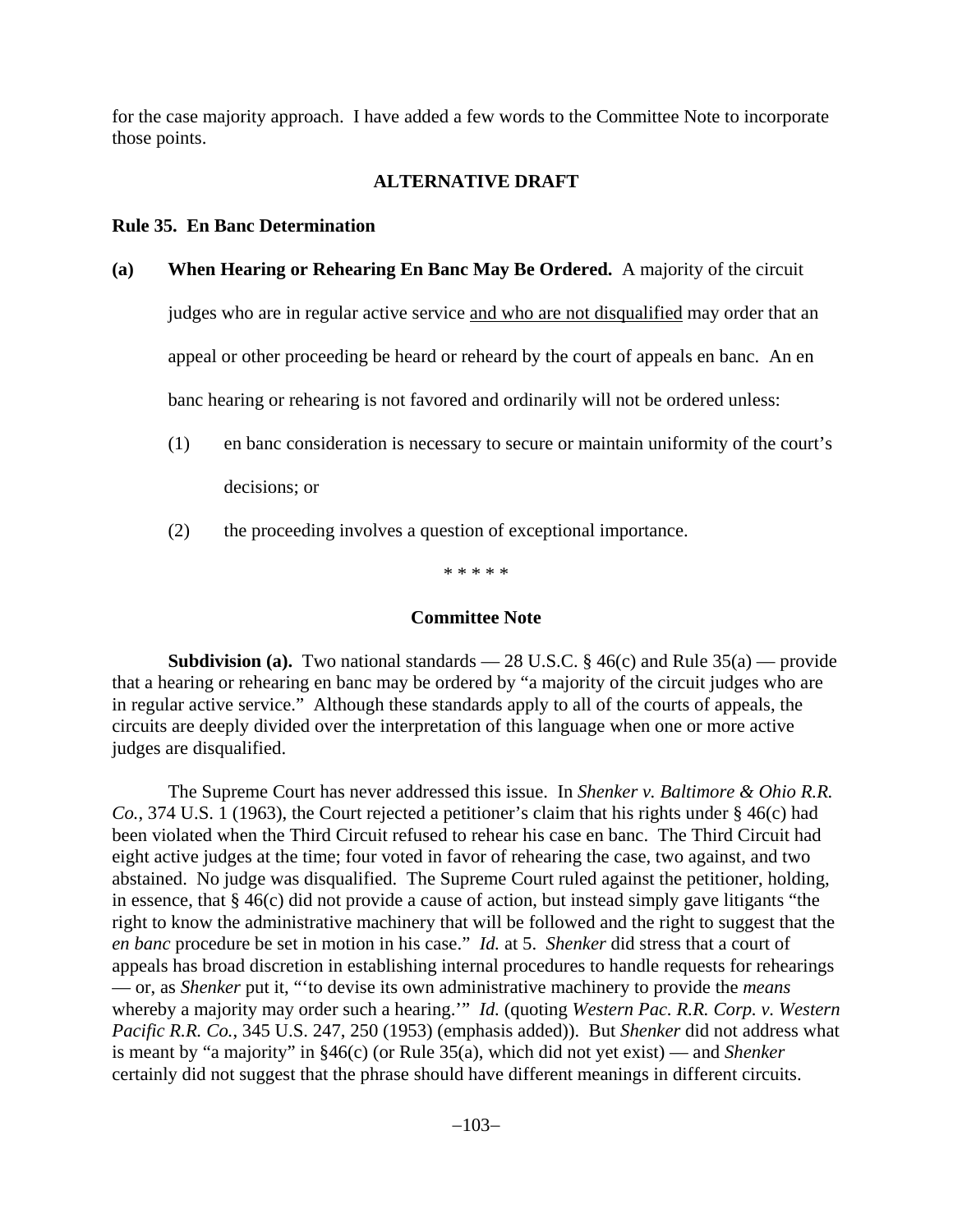In interpreting that phrase, seven of the courts of appeals follow the "absolute majority" approach. *See* Marie Leary, Defining the "Majority" Vote Requirement in Federal Rule of Appellate Procedure 35(a) for Rehearings En Banc in the United States Courts of Appeals 8 tbl.1 (Federal Judicial Center 2002). Under this approach, disqualified judges are counted in the base in calculating whether a majority of judges have voted to hear a case en banc. Thus, in a circuit with 12 active judges, 7 must vote to hear a case en banc. If 5 of the 12 active judges are disqualified, all 7 non-disqualified judges must vote to hear the case en banc. The votes of 6 of the 7 non-disqualified judges are not enough, as 6 is not a majority of 12.

Six of the courts of appeals follow the "case majority" approach. *Id.* Under this approach, disqualified judges are not counted in the base in calculating whether a majority of judges have voted to hear a case en banc. Thus, in a case in which 5 of a circuit's 12 active judges are disqualified, only 4 judges (a majority of the 7 non-disqualified judges) must vote to hear a case en banc. (The First and Third Circuits explicitly qualify the case majority approach by providing that a case cannot be heard en banc unless a majority of all active judges disqualified and non-disqualified — are eligible to vote.)

Rule 35(a) has been amended to adopt the case majority approach as a uniform national interpretation of § 46(c). The federal rules of practice and procedure exist to "maintain consistency," which Congress has equated with "promot[ing] the interest of justice." 28 U.S.C. § 2073(b). The courts of appeals should not follow two inconsistent approaches in deciding whether sufficient votes exist to hear a case en banc, especially when there is a governing statute and governing rule that apply to all circuits and that use identical terms, and especially when there is nothing about the local conditions of each circuit that justifies conflicting approaches.

The case majority approach represents the better interpretation of the phrase "the circuit judges . . . in regular active service" in the first sentence of  $\S 46(c)$ . The second sentence of § 46(c) — which defines which judges are eligible to participate in a case being heard or reheard by a court en banc — uses the similar expression "all circuit judges in regular active service." It is clear that "all circuit judges in regular active service" in the second sentence does not include disqualified judges, as disqualified judges clearly cannot participate in a case being heard or reheard en banc. Therefore, assuming that two nearly identical phrases appearing in adjacent sentences in a statute should be interpreted the same way, the best reading of "the circuit judges . . . in regular active service" in the first sentence of § 46(c) is that it, too, does not include disqualified judges.

This interpretation of  $\S 46(c)$  is bolstered by the fact that the case majority approach has at least two major advantages over the absolute majority approach:

First, under the absolute majority approach, a disqualified judge is, as a practical matter, counted as voting against hearing a case en banc. This defeats the purpose of recusal. To the extent possible, the disqualification of a judge should not result in the equivalent of a vote for or against hearing a case en banc.